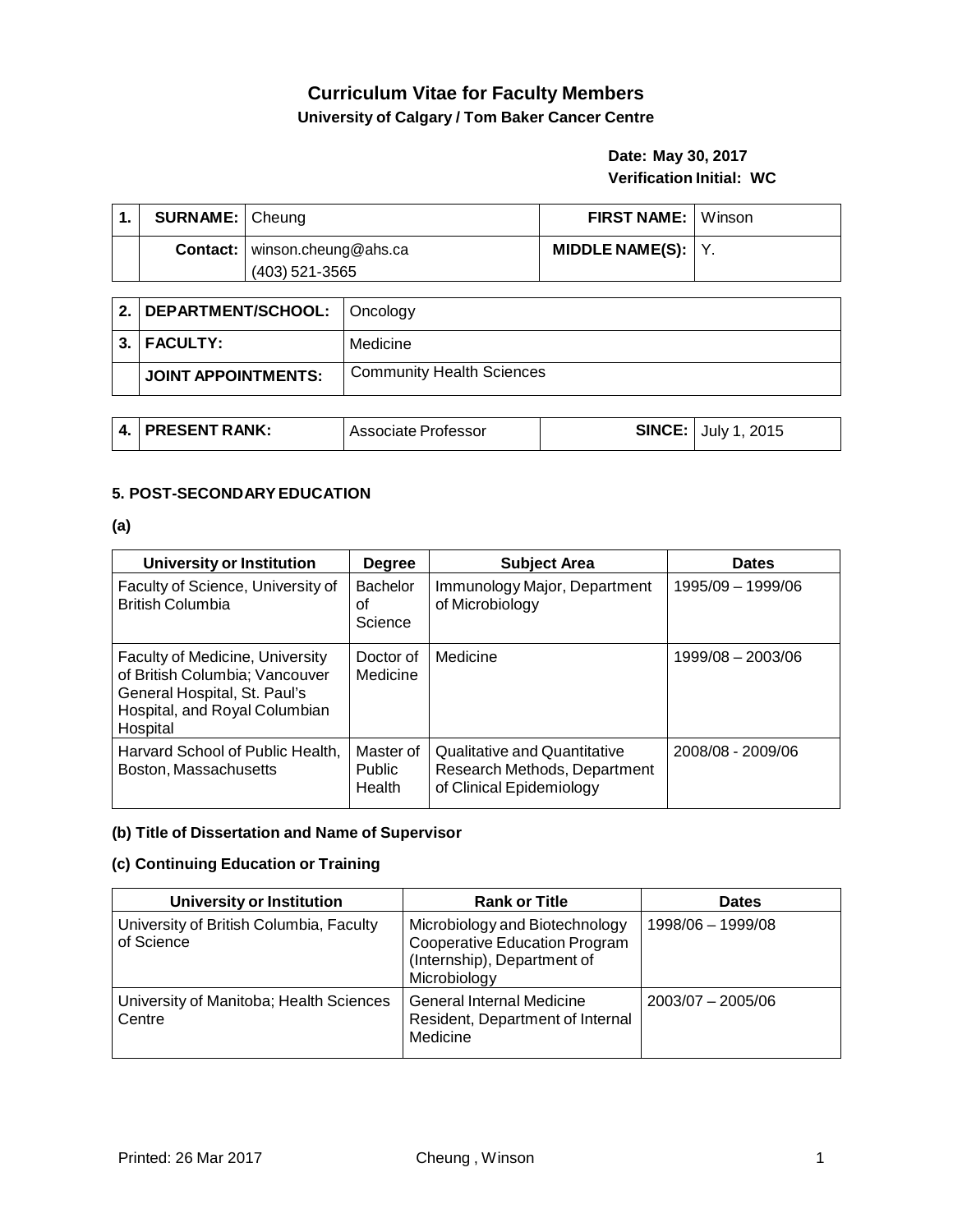| University of Manitoba; Health Sciences<br>Centre                                                                                               | Chief Internal Medicine<br>Resident, Department of Internal<br>Medicine                                                                               | $2005/07 - 2006/06$ |
|-------------------------------------------------------------------------------------------------------------------------------------------------|-------------------------------------------------------------------------------------------------------------------------------------------------------|---------------------|
| University of Toronto; Princess<br>Margaret Hospital, Toronto-Sunnybrook<br>Regional Cancer Centre, and Mount<br>Sinai Hospital                 | Medical Oncology Resident,<br>Division of Medical Oncology<br>and Hematology                                                                          | $2006/07 - 2007/06$ |
| University of Toronto; Princess<br>Margaret Hospital, Toronto-Sunnybrook<br>Regional Cancer Centre, and Mount<br>Sinai Hospital                 | <b>Chief Medical Oncology</b><br>Resident, Division of Medical<br>Oncology and Hematology                                                             | $2007/07 - 2008/06$ |
| Dana-Farber Cancer Institute (DFCI),<br>Brigham & Women's Hospital (BWH),<br>and Massachusetts General Hospital<br>(MGH); Boston, Massachusetts | <b>Health Services Research</b><br>Fellowship with Dr. Craig Earle<br>(DFCI - Oncology) and Dr. Soko<br>Setoguchi (BWH/MGH-<br>Pharmaco-epidemiology) | $2008/07 - 2009/06$ |

# **(d) Continuing Medical Education**

# **(e) ProfessionalQualifications**

|   | Licentiate of the Medical Council of Canada (LMCC) - Qualifying Examination Part I, 2003   |
|---|--------------------------------------------------------------------------------------------|
| 2 | Licentiate of the Medical Council of Canada (LMCC) – Qualifying Examination Part II, 2005  |
| 3 | American Board of Internal Medicine and Oncology, 2007                                     |
| 4 | Royal College of Physicians and Surgeons of Canada - Internal Medicine Certification, 2007 |
| 5 | Royal College of Physicians and Surgeons of Canada - Medical Oncology Certification, 2008  |

# **6. EMPLOYMENT RECORD**

# **(a) Prior**

| University, Company or Organization                  | <b>Rank or Title</b>                                                                                 | <b>Dates</b>        |
|------------------------------------------------------|------------------------------------------------------------------------------------------------------|---------------------|
| Kinetek Pharmaceuticals Inc. (UBC Co-<br>op Program) | Research Assistant (supervised<br>by Steven Pelech, PhD,<br>Professor - Faculty of Medicine,<br>UBC) | 1998/09 - 1998/12   |
| West Coast Biotechnology Inc. (UBC<br>Co-op Program) | Research Assistant (supervised<br>by Gregory Lee, PhD, Director<br>of Andrology Laboratory, UBC)     | 1999/05 - 1999/08   |
| Toronto-Sunnybrook Regional Cancer<br>Centre         | <b>Staff Medical Oncologist</b><br>(Locum), Department of Medical<br>Oncology and Hematology         | $2008/06 - 2008/08$ |

# **(b) Present**

| University, Company or Organization                             | <b>Rank or Title</b>                                                                    | <b>Dates</b>        |
|-----------------------------------------------------------------|-----------------------------------------------------------------------------------------|---------------------|
| University of Calgary -<br>Calgary, Alberta, Canada             | Associate Professor,<br><b>Consultant Medical Oncologist,</b><br>Department of Oncology | $2017/01$ – present |
| University of British Columbia -<br>Vancouver, British Columbia | Associate Professor,<br>Department of Medicine                                          | $2010/01$ – present |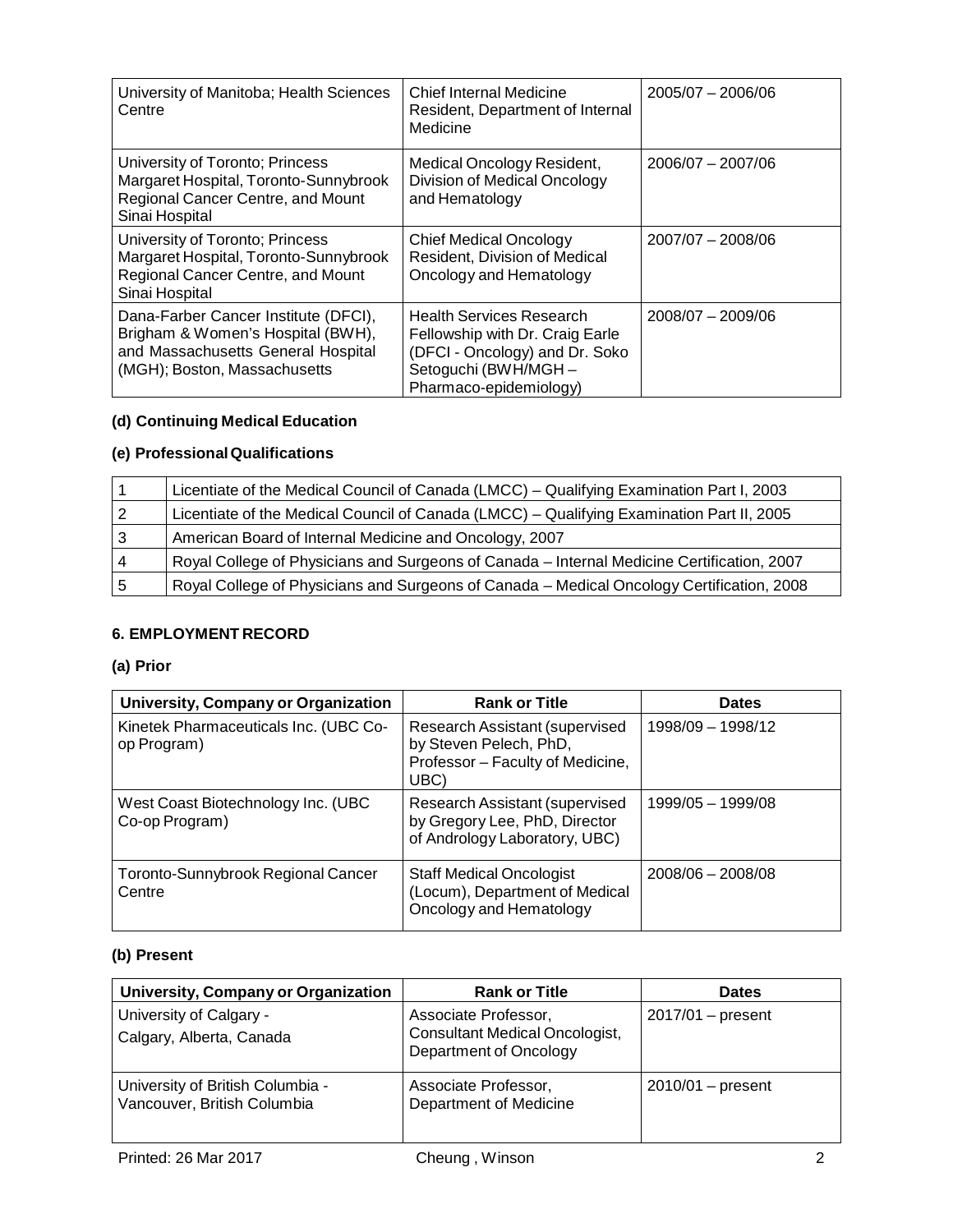| University, Company or Organization                                               | <b>Rank or Title</b>                                        | <b>Dates</b>        |
|-----------------------------------------------------------------------------------|-------------------------------------------------------------|---------------------|
| University of British Columbia, Faculty<br>of Medicine, Department of Medicine    | Director of Undergraduate<br>Assessment                     | $2012/01 - 2014/01$ |
| University of British Columbia, Faculty<br>of Medicine, Department of Medicine    | Director of Undergraduate<br><b>Education and Clerkship</b> | $2014/01$ – present |
| University of British Columbia, Faculty<br>of Medicine, Office of Student Affairs | Director of Undergraduate<br><b>Career Planning Program</b> | $2014/07$ – present |

### **(c) Date of granting of tenure at UBC:**

# **7. LEAVES OF ABSENCE**

### **8. TEACHING**

#### **(a) Areas of special interest and accomplishments**

One of my passions is medical undergraduate and postgraduate level teaching and supervision. Since my initial faculty appointment as an Assistant Professor, I have pursued this interest with enthusiasm through a significant number of leadership roles in medical undergraduate education, including Chair of Neoplasia Week for PRIN 401 (2010–2016), Undergraduate Assessment Director of Medicine (2012– 2014), and Undergraduate Program and Clerkship Director of Medicine (2014–present). In these key roles, I have been instrumental in shaping and refining the curricular and assessment structures of students. I am heavily involved in the development of oral and written examinations, remediation of students, and trainee feedback. My participation has been particularly important over the past two years as the medical undergraduate program is undergoing curriculum renewal and accreditation. In addition, I have continued to mentor a significant number of undergraduate and postgraduate trainees on quality improvement and health services research projects that focus on cancer health services delivery and sustainability as they relate to geriatric oncology, cancer survivorship, palliative and end-of-life care, and treatment disparities in marginalized subsets of our population.

## **(b) Courses Taught**

| Year                 | <b>Session</b> | <b>Course</b><br><b>Number</b> | <b>Description</b>                                | <b>Scheduled</b><br><b>Hours</b> | <b>Class</b><br><b>Size</b> |           | <b>Hours Taught</b> |                  |              |
|----------------------|----------------|--------------------------------|---------------------------------------------------|----------------------------------|-----------------------------|-----------|---------------------|------------------|--------------|
|                      |                |                                |                                                   |                                  |                             | Lectures  | <b>Tutorials</b>    | Labs             | <b>Other</b> |
| 2009-<br>2010        |                | <b>PRIN</b><br>401             | Foundation<br>of Medicine<br>[Oncology<br>Module] | $\overline{4}$                   | 288                         | 4         | $\mathbf 0$         | $\pmb{0}$        | 0            |
| 2009-<br>2010        |                | <b>MEDI</b><br>430             | Medicine $-$<br>Clerkship<br>(Clinics)            | $\overline{4}$                   | $\overline{4}$              | $\pmb{0}$ | 1                   | $\mathbf 0$      | 3            |
| $2010 -$<br>2011     |                | <b>PRIN</b><br>401             | Foundation<br>of Medicine<br>[Oncology<br>Module] | 10                               | 288                         | 4         | $\,6$               | $\pmb{0}$        | $\pmb{0}$    |
| 2010-<br>2011        |                | <b>MEDI</b><br>430             | Medicine $-$<br>Clerkship<br>(Clinics)            | 26                               | 26                          | $\pmb{0}$ | $\boldsymbol{0}$    | $\boldsymbol{0}$ | 26           |
| Printed: 26 Mar 2017 |                |                                |                                                   | Cheung, Winson                   |                             |           |                     | 3                |              |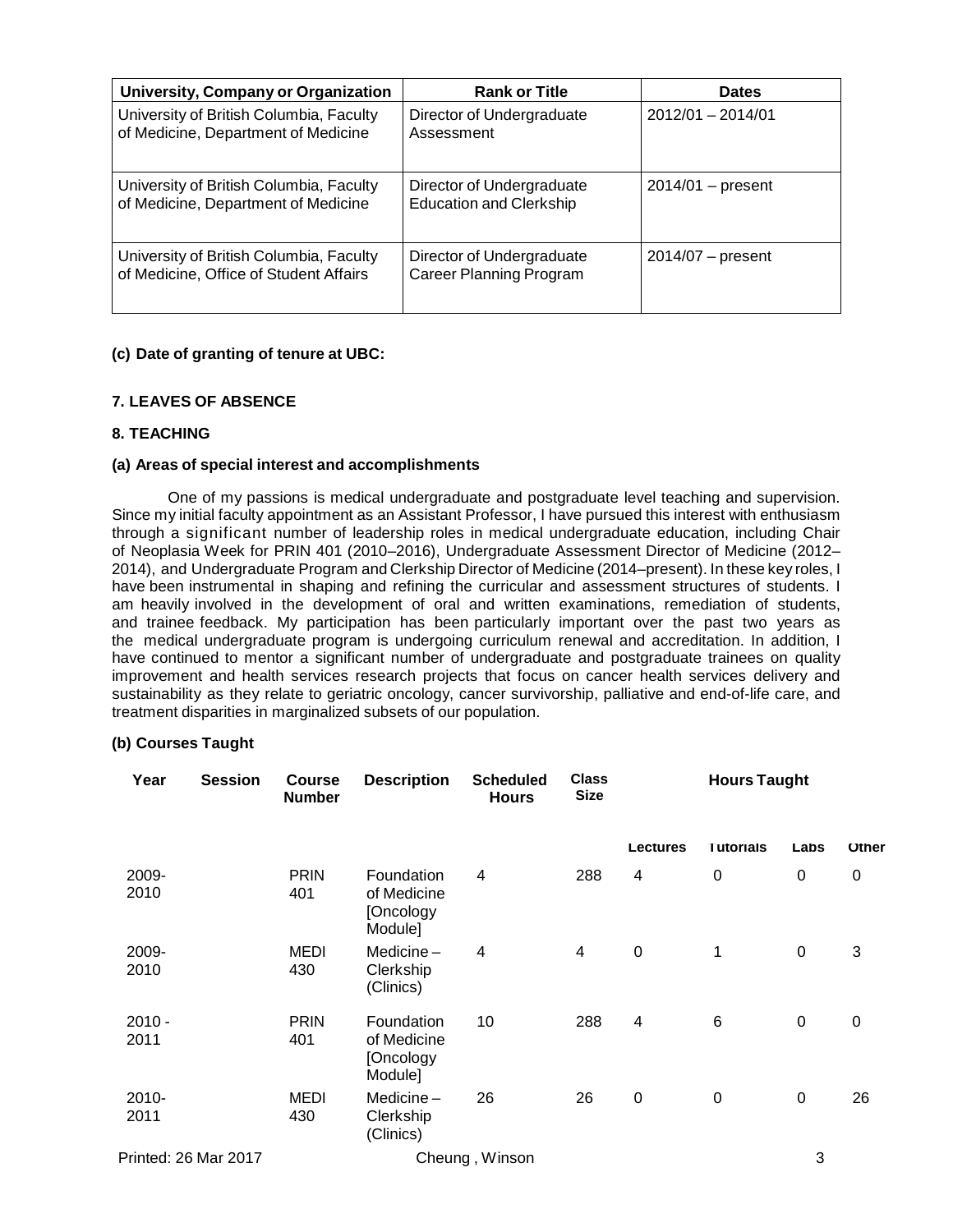| 2010-<br>2011    | <b>INDE</b><br>420 | <b>Bedside</b><br>Clinical<br><b>Skills</b>       | $\boldsymbol{9}$ | $\overline{2}$ | $\boldsymbol{0}$ | $\boldsymbol{9}$ | $\pmb{0}$   | $\pmb{0}$        |
|------------------|--------------------|---------------------------------------------------|------------------|----------------|------------------|------------------|-------------|------------------|
| $2011 -$<br>2012 | <b>PRIN</b><br>401 | Foundation<br>of Medicine<br>[Oncology<br>Module] | $\overline{4}$   | 288            | $\overline{4}$   | $\pmb{0}$        | $\pmb{0}$   | $\boldsymbol{0}$ |
| $2011 -$<br>2012 | <b>MEDI</b><br>430 | Medicine-<br>Clerkship<br>(Clinics)               | 55               | 55             | $\mathbf 0$      | $\mathbf{1}$     | $\mathsf 0$ | 54               |
| $2011 -$<br>2012 | <b>INDE</b><br>420 | <b>Bedside</b><br>Clinical<br><b>Skills</b>       | 12               | $\overline{2}$ | $\mathbf 0$      | 12               | $\pmb{0}$   | $\boldsymbol{0}$ |
| $2011 -$<br>2012 | <b>INDE</b><br>442 | Internal<br>Medicin<br>e                          | 4                | 1              | $\mathbf 0$      | $\pmb{0}$        | $\pmb{0}$   | $\overline{4}$   |
| $2011 -$<br>2012 | <b>INDE</b><br>443 | Internal<br>Medicin<br>e                          | $\overline{4}$   | 1              | $\mathbf 0$      | $\mathbf 0$      | $\pmb{0}$   | $\overline{4}$   |
| 2012-<br>2013    | <b>INDE</b><br>455 | Internal<br>Medicin<br>e                          | $\overline{4}$   | $\mathbf{1}$   | $\pmb{0}$        | $\pmb{0}$        | $\mathsf 0$ | $\overline{4}$   |
| 2012-<br>2013    | <b>PRIN</b><br>401 | Foundation<br>of Medicine<br>[Oncology<br>Module] | 3                | 288            | 3                | $\pmb{0}$        | $\pmb{0}$   | $\pmb{0}$        |
| 2012-<br>2013    | <b>MEDI</b><br>430 | Medicine-<br>Clerkship<br>(Clinics)               | 35               | 35             | $\pmb{0}$        | 21               | $\pmb{0}$   | 14               |
| 2012-<br>2013    | <b>INDE</b><br>420 | <b>Bedside</b><br>Clinical<br><b>Skills</b>       | $\sqrt{3}$       | $\overline{2}$ | $\pmb{0}$        | $\sqrt{3}$       | $\pmb{0}$   | $\pmb{0}$        |
| 2012-<br>2013    | <b>INDE</b><br>410 | Clinical<br>Skills for GI                         | $\overline{7}$   | 8              | $\mathbf 0$      | $\overline{7}$   | $\pmb{0}$   | 0                |
| 2013-<br>2014    | <b>PRIN</b><br>401 | Foundation<br>of Medicine<br>[Oncology<br>Module] | 3                | 288            | $\sqrt{3}$       | $\mathbf 0$      | $\pmb{0}$   | $\pmb{0}$        |
| 2013-<br>2014    | <b>MEDI</b><br>430 | Medicine-<br>Clerkship<br>(Clinics)               | 52               | 52             | $\pmb{0}$        | $\mathbf 0$      | $\pmb{0}$   | 52               |
| 2013-<br>2014    | <b>INDE</b><br>410 | Clinical<br>Skills for GI                         | $\boldsymbol{7}$ | 8              | $\pmb{0}$        | $\boldsymbol{7}$ | $\pmb{0}$   | $\pmb{0}$        |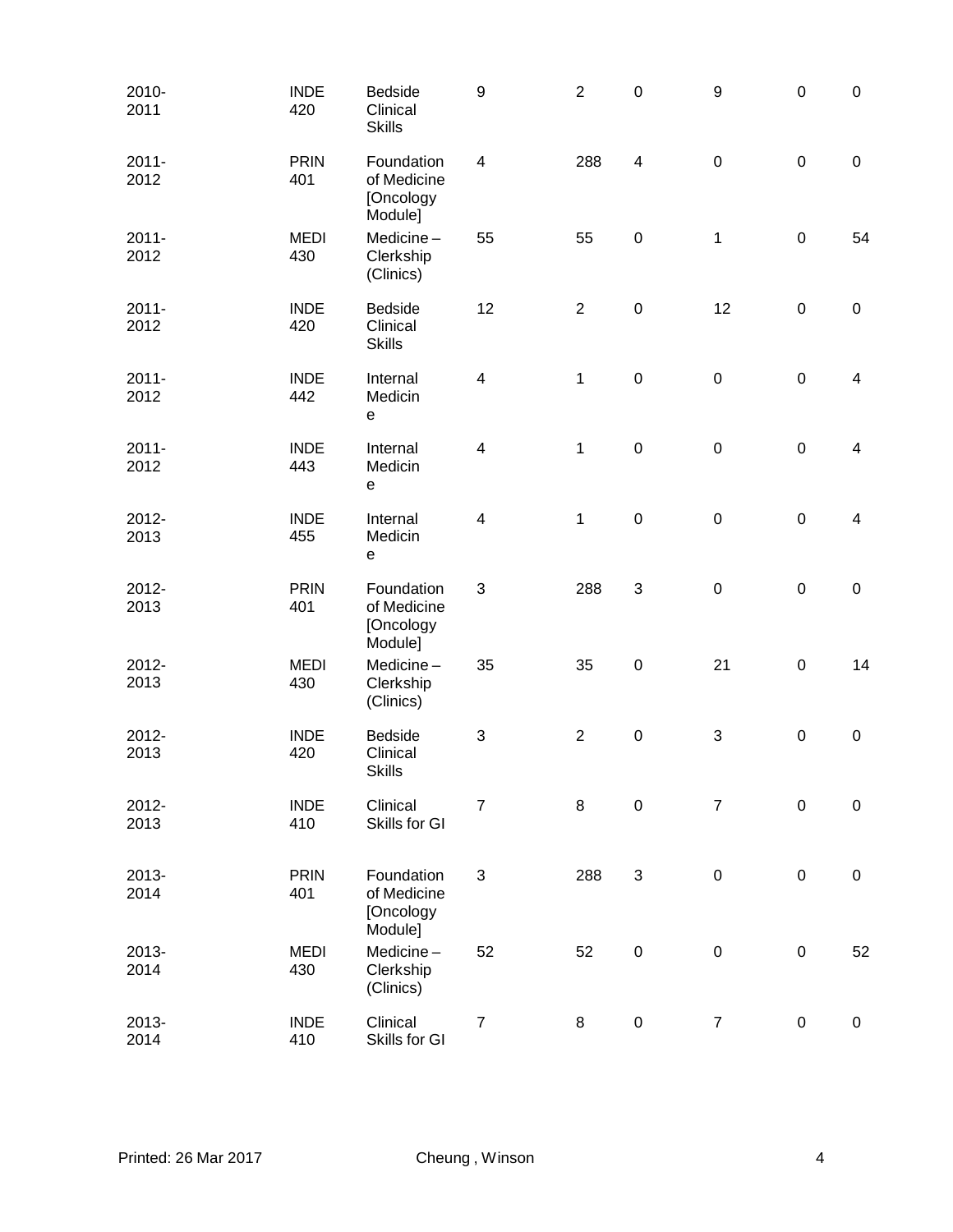| 2014-<br>2015 | <b>PRIN</b><br>401 | Foundation<br>of Medicine<br>[Oncology<br>Module] | 3  | 288 | 3                | $\mathbf 0$      | $\boldsymbol{0}$ | 0  |
|---------------|--------------------|---------------------------------------------------|----|-----|------------------|------------------|------------------|----|
| 2014-<br>2015 | <b>MEDI</b><br>430 | Medicine $-$<br>Clerkship<br>(Clinics)            | 18 | 12  | $\mathbf 0$      | $\boldsymbol{0}$ | $\mathbf 0$      | 18 |
| 2014-<br>2015 | <b>INDE</b><br>410 | Clinical<br>Skills for GI                         | 7  | 8   | $\boldsymbol{0}$ | $\overline{7}$   | $\pmb{0}$        | 0  |
| 2015-<br>2017 | <b>PRIN</b><br>401 | Foundation<br>of Medicine<br>[Oncology<br>Module] | 1  | 288 | $\mathbf 1$      | $\boldsymbol{0}$ | $\pmb{0}$        | 0  |
| 2015-<br>2017 | MEDI<br>430        | Medicine-<br>Clerkship<br>(Clinics)               | 12 | 12  | $\mathbf 0$      | $\boldsymbol{0}$ | $\pmb{0}$        | 12 |
| 2015-<br>2017 | <b>INDE</b><br>410 | Clinical<br>Skills for GI                         | 4  | 6   | $\boldsymbol{0}$ | 4                | $\pmb{0}$        | 0  |

#### **(c) Other Teaching of Undergraduates, Graduates and Postgraduates**

I am the past Associate Program Director (Research) for the Medical Oncology Training Program where I was responsible for providing academic guidance and enhancing the research productivity of the core PGY-4 and PGY-5 trainees (8 to 10 residents per year). I am also the primary research mentor of one to two PGY-6 trainees (e.g. research fellows) per year. As my research portfolio focuses on cancer health services research, the majority of the residents and fellows whom I have supervised have gone onto receive recognition for their health outcomes projects conducted under my mentorship. Furthermore, I am the group advisor to Year 3 medical undergraduate students (32 students per year) where I provide oversight for their clinical elective selections and overall career planning. I am also a frequent examiner and invigilator for the Internal Medicine oral case scenarios, physical examinations, and OSCEs.

#### **(d) Students Supervised (Direct Research Supervision)**

Total of residents =  $6$ ; 1 current; 5 completed

Total of fellows = 7; 1 current; 6 completed

Total of PhD candidates  $= 1$ ; 1 completed

Total of MSc candidates  $= 1$ ; 1 completed

Total of medical students = 15; 3 current; 12 completed

Total of undergraduate students  $= 1$ ; 1 current

TOTAL trainees = 31 over the past 5 years

| <b>Student</b><br><b>Name</b> | <b>Program</b><br>$T$ vpe | <b>Program</b><br><b>Details</b> | Year         |               | Role | <b>Current</b><br><b>Position/Award</b> |
|-------------------------------|---------------------------|----------------------------------|--------------|---------------|------|-----------------------------------------|
|                               |                           |                                  | <b>Start</b> | <b>Finish</b> |      |                                         |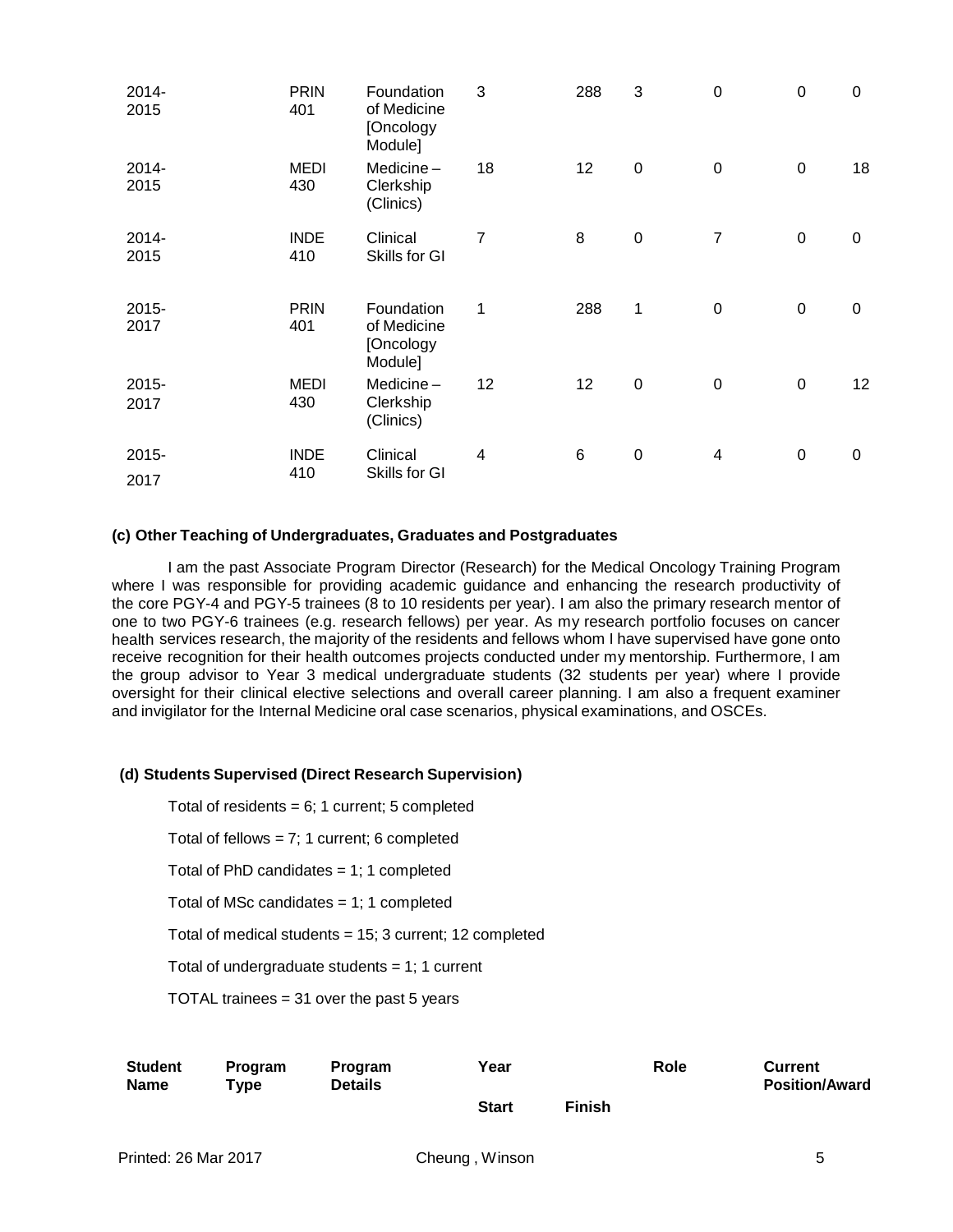| Haider<br>Samawi           | Fellowship              | Medical<br>Oncology  | 2016/01 | Present | Primary<br>Supervisor | Medical<br>Oncology Fellow                            |
|----------------------------|-------------------------|----------------------|---------|---------|-----------------------|-------------------------------------------------------|
| Jon Loree                  | Residency               | Medical<br>Oncology  | 2014/07 | Present | Primary<br>Supervisor | Medical<br>Oncology<br>Resident                       |
| Richard<br>Lee-Ying        | Fellowship              | Medical<br>Oncology  | 2014/07 | 2015/12 | Primary<br>Supervisor | Assistant<br>Professor at<br>University of<br>Calgary |
| Setareh<br>Samimi          | Fellowship              | Medical<br>Oncology  | 2014/07 | 2015/09 | Co-<br>Supervisor     | Assistant<br>Professor at<br><b>McGill University</b> |
| Aalok<br>Kumar             | Fellowship              | Medical<br>Oncology  | 2011/07 | 2014/06 | Co-<br>Supervisor     | Assistant<br>Professor at<br>University of<br>Calgary |
| Renata<br>Peixot<br>o      | Fellowship              | Medical<br>Oncology  | 2012/07 | 2014/06 | Co-<br>supervisor     | Staff oncologist<br>in Brazil                         |
| Caroline<br>Mariano        | Residency               | Medical<br>Oncology  | 2011/07 | 2013/06 | Co-<br>Supervisor     | Staff at Royal<br>Columbian<br>Hospital               |
| Joanna<br>Vergidis         | Residency               | Medical<br>Oncology  | 2011/07 | 2013/06 | Primary<br>Supervisor | Staff at BC<br>Cancer Agency<br>(Victoria)            |
| Maria Ho                   | Fellowship              | Medical<br>Oncology  | 2009/07 | 2012/06 | Primary<br>Supervisor | Assistant<br>Professor at<br>University of<br>Alberta |
| Jasem Al-<br><b>Barrak</b> | Fellowship              | Medical<br>Oncology  | 2009/07 | 2012/06 | Primary<br>Supervisor | Staff at Kuwait<br>University                         |
| Sina<br>Alipour            | Residency               | Internal<br>Medicine | 2009/07 | 2012/06 | Primary<br>Supervisor | Cardiology<br>Fellow at UBC                           |
| Jenny Ko                   | Residency               | Internal<br>Medicine | 2009/07 | 2012/06 | Primary<br>Supervisor | Staff at BC<br>Cancer Agency<br>(Abbotsford)          |
| Haerin<br>Kim              | Residency               | Internal<br>Medicine | 2009/07 | 2012/06 | Co-<br>Supervisor     | <b>General Internist</b><br>in BC                     |
| Jennifer<br>Y. Lai         | <b>PhD</b><br>candidate | Nephrology           | 2009/07 | 2012/06 | Primary<br>Supervisor | <b>PhD Candidate</b><br>at University of<br>Michigan  |
| Pete<br><b>Birks</b>       | Medical<br>student      | Medicine             | 2010/03 | 2012/01 | Primary<br>Supervisor | Internal<br>Medicine<br><b>Resident at UBC</b>        |
| Sally Lau                  | Medical<br>student      | Medicine             | 2010/04 | 2012/01 | Primary<br>Supervisor | Internal<br>Medicine<br><b>Resident at UBC</b>        |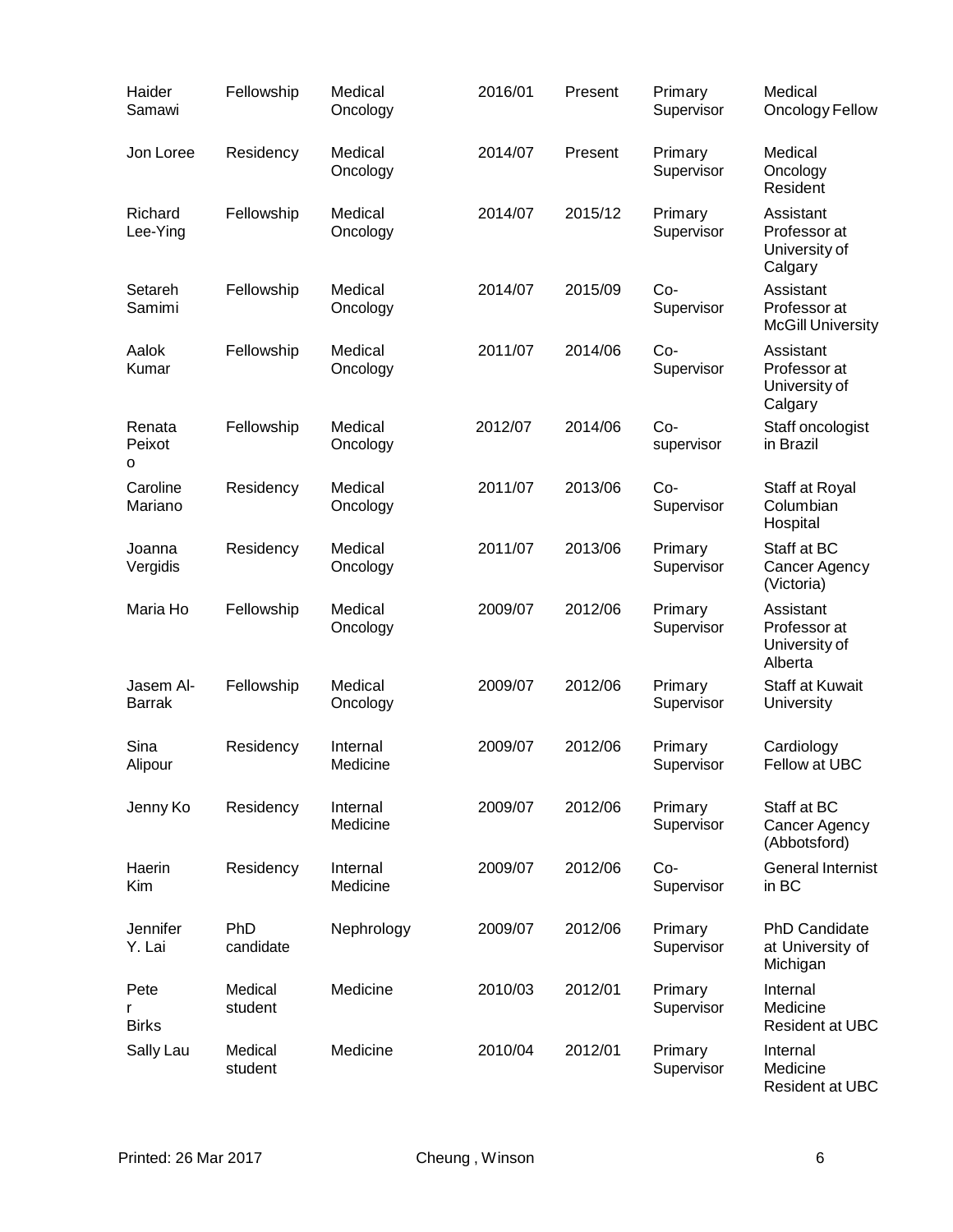| Neal<br>Shahid           | Medical<br>student               | Medicine            | 2010/04 | 2011/06 | Primary<br>Supervisor  | Internal<br>Medicine<br>Resident at UBC        |
|--------------------------|----------------------------------|---------------------|---------|---------|------------------------|------------------------------------------------|
| <b>Babak</b><br>Homayoon | Medical<br>student               | Medicine            | 2010/04 | 2012/06 | Primary<br>Supervisor  | Medical student<br>at UBC                      |
| Leo Chen                 | Masters of<br>Science<br>student | Science             | 2010/04 | 2012/06 | Co-<br>Supervisor      | Master of Public<br>Health student<br>at UBC   |
| Trevor<br>Tsang          | Medical<br>student               | Science             | 2010/04 | 2012/06 | Primary<br>Supervisor  | Residency                                      |
| Karanvir<br>Sall         | Medical<br>student               | Medicine            | 2010/04 | 2012/06 | Primary<br>Supervisor  | Internal<br>Medicine<br><b>Resident at UBC</b> |
| Alan<br>Smith            | Residency                        | Medical<br>Oncology | 2010/07 | 2012/06 | Primary<br>Supervisor  | Fellow at Royal<br>Marsden<br>Hospital         |
| Yashar<br>Tashakkor      | Medical<br>student               | Medicine            | 2011/03 | 2013/06 | Research<br>Supervisor | Internal<br>Medicine<br><b>Resident at UBC</b> |
| Ali<br>Moghad-<br>damjou | Medical<br>student               | Medicine            | 2011/03 | 2013/06 | Research<br>Supervisor | Medical student<br>at UBC                      |
| Sarah<br>Yager           | Medical<br>student               | Medicine            | 2011/06 | 2013/06 | Research<br>Supervisor | Family medicine<br>resident                    |
| Serge<br>Makarenko       | Medical<br>student               | Medicine            | 2011/05 | 2013/01 | Primary<br>Supervisor  | Neurosurgery<br>resident at UBC                |
| Bogdan<br>Dascalu        | Medical<br>student               | Medicine            | 2011/05 | 2013/01 | Primary<br>Supervisor  | Family medicine<br>at University of<br>Toronto |
| Hao<br>Chen              | Medical<br>student               | Medicine            | 2011/05 | 2013/01 | Primary<br>Supervisor  | Medical student<br>at UBC                      |
| Trent<br>Kellock         | Medical<br>student               | Medicine            | 2011/05 | 2012/12 | Primary<br>Supervisor  | Radiology<br>resident at UBC                   |
| Andrei<br>Karpov         | Medical<br>student               | Medicine            | 2011/05 | 2012/12 | Primary<br>Supervisor  | Medical student<br>at UBC                      |
| Matthew<br>Chan          | Medical<br>student               | Medicine            | 2011/05 | 2012/12 | Primary<br>Supervisor  | Radiation<br>oncology<br>resident at UBC       |

# **(e) Continuing Education Activities (to Postgraduate Trainees)**

1 Team IV Case-Based Teaching (GI, Head, Neck), Jan 20/2010

- 2 Team IV Case-Based Teaching (GI, Head, Neck), Feb 17/2010
- 3 Team IV Case-Based Teaching (GI, Head, Neck), Mar 17/2010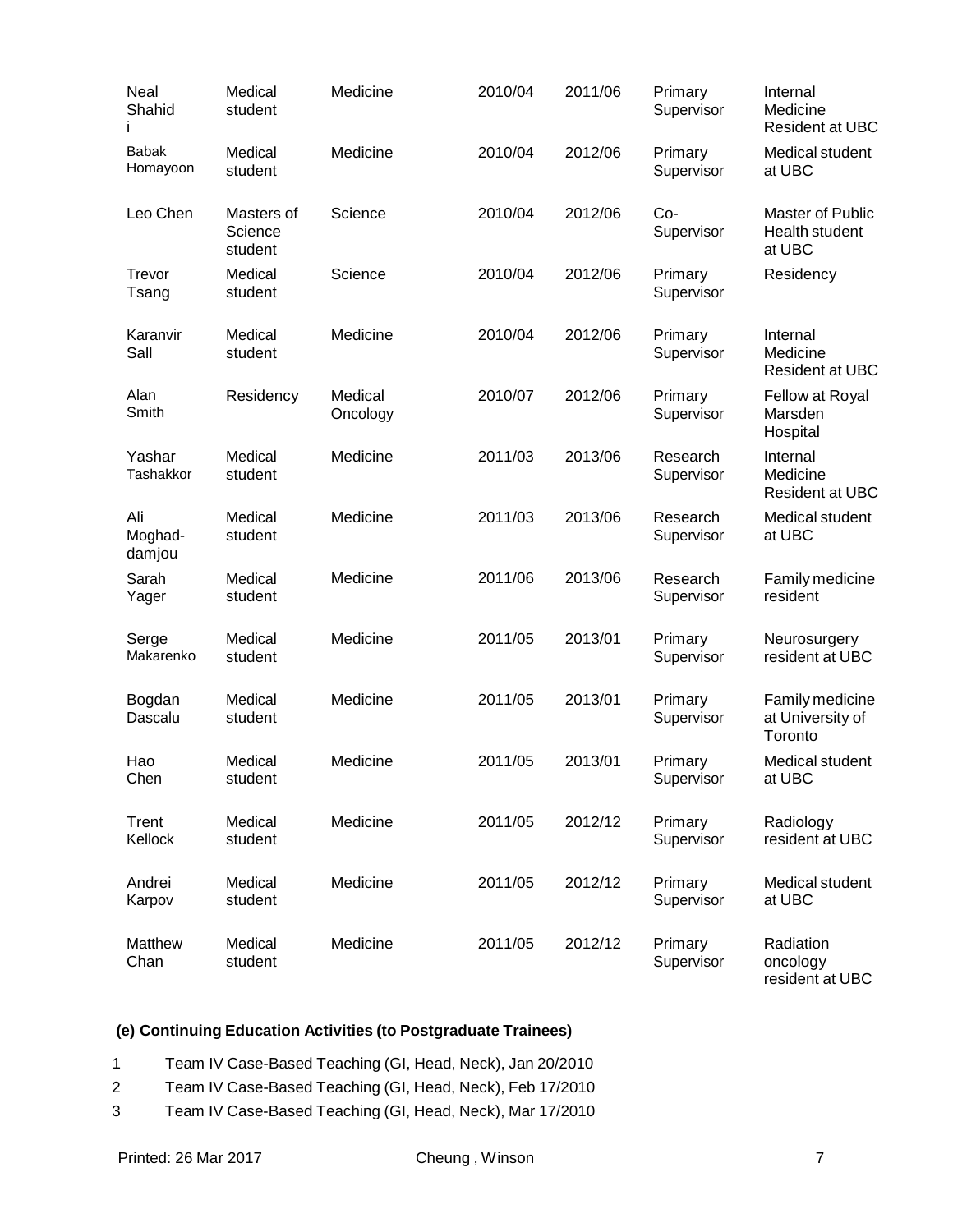| 4  | Team IV Case-Based Teaching (GI, Head, Neck), Apr 28/2010    |
|----|--------------------------------------------------------------|
| 5  | Team IV Case-Based Teaching (GI, Head, Neck), Jun 30/2010    |
| 6  | Team IV Case-Based Teaching (GI, Head, Neck), Aug 11/2010    |
| 7  | Team IV Case-Based Teaching (GI, Head, Neck), Nov 10/2010    |
| 8  | Team IV Case-Based Teaching (GI, Head, Neck), Nov 17/2010    |
| 9  | Team IV Case-Based Teaching (GI, Head, Neck), Dec 15/2010    |
| 10 | Topic: Pancreatic Cancer / Biliary Tract Cancer, Feb 1/2011  |
| 11 | Topic: Neuroendocrine Tumours, Mar 1/2011                    |
| 12 | Topic: Molecularly Targeted Agents in Oncology, Mar 22/2011  |
| 13 | Topic: Management of Advanced Colorectal Cancer, Aug 9/2011  |
| 14 | Topic: Health Services Research in Oncology, Sept 13/2011    |
| 15 | Topic: Pancreatic Cancer / Biliary Tract Cancer, Nov 8/2011  |
| 16 | Topic: Management of Advanced Colorectal Cancer, Nov 29/2011 |
| 17 | Topic: Early Stage Colorectal Cancer, Jan 24/2012            |
| 18 | Topic: Molecularly Targeted Agents in Oncology, Mar 20/2012  |
| 19 | Topic: Pancreatic Cancer / Biliary Tract Cancer, May 15/2012 |
| 20 | Topic: Health Services Research in Oncology, Jul 10/2012     |
| 21 | Topic: Neuroendocrine Tumours, Sep 4/2012                    |
| 22 | Topic: Anal Cancer, Oct 30/2012                              |
| 23 | Topic: Pancreatic Cancer / Biliary Tract Cancer, Dec 25/2012 |
| 24 | Topic: Early Stage Colorectal Cancer, Jan 29/2013            |
| 25 | Topic: Molecularly Targeted Agents in Oncology, Mar 5/2013   |
| 26 | Topic: Pancreatic Cancer / Biliary Tract Cancer, May 14/2013 |
| 27 | Topic: Health Services Research in Oncology, Jul 9/2013      |
| 28 | Topic: Neuroendocrine Tumours, Aug 20/2013                   |
| 29 | Topic: Anal Cancer, Oct 22/2013                              |
| 30 | Topic: Pancreatic Cancer / Biliary Tract Cancer, Dec 24/2013 |
| 31 | Topic: Early Stage Colorectal Cancer, Jan 2014               |
| 32 | Topic: Molecularly Targeted Agents in Oncology, Mar 2014     |
| 33 | Topic: Pancreatic Cancer / Biliary Tract Cancer, May 2014    |
| 34 | Topic: Health Services Research in Oncology, Jul 2014        |
| 35 | Topic: Neuroendocrine Tumours, Sep 2014                      |
| 36 | Topic: Early Stage Colorectal Cancer, Feb 2015               |
| 37 | Topic: Molecularly Targeted Agents in Oncology, April 2015   |
| 38 | Topic: Pancreatic Cancer / Biliary Tract Cancer, Jul 2015    |
| 39 | Topic: Health Services Research in Oncology, Sep 2015        |
| 40 | Topic: Neuroendocrine Tumours, Nov 2015                      |

# **(f) Visiting Lecturer (indicate university/organization and dates)**

# **(g) Educational Leadership**

I have held or am holding several leadership roles in medical undergraduate education, including Chair of Neoplasia Week for PRIN 401 (2010–2016), Undergraduate Assessment Director of Internal Medicine (2012–2014), and Undergraduate Program Director of Internal Medicine (2014–present).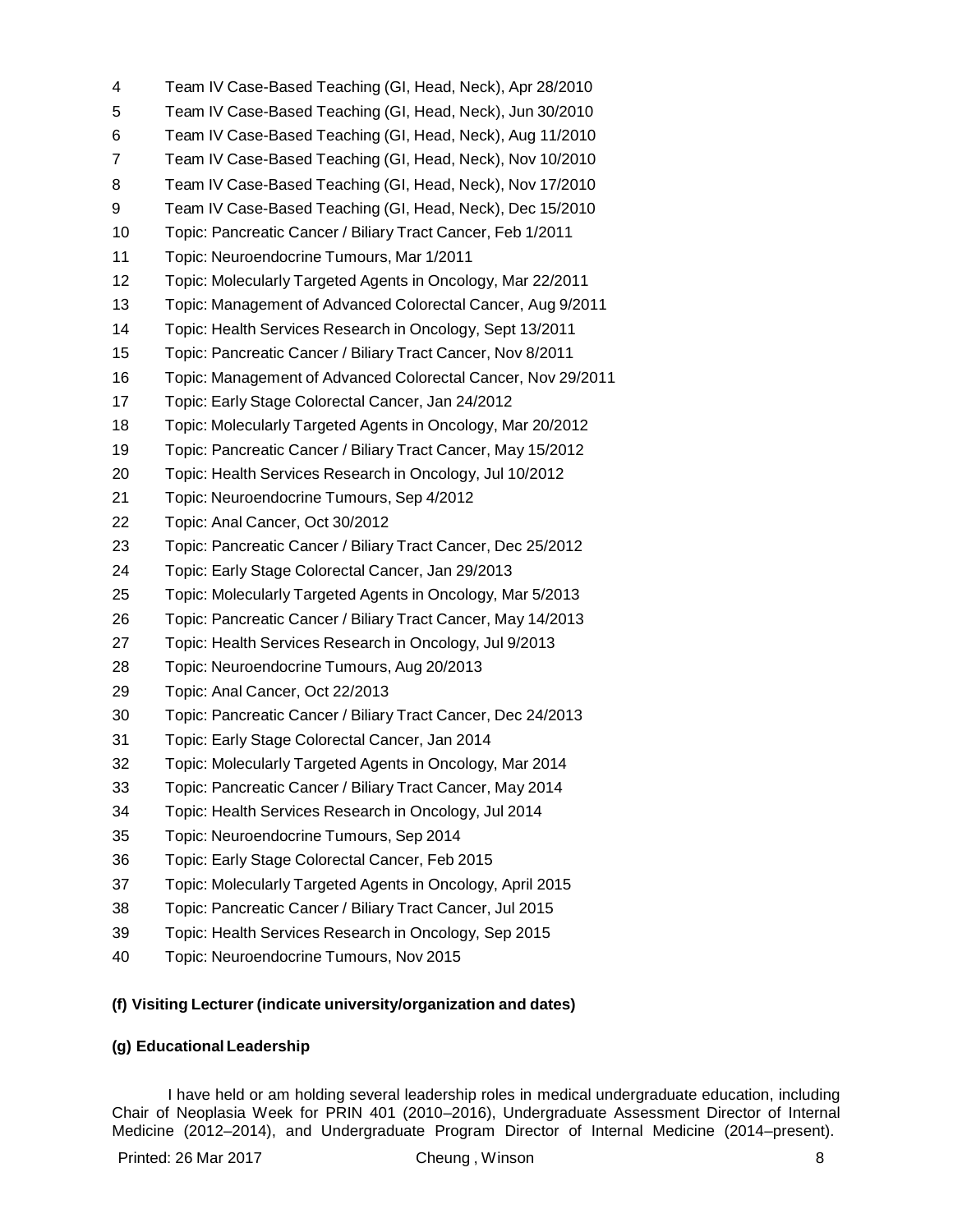Since 2014, I also assumed the position of Program Director of Career Planning for the UBC MD Undergraduate Program where I provide oversight and guidance to  $3<sup>rd</sup>$  and  $4<sup>th</sup>$  year medical students who undergo the Canadian Residency Matching Service (CaRMS).

#### **(h) Curriculum Development & Innovation**

In my capacity as former Undergraduate Assessment Director, I played a significant role in revising the examination components for Internal Medicine. For example, the physical examinations were modified to more hypothesis-driven scenarios (e.g. "auscultate the lungs" was changed to "examine for pneumonia"). The scoring system of such exams was also adjusted to reflect a hierarchal model whereby more important elements were weighted more heavily in the overall score. In my current role as Undergraduate Program Director, I am currently involved in the undergraduate curriculum renewal process to ensure that the revised Internal Medicine rotation reflects all the core objectives and competencies for medical students as well as meets the stringent accreditation requirements. I am also engaged in developing a research curriculum for trainees.

### **(i) Other Teaching & Learning Activities**

- 1 Lecture: "Approach to Common Problems on the Medical Ward", University of Manitoba, October 25, 2005
- 2 Chief Internal Medicine Resident, University of Manitoba, 2005-2006

•responsible for leading daily morning report sessions with housestaff members •responsible for organizing and conducting weekly teaching sessions on common on-call scenarios and •approach to medical emergencies for medical students and junior residents •responsible for devising the on-call schedules for approximately 50 internal medicine residents and students

- 3 Lecture: "Management of Oncological Emergencies", Toronto Sunnybrook Regional Cancer Centre, October 27, 2006 and December 15, 2006
- 4 PBL tutorial: "Approach to Cancer Diagnosis and Treatment", University of Toronto, November 24, 2006 and November 28, 2007
- 5 Staff Medical Oncologist (Summer Locum), Toronto-Sunnybrook Regional Cancer Center, Department of Medical Oncology, July 2008 – Aug 2008

•managed and supervised the care of active gastrointestinal and genitourinary cancer inpatients and outpatients

•trained the junior and senior internal medicine residents rotating through their medical oncology rotations

6 Chair of the first year medical oncology curriculum, University of British Columbia, Faculty of Medicine, 2010-Present

 $\heartsuit$  responsible for providing didactic lectures on the basis of carcinogenesis and principles of chemotherapy

- $\heartsuit$  responsible for organizing teaching materials for the problem-based learning sessions
- $\heartsuit$  responsible for devising the medical oncology component of the mid-term and final examinations
- 7 Small group lecture: "Pancreatic and Biliary Cancer", British Columbia Cancer Agency, February 2, 2010 and March 23, 2010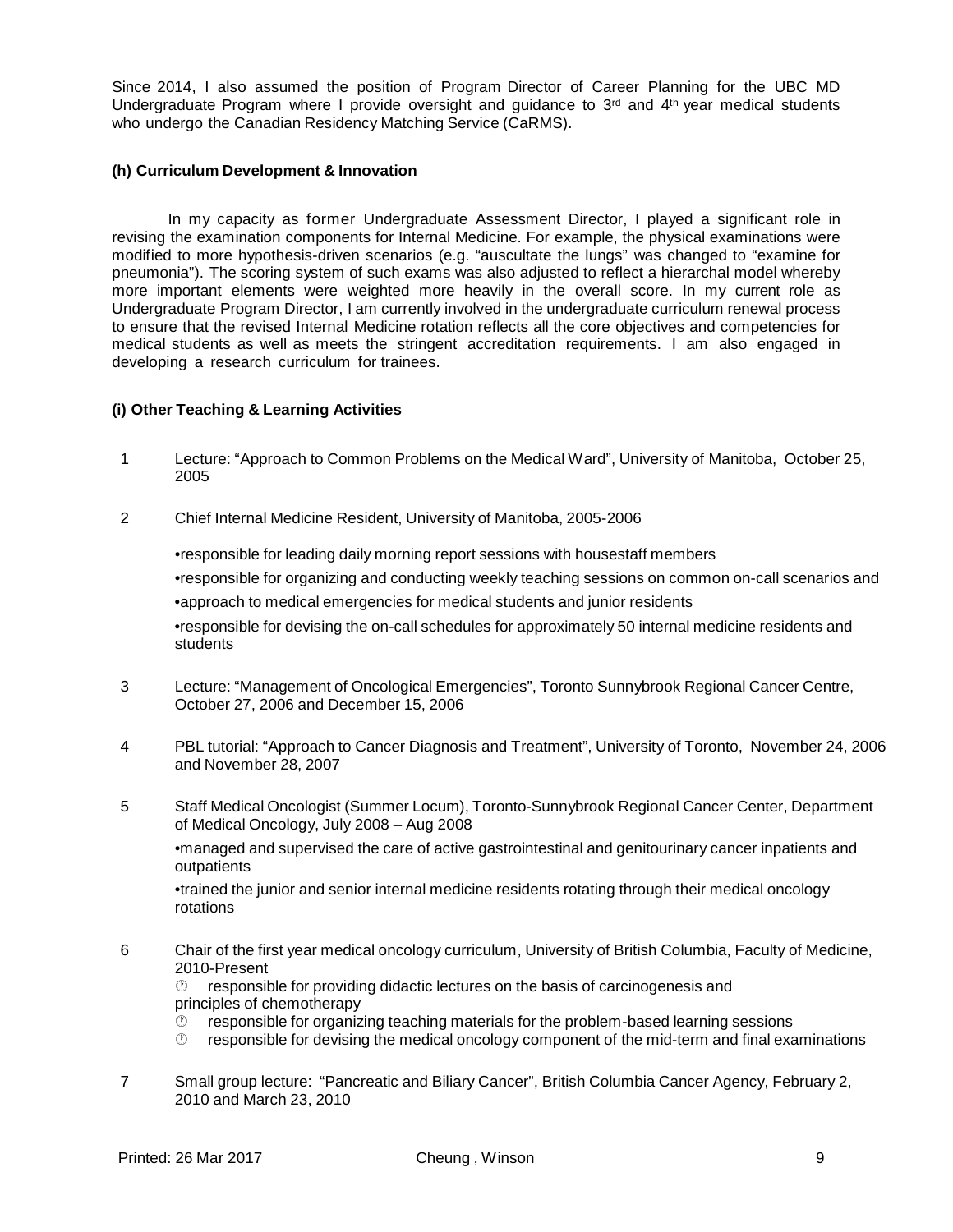- 8 Case-based discussion: "Adjuvant and Palliative Treatments in Colon Cancer", British Columbia Cancer Agency, January 20, February 17, and March 17, 2010
- 9 Examiner for medical students' oral exams from 2011 to present: (1) Apr 21, 2011, Vancouver General Hospital (2) Aug 12, 2011, Vancouver General Hospital
	- (3) Oct 28, 2011, Diamond Health Care Centre

### **9. SCHOLARLY AND PROFESSIONAL ACTIVITIES**

#### **(a) Areas of special interest and accomplishments**

My research program focuses on cancer health services – a branch of research that explores how cancer care is delivered and whether disparities exist within specific subsets of the cancer population, including the elderly, racial minorities, and economically disadvantaged subgroups. My portfolio also examines clinical effectiveness to determine if drugs and interventions proven to be efficacious in oncology clinical trials are reproducible in the real world population. My projects span the entire cancer trajectory and encompass topics such as screening and early diagnosis, treatment and outcomes, as well as survivorship and palliative or end-of-life care.

In the past 5 years, I have gained significant national and international recognition for my work. I have been invited to sit on a number of grant panels and scientific committees of high profile organizations, including the Canadian Cancer Society, American Society of Clinical Oncology (ASCO), and National Cancer Institute of Canada. Within ASCO, I became one of the youngest leaders for the Health Services portfolio in the Scientific Program Committee for the Annual Meeting. Moreover, I have been asked to become an expert consultant by various national organizations such as the Canadian Partnership Against Cancer, Colorectal Cancer Association of Canada, Cancer Care Ontario, and Canadian Agency for Drugs and Technologies in Health where my input was sought in order to establish pan-Canadian guidelines and recommendations. Furthermore, I have been invited to give lectures at a number of grand rounds across the country and abroad, including but not limited to, Vancouver, Calgary, Edmonton, Winnipeg, London, Hamilton, Ottawa, Kingston, Toronto, Montreal, and Halifax as well as in the US and Europe.

In 2014, I was the recipient of the prestigious UBC Faculty of Medicine Overall Excellence (Early Career) Award in recognition of my accomplishments. This is a significant accolade as I continue to invest my time and energy to do the work that I love to do. In 2013, I was also selected to receive the Novartis Oncology Mentor Award for having supervised and mentored a number of trainees who have since gone onto competitive residencies and fellowships in Canada and abroad or who have taken on positions as staff physicians at various institutions across the country. In 2012, I was successful in my application for the UBC Academic Enhancement Fund to further my research program. To date, I have obtained over 5 million dollars in competitive grant funding. Since 2010, I have been the Chair of the Gastrointestinal Cancers Outcomes Unit where I provide oversight to a team of epidemiologists and biostatisticians

#### **Additional Research Initiatives**

- 1 9th Joint FECS/AACR/ASCO Workshop on Methods in Clinical Cancer Research
	- Flims, Switzerland; June 23 to 29, 2007
	- Competitive enrollment in workshop is limited to top 70 applicants from around the world
	- Clinical trial for development: "A Phase II Study of PF-00562271, a Focal Adhesion Kinase

Inhibitor, in Patients with Head and Neck Squamous Cell Carcinomas (HNSCC) Proceeding to Surgery"

- Supervisor: Dr. Lillian L. Siu (Princess Margaret Hospital)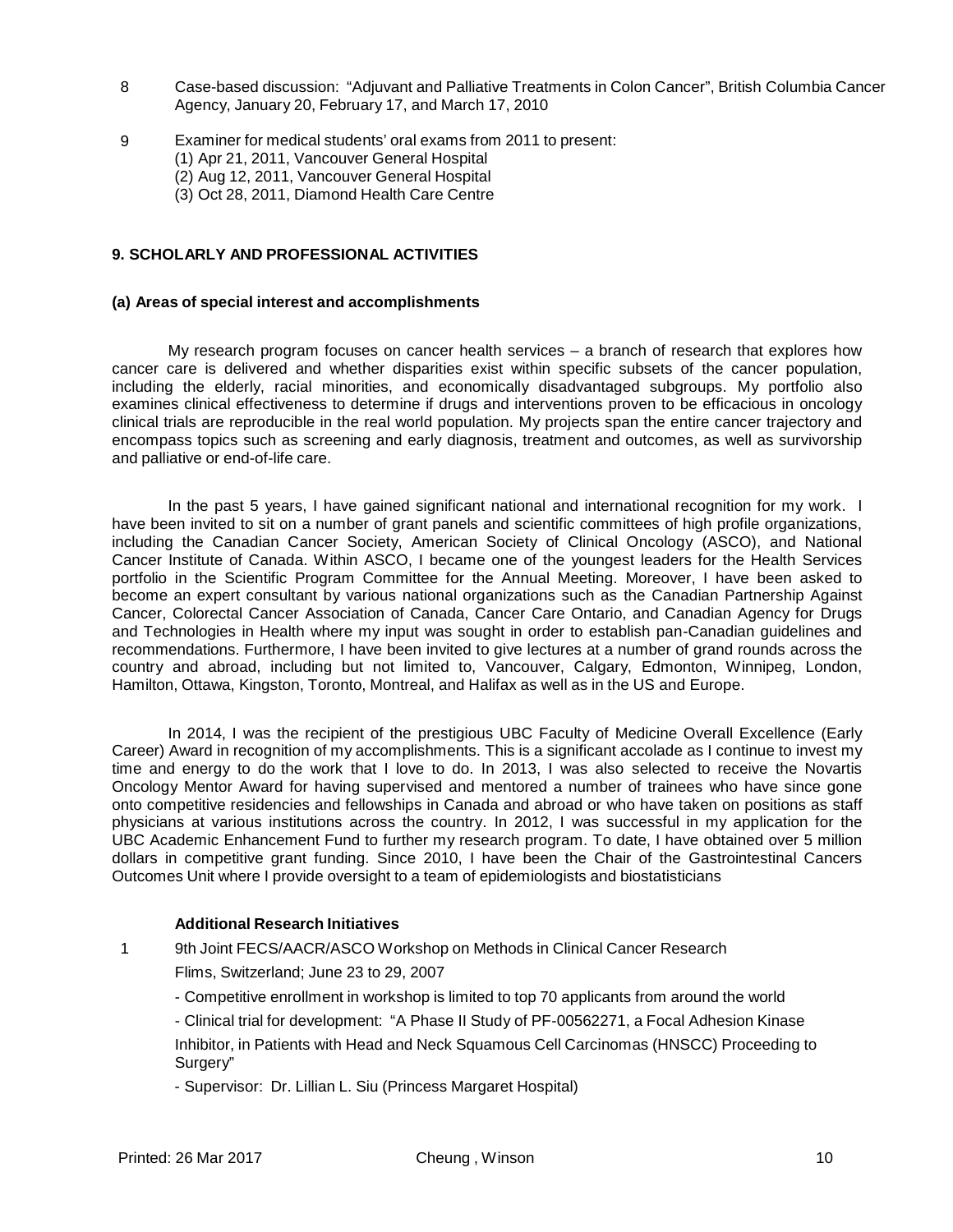2. Research Elective at the Dana-Farber Cancer Institute, July to September, 2007

- Study for elective rotation: "Analysis of SEER-Medicare Database to Determine Predictors of Delays in the Initiation of Adjuvant Chemotherapy Among Colorectal Cancer Patients"

- Supervisors: Dr. Craig C. Earle and Ms. Bridget A. Neville (Dana-Farber Cancer Institute, Harvard School of Public Health, Center for Outcomes and Policy Research)

#### **Ongoing Research Projects**

- 3 Comparison of Expectations Between Young Adult Survivors and Their Physicians During the Transition from Patient to Survivor Ho MY, McBride ML, Cheung WY
- 4 The Utility and Quality of Standard Discharge Letters to Primary Care Physicians of CRC patients in BC Ho MY, Kennecke H, Speers C, Cheung WY
- 5 Associations between Diabetes and Colorectal Cancer Bilbey N, Cheung WY
- 6 Trends in Breast and Colorectal Cancer Screening Over Time Das S, Cheung WY
- 7 Temporal Trends in the Use of the PSA Test for Screening in the Past Decade Homayoon B, Cheung WY
- 8 Comparison of 5FU vs. Capecitabine and Mitomycin vs. Cisplatin in Patients with Anal Cancer Yu I, Cheung WY
- 9 Use of Granulocyte-Colony Stimulating Factor in the Prevention of Neutropenia Lehmkuhl M, Cheung WY
- 10 Impact of Community Size on Staging, Treatment and Outcomes in Rectal Cancer Lefresne S, Cheung WY, Olson R
- 11 A Comparison between Clinical Trial Eligible and Ineligible Oncology Patients Abdullah K, Cheung WY
- 12 The Complexity of Cancer Care over Time Chen L, Cheung WY, Kennecke H

### **(b) Research or equivalent grants (indicate under COMP whether grants were obtained competitively (C) or non-competitively (NC))**

*BOLD = Current Funding*

### **OPERATING GRANT**

| Granting<br>Agency          | <b>Project Title</b> | COM<br>P        | <b>Total</b><br>Amount | Year | <b>Principal</b><br>Investigator | Co-<br>Investigator |
|-----------------------------|----------------------|-----------------|------------------------|------|----------------------------------|---------------------|
| <b>Printed: 26 Mar 2017</b> |                      | Cheuna . Winson |                        |      |                                  | 11                  |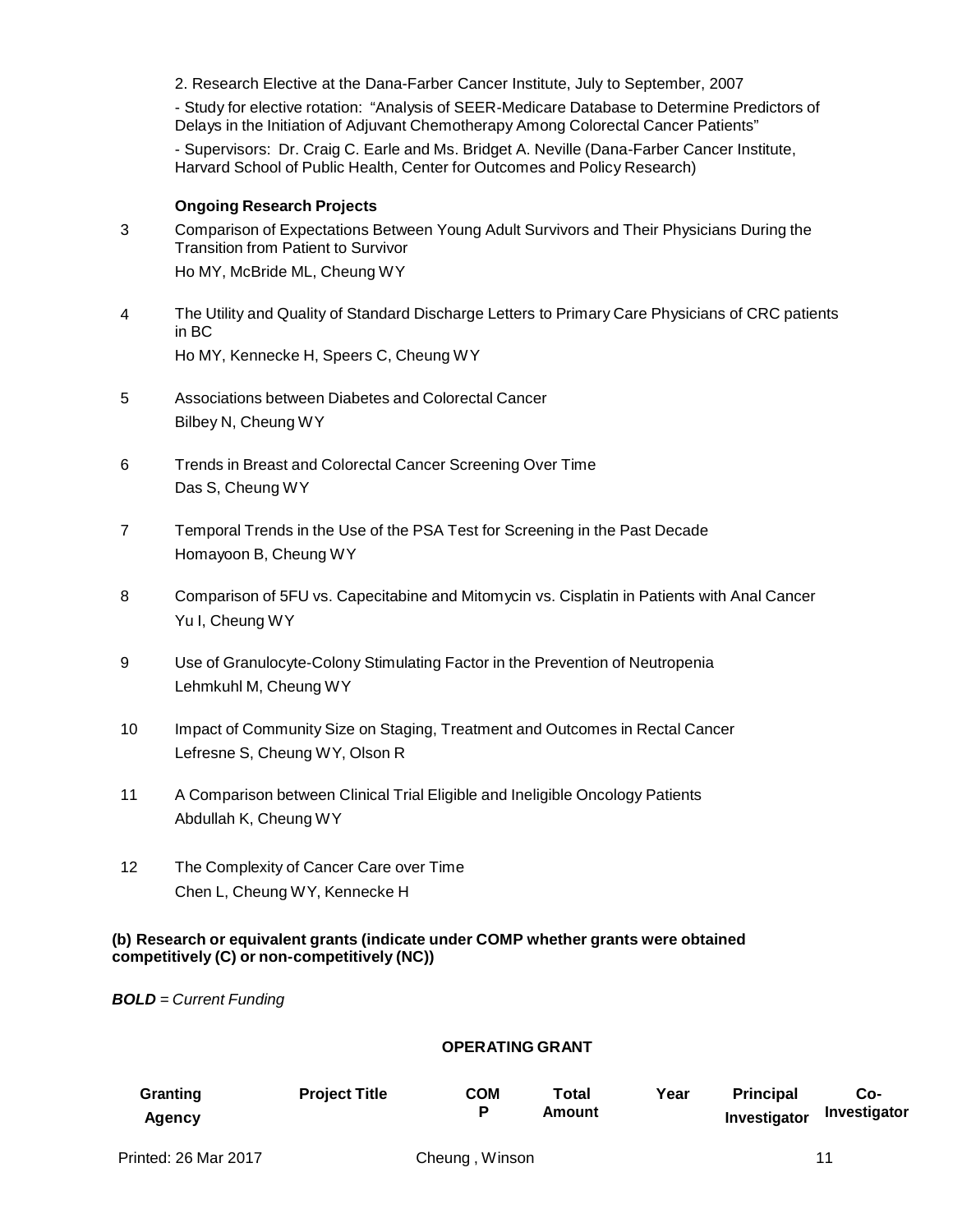| The M.S.I<br>Foundation                                              | <b>Clinical Research Grant</b><br>"Investigation of Palliative Care<br>and Acute Care resource use<br>at end of life in Chronic<br>Disease Patients"       | $\mathbf c$ | \$98,000.00  | $09/2017 -$<br>08/2019 | Ayn<br>Sinnarajah       | Winson<br>Cheung,<br>Alison Murray,<br>Jackson Wu,<br><b>Hsein Seow</b>            |
|----------------------------------------------------------------------|------------------------------------------------------------------------------------------------------------------------------------------------------------|-------------|--------------|------------------------|-------------------------|------------------------------------------------------------------------------------|
| National<br>Cancer<br>Institute of<br>Canada<br>(NC)                 | <b>Clinical Research Grant</b><br>"A pilot study of patient-<br>directed cancer survivorship<br>care planning"                                             | $\mathbf c$ | \$100,000.00 | 07/2008<br>06/2010     | <b>Winson</b><br>Cheung | Craig Earle                                                                        |
| Canadian<br>Institute of<br>Health<br>Research<br>(CIHR)             | <b>Catalyst Grant</b><br>"Biomedical and Clinical<br>Approaches to Improving the<br>Quality of Life for Cancer<br>Survivors"                               | $\mathbf C$ | \$77,643.00  | 2010                   | <b>Winson</b><br>Cheung |                                                                                    |
| Canadian<br>Institute of<br>Health<br>Research<br>(CIHR)             | Pilot/Feasibility Grant<br>"Developing a survey<br>instrument to evaluate the<br>needs of gastrointestinal<br>cancer survivors"                            | $\mathbf C$ | \$97,500.00  | 04/2010-<br>03/2012    | Winson<br>Cheung        | Craig Earle,<br>Eva<br>Grunfeld,<br>Jonathan<br>Sussman,<br>Mary<br><b>McBride</b> |
| Canadian<br>Institute of<br>Health<br>Research<br>(CIHR)             | Pilot/Feasibility Grant<br>"A systemic review towards<br>developing a cancer<br>survivorship care plan"                                                    | $\mathbf c$ | \$100,000.00 | 04/2010-<br>03/2011    | Jonathan<br>Sussman     | Winson<br>Cheung                                                                   |
| <b>British</b><br>Columbia<br>Cancer<br>Foundation<br>(BCCF)         | <b>Innovation Support Grant</b>                                                                                                                            | $\mathbf c$ | \$26,300.00  | 2011                   | <b>Winson</b><br>Cheung | N/A                                                                                |
| <b>National</b><br><b>Cancer</b><br>Institute of<br>Canada<br>(NCIC) | <b>Clinical Research Grant</b><br>"Utilization and Quality of<br>preventive health care<br>among adult cancer<br>survivors"                                | $\mathbf c$ | \$392,839.00 | 07/2011<br>12/2015     | <b>Winson</b><br>Cheung | Craig Earle,<br>Eva<br>Grunfeld,<br>Jonathan<br>Sussman,<br>Mary<br><b>McBride</b> |
| <b>British</b><br>Columbia<br>Cancer<br>Foundation<br>(BCCF)         | <b>Clinical Research Grant</b><br>"Impact of Community Size<br>on Staging, Treatment and<br><b>Outcomes in Rectal Cancer"</b>                              | C           | \$16,250.00  | 2012                   | Robert<br>Olson         | Winson<br>Cheung                                                                   |
| <b>British</b><br>Columbia<br>Cancer<br>Foundation<br>(BCCF)         | <b>Clinical Research Grant</b><br>"The Utility and Quality of<br><b>Standard Discharge Letters</b><br>to Primary Care Physicians<br>of CRC patients in BC" | $\mathbf c$ | \$14,600.00  | 2012                   | <b>Winson</b><br>Cheung | Maria Ho                                                                           |
| <b>British</b><br>Columbia<br>Cancer<br>Foundation<br>(BCCF)         | <b>Clinical Research Grant</b><br>"Adherence to adjuvant<br>chemotherapy and its impact<br>on outcome"                                                     | C           | \$18,600.00  | 2013                   | <b>Winson</b><br>Cheung | Aalok Kumar                                                                        |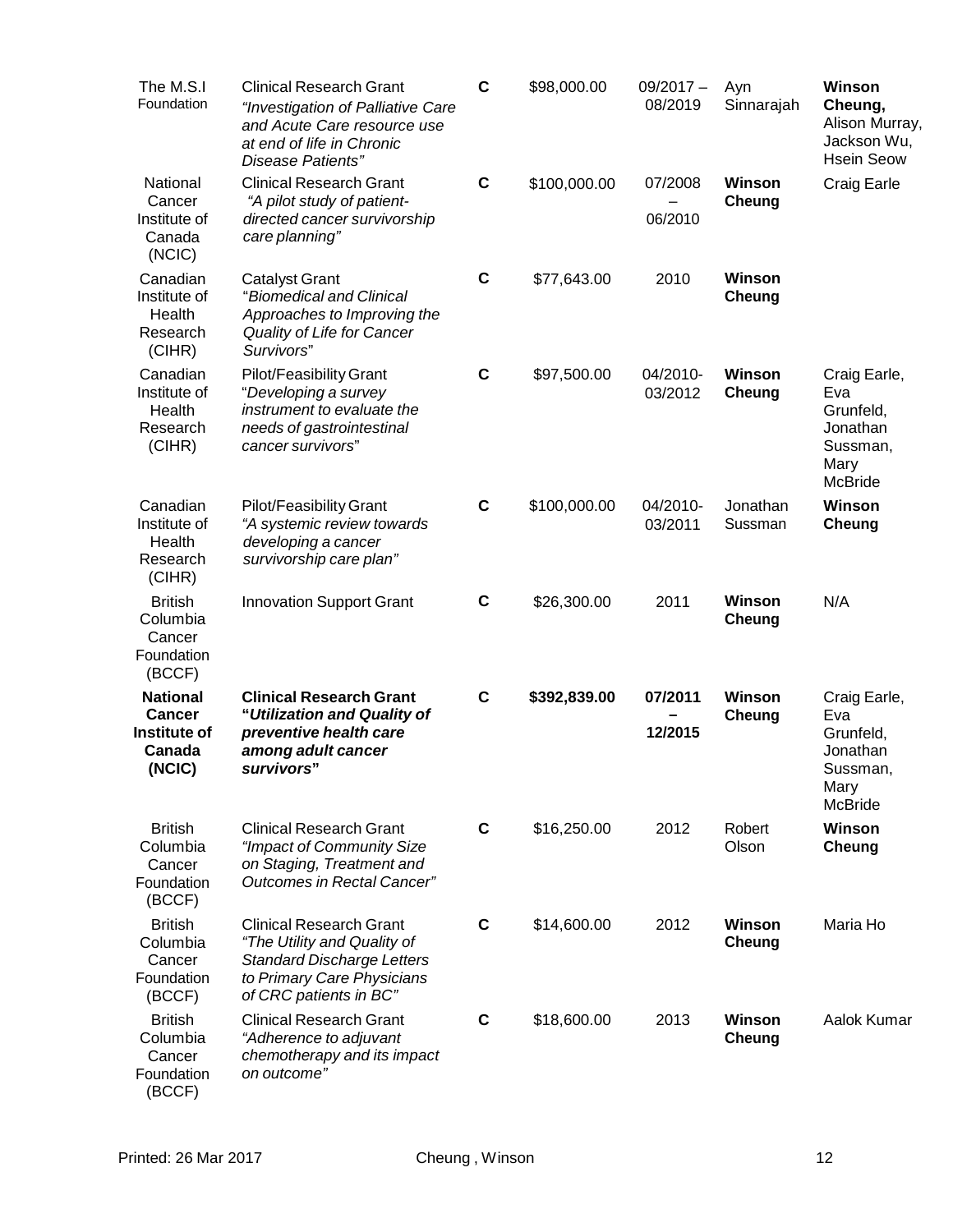| <b>British</b><br>Columbia | Clinical Research Grant<br>"Use of clinical and        | \$20,500.00 | 2013 | Janine<br>Davies | Winson<br>Cheuna |
|----------------------------|--------------------------------------------------------|-------------|------|------------------|------------------|
| Cancer<br>Foundation       | pathological factors to<br>develop a prognostic index" |             |      |                  |                  |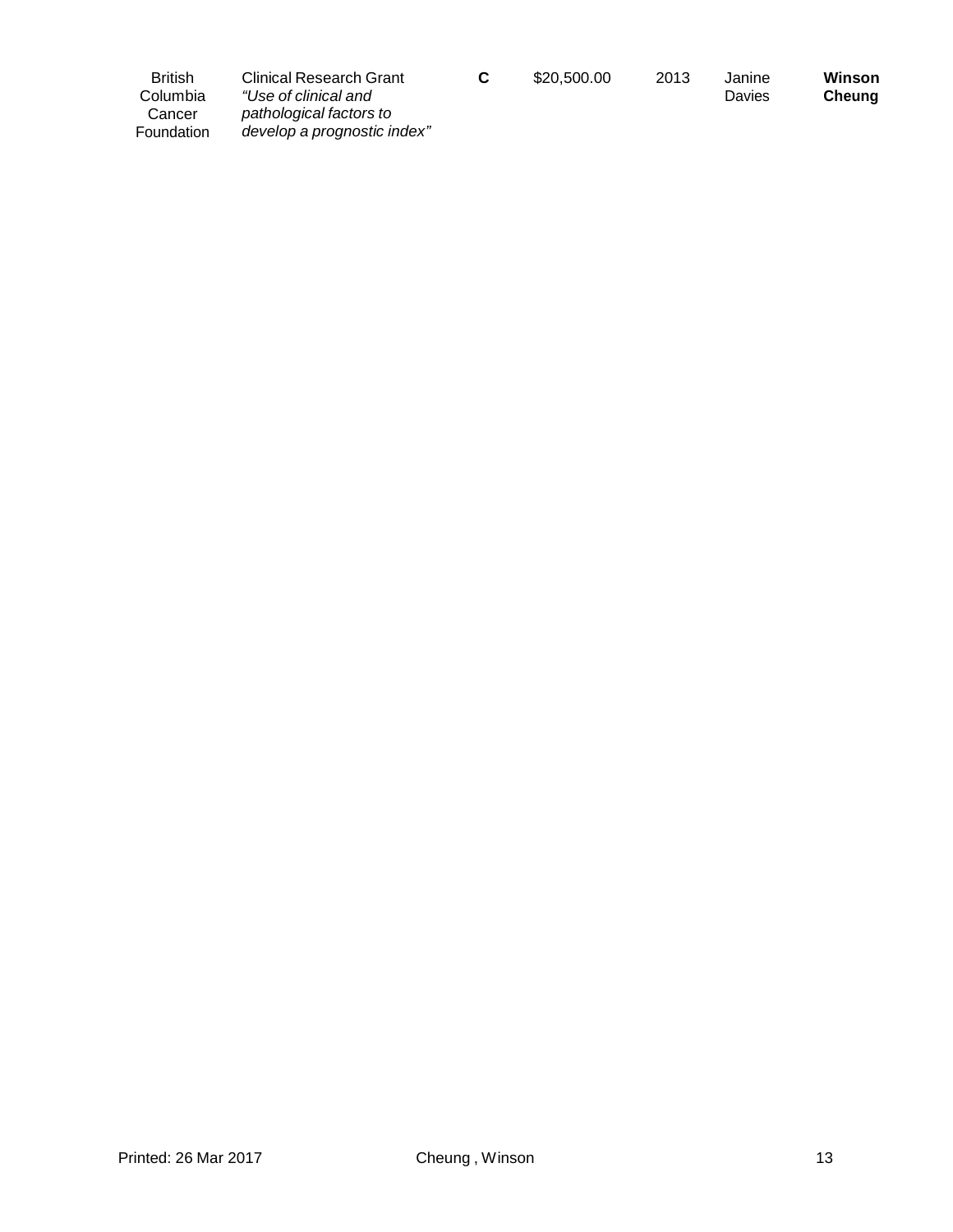| University of<br><b>British</b><br>Columbia                                | <b>Academic Enhancement</b><br><b>Fund</b>                                                                                                                                  | С | \$50,000.00  | 09/2013-<br>08/2018   | Winson<br>Cheung                             |                                       |
|----------------------------------------------------------------------------|-----------------------------------------------------------------------------------------------------------------------------------------------------------------------------|---|--------------|-----------------------|----------------------------------------------|---------------------------------------|
| <b>British</b><br>Columbia<br><b>Cancer</b><br><b>Foundation</b><br>(BCCF) | <b>Health Services and</b><br><b>Cancer Disparities</b><br><b>Research</b>                                                                                                  | С | \$514,134.75 | $01/2012-$<br>12/2018 | Winson<br>Cheung,<br><b>Daniel</b><br>Renouf |                                       |
| Canadian<br>Institute of<br>Health<br>Research<br>(CIHR)                   | <b>Research Grant</b><br><i>"Determinants of Primary</i><br>Care Practices for the<br><b>Prevention and Management</b><br>of Chronic Diseases in<br><b>Cancer Survivors</b> | С | \$25,000.00  | 2013                  | Benard<br>Candas                             | Jean<br>Latreille<br>Winson<br>Cheung |

# **(c) Research Contract or equivalent**

# **GRANTS-IN-AID**

| Granting                            | <b>Project Title</b>                                                                                                                           | <b>COMP</b> | \$ Per Year  | Year             | <b>Principal</b>        | Co-          |
|-------------------------------------|------------------------------------------------------------------------------------------------------------------------------------------------|-------------|--------------|------------------|-------------------------|--------------|
| <b>Agency</b>                       |                                                                                                                                                |             |              |                  | Investigator            | Investigator |
| Sanofi-aventis                      | Research Grant-in-Aid<br>"Outcomes of adjuvant<br>chemotherapy choice in<br>elderly patients with<br>resected colon cancer"                    | C           | \$16,800.00  | 2011             | Winson<br>Cheung        |              |
| Roche                               | Research Grant-in-Aid<br>"First-line palliative<br>chemotherapy patterns in<br>elderly patients with<br>metastatic colon cancer"               | $\mathbf c$ | \$26,600.00  | 2011             | Winson<br>Cheung        |              |
| University<br><b>Health Network</b> | Research Grant-in-Aid<br>"Epidemiology and HPV<br>status of Canadian patients<br>with oropharyngeal cancer"                                    | C           | \$6,000.00   | 2012             | <b>Winson</b><br>Cheung |              |
| <b>Celgene</b>                      | <b>Research Grant-in-Aid</b><br>"Treatment of Metastatic<br><b>Pancreatic Cancer</b><br><b>Patients"</b>                                       | $\mathbf C$ | \$94,900.00  | $2013 -$<br>2016 | <b>Winson</b><br>Cheung |              |
| Amgen                               | <b>Research Grant-in-Aid</b><br>"Use of GCSF in Highly<br><b>Myelosuppressive</b><br>Chemotherapy"                                             | $\mathbf c$ | \$55,000.00  | $2014 -$<br>2018 | Winson<br>Cheung        |              |
| <b>Bayer</b>                        | <b>Research Grant-in-Aid</b><br>"Eligibility of mCRC<br><b>Patients for Regorafenib"</b>                                                       | $\mathbf c$ | \$20,000.00  | $2014 -$<br>2016 | Winson<br>Cheung        |              |
| <b>BMS</b>                          | <b>Research Grant-in-Aid</b><br>"Evolution of Treatment<br>in Melanoma"                                                                        | $\mathbf c$ | \$58,000.00  | $2014 -$<br>2018 | Winson<br>Cheung        |              |
| Canadian<br><b>Cancer Society</b>   | A Phase III Trial of 6 vs.<br>12 Treatments of<br><b>Adjuvant FOLFOX for</b><br><b>Patients with Resected</b><br><b>Stage III Colon Cancer</b> | $\mathbf c$ | \$125,000.00 | $2014 -$<br>2016 | Winson<br>Cheung        |              |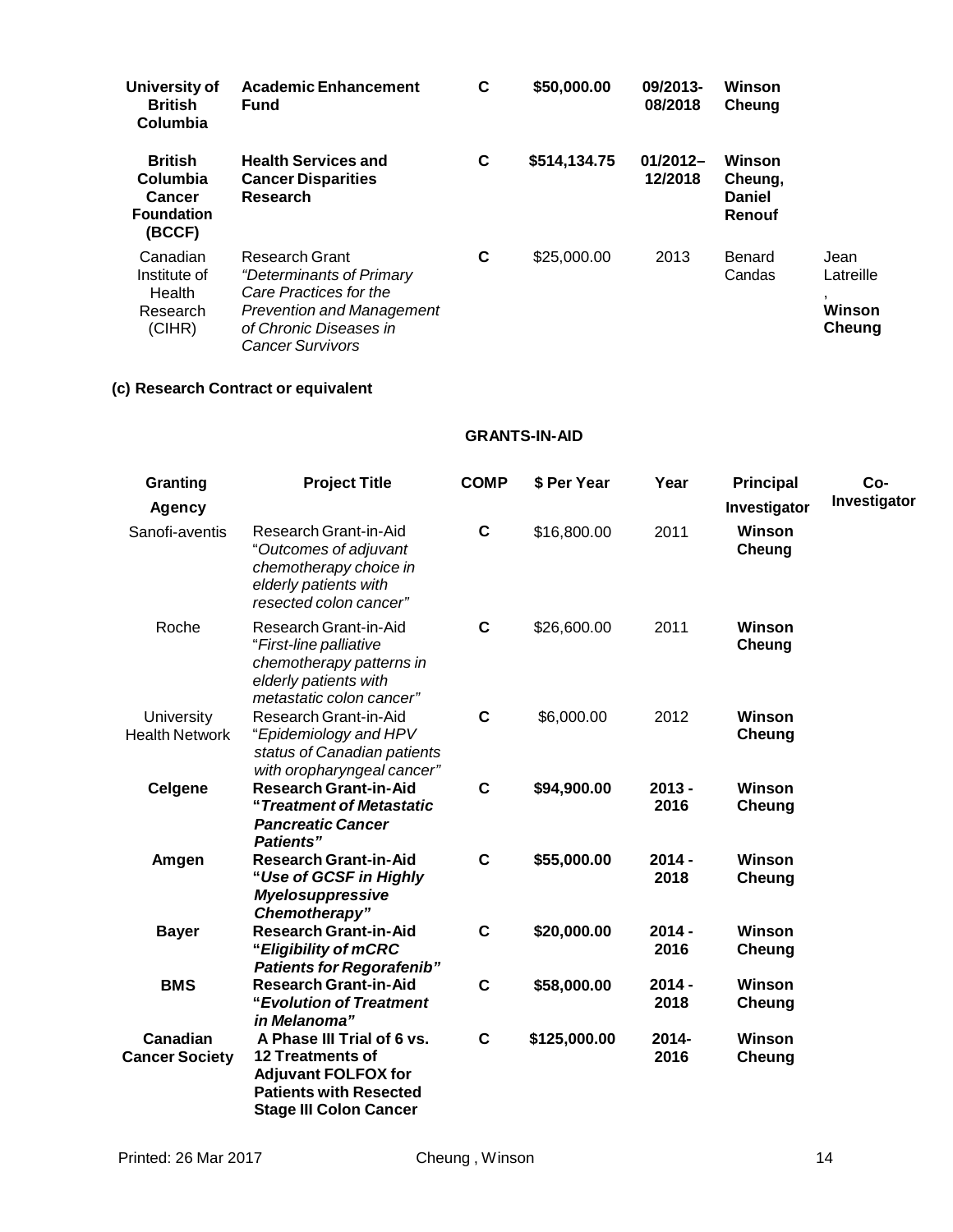| Canadian<br><b>Cancer Society</b> | A Phase II Study of<br>Sunitinib or<br><b>Temsirolimus in Patients</b><br>with Advanced Rare | C. | \$150,000,00 | $2014 -$<br>2016 | Winson<br>Cheung |
|-----------------------------------|----------------------------------------------------------------------------------------------|----|--------------|------------------|------------------|
|                                   | Tumors                                                                                       |    |              |                  |                  |

#### **(d) Invited Presentations**

- 1 GI oncology rounds: "The Role of (Neo)Adjuvant Therapy in Gastric Cancer: the MAGIC trial vs. the Macdonald Study", Toronto Sunnybrook Regional Cancer Centre, October 16, 2006
- 2 Oncology grand rounds: "External Clues to Internal Malignancy Cutaneous Manifestations of Cancer", Toronto Sunnybrook Regional Cancer Centre, November 13, 2006; invited to present again on February 19, 2007 and May 28, 2007
- 3 Adherence to surveillance guidelines following curative resection for stage II and III colorectal cancer. Cheung WY, Pond GR, Rother M, Krzyzanowska M, Brierley J, Swallow C, Kaizer L, Myers J, Siu L.

Oral presentation - Department of Medical Oncology and Hematology, GI Rounds, University of Toronto, April 24, 2007

Oral presentation - Department of Medical Oncology and Hematology, Annual Research Evening, University of Toronto, June 13, 2007

- 4 Oncology grand rounds: "5-Fluorouracil Induced Encephalopathy and Other Toxicities", Toronto Sunnybrook Regional Cancer Centre, February 4, 2008 and February 25, 2008
- 5 Oncology grand rounds: "What Really Happens After Clinical Trials The Basics of Health Services Research", BC Cancer Agency – Vancouver Centre, July 29, 2008
- 6 Medical oncology academic half-day: "Life After Your Residency The Fellowship Years", Princess Margaret Hospital, August 19, 2008
- 7 Invited Speaker Oral presentation: "Cancer Survivors: Victims of Our Own Success", Health Services and Outcomes Committee, Chicago, October 20, 2010
- 8 Invited Speaker Oral presentation: "Future Directions in Cancer Survivorship Care and Research", British Columbia Cancer Clinician-Scientist Retreat, Vancouver, B.C. Canada, May 6, 2011
- 9 Invited Speaker Oral presentation: "Model of Cancer Survivorship Care and Concepts for a Patient Passport", Multinational Supportive Care in Cancer – Survivorship Workshop, Athens, Greece, June 22, 2011
- 10 Invited Faculty Oral Presentation: "Advances in Cancer Pain", Palliative Medicine and Supportive Oncology Symposium, Key Largo, Florida, February 23rd, 2012
- 11 Invited Faculty Oral Presentation: "The Art of Symptom Management", Palliative Medicine and Supportive Oncology Symposium, Key Largo, Florida, February 23rd, 2012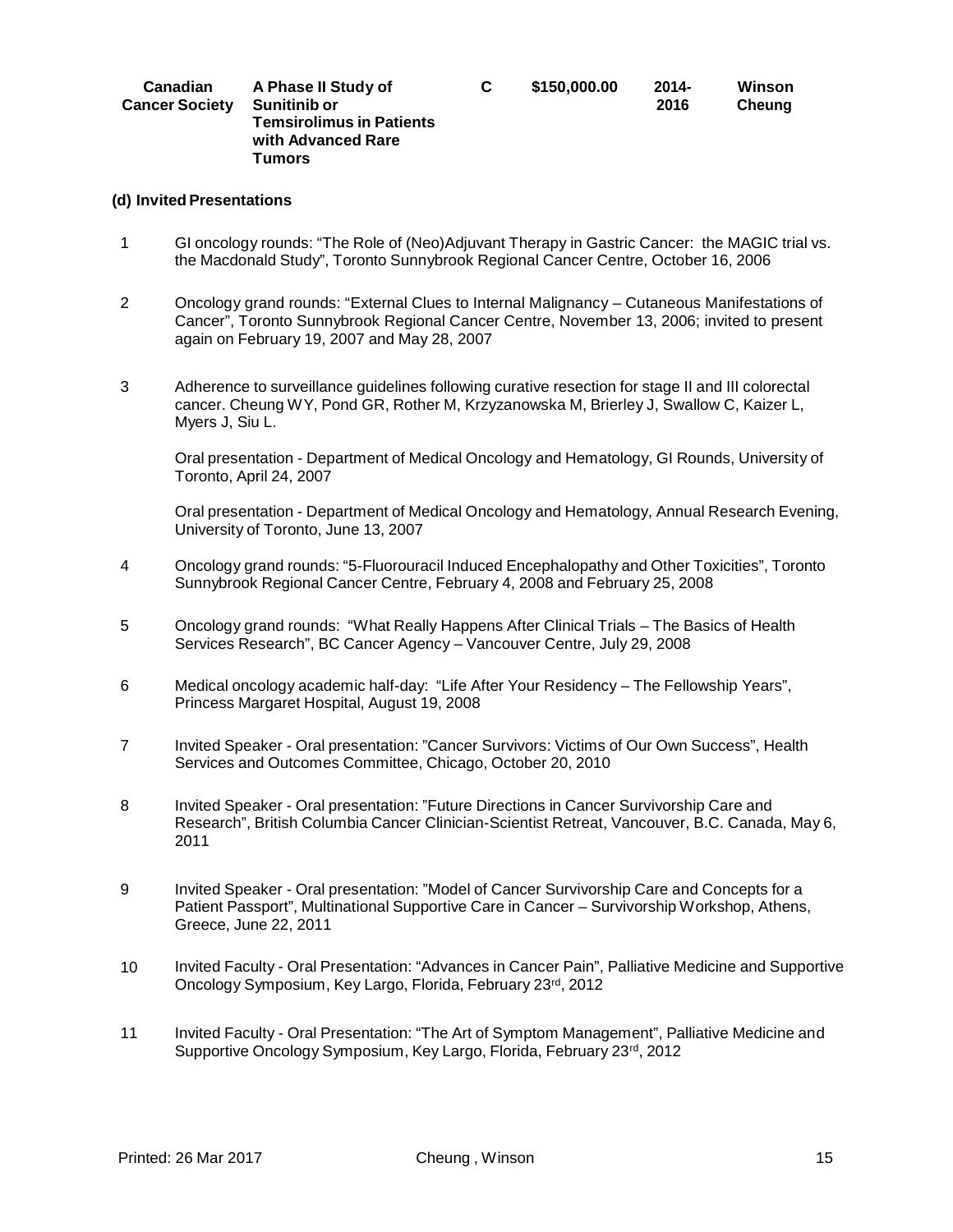- 12 Invited Faculty Oral Presentation: "Advances in Cancer-Related Nausea", Palliative Medicine and Supportive Oncology Symposium, Key Largo, Florida, February 24<sup>th</sup>, 2012
- 13 Session Moderator: "Cancer Symptom Control", Palliative Medicine and Supportive Oncology Symposium, Key Largo, Florida, February 24th, 2012
- 14 Invited Faculty Oral Presentation: "Advances in Cancer-Related Dyspnea", Palliative Medicine and Supportive Oncology Symposium, Key Largo, Florida, February 25th, 2012
- 15 Invited Faculty Oral Presentation: "Management of Opioid-Induced Constipation", Palliative Medicine and Supportive Oncology Symposium, Key Largo, Florida, February 25th, 2012
- 16 Oncology Grand Rounds: "How Old is Too Old for Chemotherapy in the Elderly Colorectal Cancer Patient?" Cross Cancer Institute, University of Alberta, Edmonton, AB, September 17<sup>th</sup>, 2012
- 17 Presenter and Faculty: "End of Life and Palliative Care in Cancer: A Workshop", Vancouver Cancer Centre, Vancouver, BC, September 17th, 2012
- 18 Oncology Grand Rounds: "How Old is Too Old for Chemotherapy in the Elderly Colorectal Cancer Patient?" Tom Baker Cancer Centre, University of Calgary, Calgary, AB, September 18<sup>th</sup>, 2012
- 19 Oral Presentaion: " Adjuvant Chemotherapy (AC) Initiation and Early Discontinuation in Elderly Patients (EPs) with Colon Cancer (CC)", UBC Department of Medicines Research Expo, Vancouver, BC, October 31, 2012.
- 20 Oncology Grand Rounds: "How Old is Too Old for Chemotherapy in the Elderly Colorectal Cancer Patient?" Cancer Care Manitoba, University of Manitoba, Winnipeg, MB, November 27<sup>th</sup>, 2012
- 21 Invited Speaker Oral Presentation: "The Good, Bad, and Ugly of Chemotherapy-Induced Nausea + Vomiting", BC Cancer Agency Conference Symposium, Vancouver, BC, November 29th, 2012
- 22 Invited Plenary Speaker Oral Presentation: "The Importance of Patient-Reported Outcomes" BC Cancer Agency Conference Plenary, Vancouver, BC, November 30<sup>th</sup>, 2012
- 23 Presenter and Faculty: "End of Life and Palliative Care in Cancer: A Workshop", Vancouver Cancer Centre, Victoria, BC, March 11<sup>th</sup>, 2013.
- 24 Presenter and Faculty: "End of Life and Palliative Care in Cancer: A Workshop", Vancouver Cancer Centre, Kelowna, BC, March 12th, 2013
- 25 Invited Speaker at Colorectal Cancer Forum: "Life After Cancer: The Survivorship Phase of Care", BC Cancer Research Centres, Vancouver, BC, March 16th, 2013
- 26 Invited Guest Speaker and Faculty: "Mentoring in Inflammatory Bowel Disease and Colon Cancer: Master Class", St. Paul's Hospital, Vancouver, BC, April 9th, 2013
- 27 Oncology Grand Rounds: "Is 70 the New 60? Challenges Associated with Treatment of the Old Patients with Colon Cancer", Sunnybrook Regional Cancer Centre, University of Toronto, Toronto, ON, April 22nd, 2013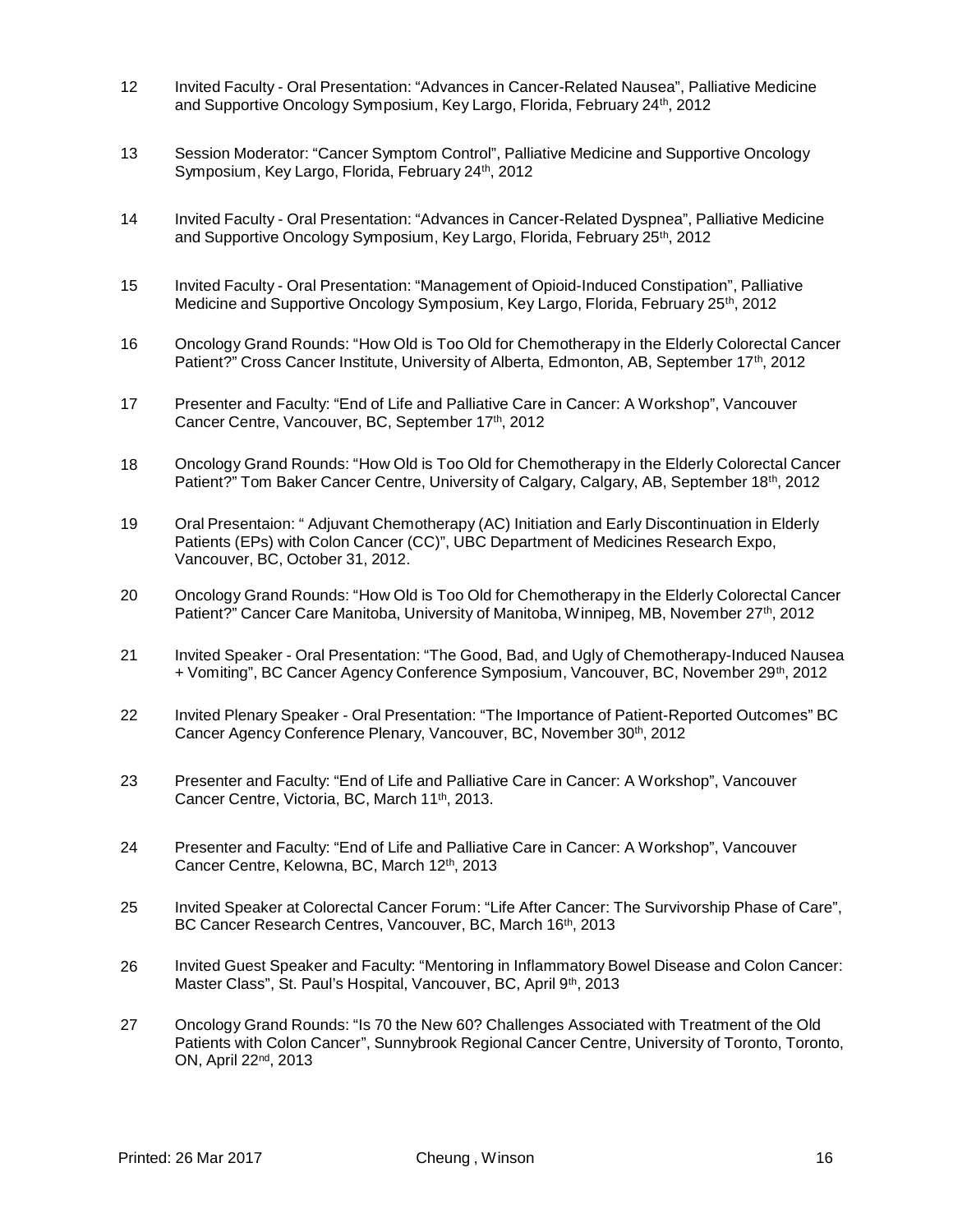- 28 Oncology Grand Rounds: "Is 70 the New 60? Challenges Associated with Treatment of the Old Patients with Colon Cancer", McGill University, Montreal, QC, May 27<sup>th</sup>, 2013
- 29 Invited Speaker: "Difficult to Swallow: Challenges with Adherence to Oral Anti-Cancer Agents", American Society of Clinical Oncology, Chicago, Illinois, June 1st, 2013
- 30 Oncology Grand Rounds: "Is 70 the New 60? Challenges Associated with Treatment of the Old Patients with Colon Cancer", Juravinski Cancer Centre, McMaster University, Hamilton, ON, June 18th, 2013
- 31 Invited Speaker: "Approach to Colorectal Cancer", A Workshop for Oncology Nurses and Pharmacists, Sutton Place Hotel, Vancouver, BC, October 2013
- 32 Invited Speaker: Canadian Association of General Practitioners in Oncology: "Geriatric Oncology – Issues in Cancer Care", Niagara-on-the-Lake, ON, October 20th, 2013
- 33 Invited Speaker: St. Paul's Hospital CME Conference for Primary Care Physicians: "Use of Tumor Markers in Guiding Cancer Management", Vancouver, BC, November 2013
- 34 Invited Speaker: Canadian Association of Pharmacists in Oncology, National Oncology Pharmacy Sympsium: "Geriatric Oncology – Issues in Cancer Care", Vancouver, BC, November 17th, 2013
- 35 Keynote Speaker: "The Top 5 Health Service Issues Affecting Oncology", Cancer Care Manitoba, University of Manitoba Resident Research Day, Winnipeg, MB, April 20<sup>th</sup>, 2014
- 36 Invited Speaker: "Immunotherapy for Melanoma: An Update", Canadian Oncology Residency Education Meeting, Chicago, Illinois, May 30th, 2014
- 37 Invited Speaker: "The Importance of Geriatric Oncology", A Workshop for Oncology Nurses and Pharmacists, Regina, SK, September 27<sup>th</sup>, 2014
- 38 Invited Faculty: "The Top 5 Health Service Issues Affecting Oncology", West Coast Colorectal Cancer Symposium, Seattle, Washington, October 17th, 2014
- 39 Oncology Grand Rounds: "Eligibility of Pancreatic Cancer Patient for Systemic Therapy: A Health Services Research Question", McGill University, Visiting Speaker Program in Oncology, Montreal, QC, November 19th, 2014
- 40 Invited Speaker: "Eligibility of Metastatic Pancreatic Cancer Patients for Systemic Therapy: A Health Services Research Question", Best of Oncology East Symposium, Toronto, ON, November 21st , 2014
- 41 Invited Speaker: "Evolution of Metastatic Colorectal Cancer Treatment: Impact on Healthcare Delivery", British Columbia Community Oncology Trial Network, Whistler, BC, January 10<sup>th</sup>, 2015
- 42 Invited Speaker: "Choice of Therapy for Our Pancreatic Cancer Patients", Pancreatic Cancer Forum, Sarasota FL, January 27th, 2015
- 43 Invited Speaker: "Choice of Therapy for Our Pancreatic Cancer Patients", Pancreatic Cancer Consensus Meeting, Dallas TX, February 7th, 2015
- 44 Invited Speaker: "A Review of Pancreatic Cancer Treatment Options", Best of Oncology West Symposium, Vancouver, BC, February 27<sup>th</sup>, 2015
- 45 Invited Speaker: ""Evolution of Metastatic Colorectal Cancer Treatment: Impact on Healthcare Delivery", Saskatchewan Cancer Centre, Saskatoon, SK, March 2<sup>nd</sup>, 2015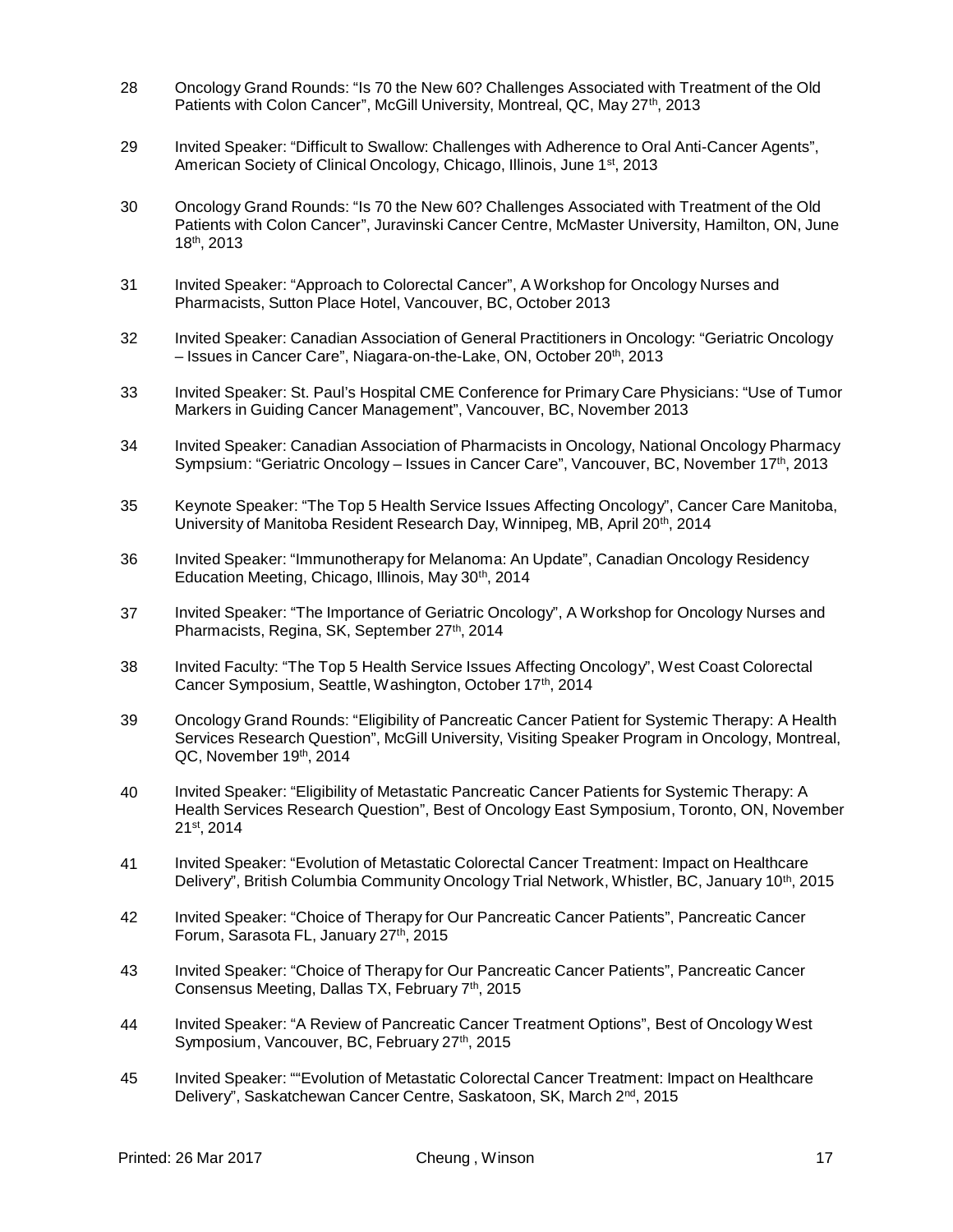- 46 Invited Speaker: "Colorectal Cancer Forum for Patients and Survivors", British Columbia Cancer Foundation Speaker Series, Vancouver, BC, March 28th, 2015
- 47 Invited Speaker: "Eligibility of Metastatic Pancreatic Cancer Patients for Systemic Therapy: A Health Services Research Question", Cancer Rounds, Calgary, AB, April 15th, 2015
- 48 Invited Speaker: "Role of Systemic Therapy Free Intervals on Outcomes in Metastatic Colorectal Cancer", Oncology Rounds, Edmonton, AB, April 20<sup>th</sup>, 2015
- 49 Invited Speaker: "A Review of Pancreatic Cancer Treatment Options", Family Medicine Rounds, North Vancouver, BC, April 28th, 2015
- 50 Invited Speaker: "Role of Systemic Therapy Free Intervals on Outcomes in Metastatic Colorectal Cancer", Oncology Rounds, Regina, SK, May 13th, 2015
- 51 Invited Speaker: "Role of Systemic Therapy Free Intervals on Outcomes in Metastatic Colorectal Cancer", Oncology Rounds, Regina, SK, May 14th, 2015
- 52 Invited Speaker: "Role of Systemic Therapy Free Intervals on Outcomes in Metastatic Colorectal Cancer", Oncology Rounds, Kingston, ON, May 21<sup>st</sup>, 2015
- 53 Invited Speaker: "Top Health Services Abstracts of 2015", Best of ASCO, Vancouver, BC, July 10th, 2015
- 54 Invited Speaker: "Treatment Landscape and Changes in Outcomes in Metastatic Colorectal Cancer", Quebec City, QC, August 23rd and 24th, 2015
- 55 Invited Speaker: "Eligibility of Metastatic Pancreatic Cancer Patients for Systemic Therapy: A Health Services Research Question", Cancer Rounds, Hamilton, ON, October 19th, 2015
- 56 Invited Speaker: "Eligibility of Metastatic Pancreatic Cancer Patients for Systemic Therapy: A Health Services Research Question", Cancer Rounds, London, ON, October 20<sup>th</sup>, 2015
- 57 Invited Speaker: "Metastatic Pancreatic Cancer Patients for Systemic Therapy: A Question of Eligibility", Cancer Rounds, Ottawa, ON, October 21<sup>st</sup>, 2015
- 58 Invited Speaker: "Eligibility of Metastatic Pancreatic Cancer Patients for Systemic Therapy: A Question of Eligibility", Cancer Rounds, Halifax, NS, October 22<sup>nd</sup>, 2015
- 59 Invited Speaker: "An Update on Pancreatic Cancer", Canadian Association of General Practitioners in Oncology, Vancouver, BC, September  $27<sup>th</sup>$ , 2016
- 60 Invited Speaker: "Top 5 Health Services Issues in Oncology: Signs of Things to Come", Oncology Rounds, Calgary, AB, May 21<sup>st</sup>, 2016
- 61 Invited Speaker: "Eligibility of Metastatic Pancreatic Cancer Patients for Systemic Therapy: Real World is Different from Trials", Grand Rounds, Bergen, Norway, November 19<sup>th</sup>, 2016
- 62 Invited Speaker: "Eligibility of Metastatic Pancreatic Cancer Patients for Systemic Therapy: Real World is Different from Trials", Grand Rounds, Oslo, Norway, November 20<sup>th</sup>, 2016
- 63 Invited Speaker: "Eligibility of Metastatic Pancreatic Cancer Patients for Systemic Therapy: Real World is Different from Trials", Grand Rounds, Helsinki, Finland, November 21<sup>st</sup>, 2016
- 64 Invited Speaker: "Top 5 Health Services Issues in Oncology: Signs of Things to Come", Arnie Charbonneau Research Day, Calgary, AB, January 30<sup>th</sup>, 2016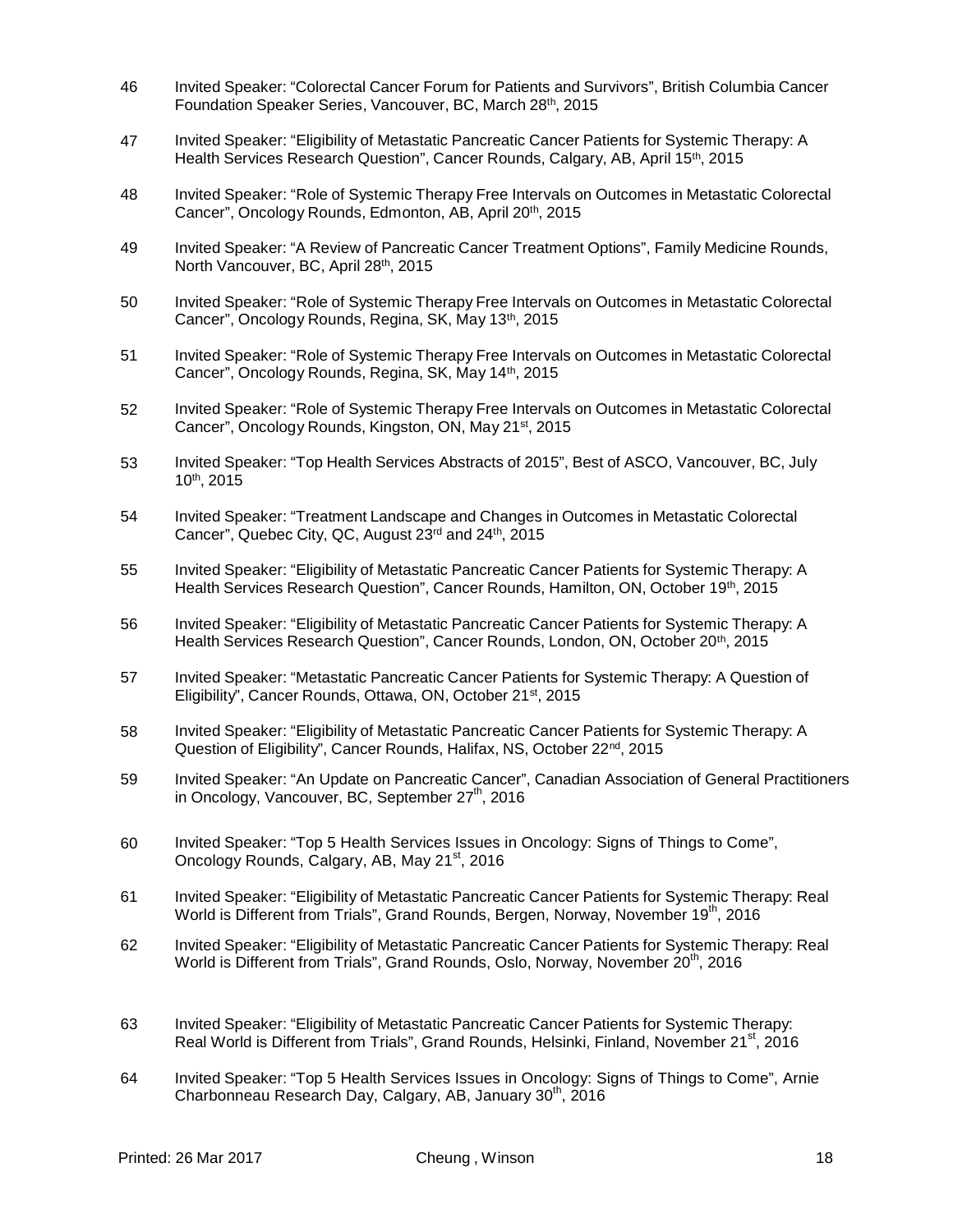65 Invited Speaker: "A Primer on Patient Reported Outcomes", 1<sup>st</sup> PRO conference, Calgary, Alberta, March  $6<sup>th</sup>$ , 2017.

## **(e) Conference Participation (Organizer, Keynote Speaker, etc.)**

- 1 Faculty Member, Organizing Committee Palliative Medicine and Supportive Oncology Symposium, Key Largo, Florida, February 2012
- 2 Invited participant 12<sup>th</sup> Annual CIHR New Principal Investigators Meeting, Mont-Gabriel, QC, October 26 – 28, 2012
- 3 Member, American Society of Clinical Oncology, Scientific Program Committee Health Services and Survivorship, Alexandra, Virginia, 2011 to Present
- 4 Executive Member, National Cancer Institute of Canada Quality of Life and Survivorship Committee, 2011 to Present
- 5 Executive Member, National Cancer Institute of Canada Working Group in Economic Analyses, 2011 to Present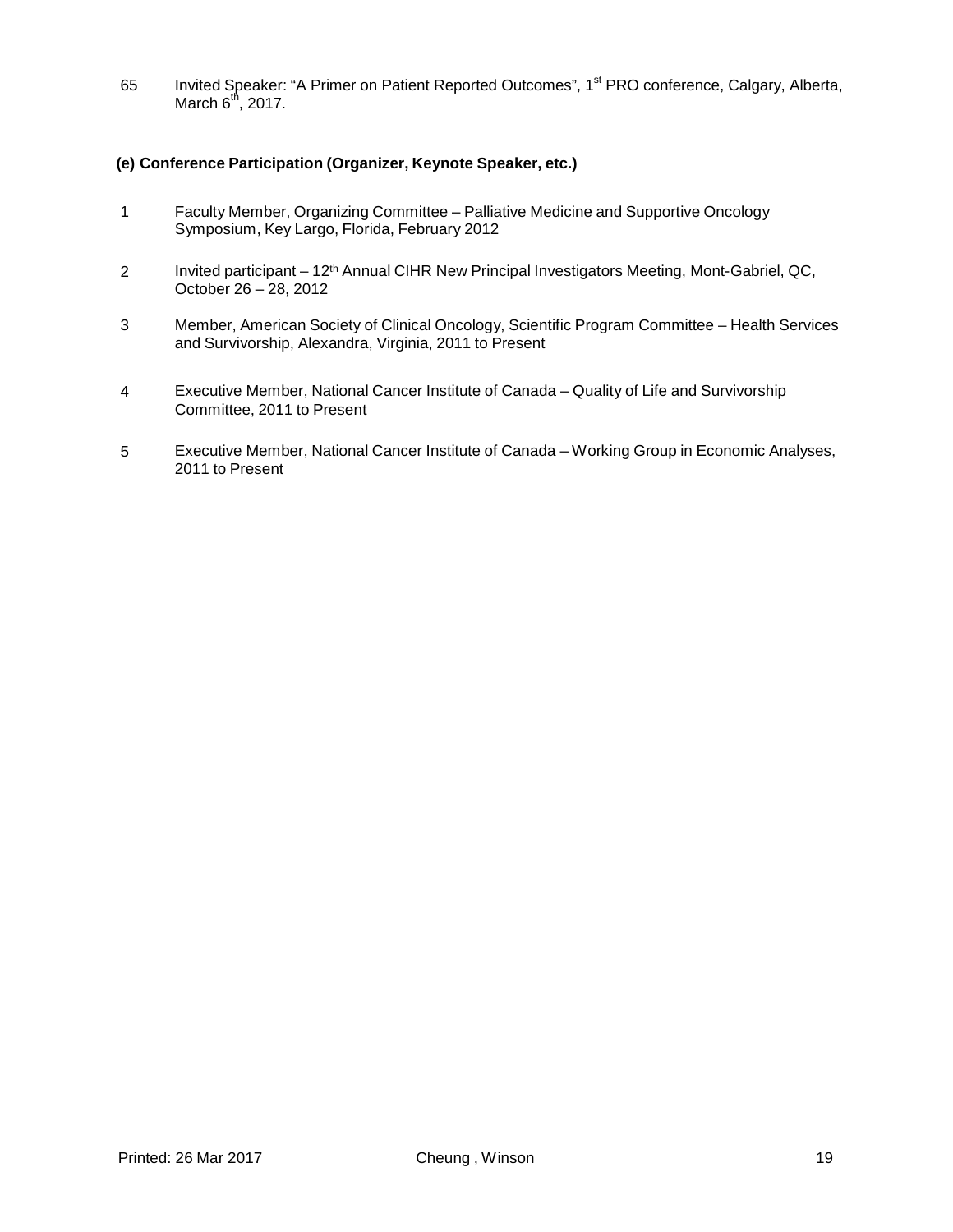- 6 Track Leader, American Society of Clinical Oncology, Scientific Program Committee Health Services and Survivorship, Alexandra, Virginia, 2012
- 7 Member, American Society of Clinical Oncology, Educational Program Committee, Alexandria, Virginia, 2012
- 8 Committee Member, Best of ASCO Meeting, Scientific Program Committee Los Angeles, California, 2013
- 9 Organizing Committee Member, BC Cancer Agency Colorectal Forum, Vancouver, BC, 2013 and 2015
- 10 Chair, BC Cancer Agency Provincial Melanoma Retreat and Guidelines Meeting, 2015

#### **(g) Other - Conference Presentations**

1 Cheung WY, Maksymiuk A. A diagnostic dilemma of back pain in non-Hodgkin's lymphoma.

Oral presentation - American College of Physicians' Internal Medicine Conference, Prairie Chapter, Annual Session, Saskatoon, Saskatchewan – November 1, 2003

2 A diagnostic dilemma of back pain in non-Hodgkin's lymphoma. Cheung W, Maksymiuk A.

Oral presentation \* Third place prize for best oral presentation - Department of Internal Medicine, Resident Research Day 2004, University of Manitoba, April 13, 2004

Oral presentation - 6th Annual Cancer Care Manitoba Research Meeting, May 14, 2004

Oral presentation - Department of Internal Medicine, Grand Rounds – Research Day Winners, University of Manitoba, June 1, 2004

3 Cheung WY, Gibson I, Rush D, Jeffery J, Karpinski ME. Late recurrence of scleroderma renal crisis in a renal transplant recipient.

Poster presentation - American College of Physicians' Internal Medicine Conference, Minnesota Chapter, Annual Session, Minneapolis, Minnesota – November 5, 2004

Oral presentation - Rocky Mountain 2004 Internal Medicine Conference, Banff, Alberta – November 20, 2004

4 Late recurrence of scleroderma renal crisis in a renal transplant recipient. Cheung W, Gibson I, Rush D, Jeffery J, Karpinski M.

Oral Presentation \*First place prize for best oral presentation - Department of Internal Medicine, Resident Research Day 2005, University of Manitoba, May 26, 2005

Oral presentation - Department of Internal Medicine, Grand Rounds – Research Day Winners,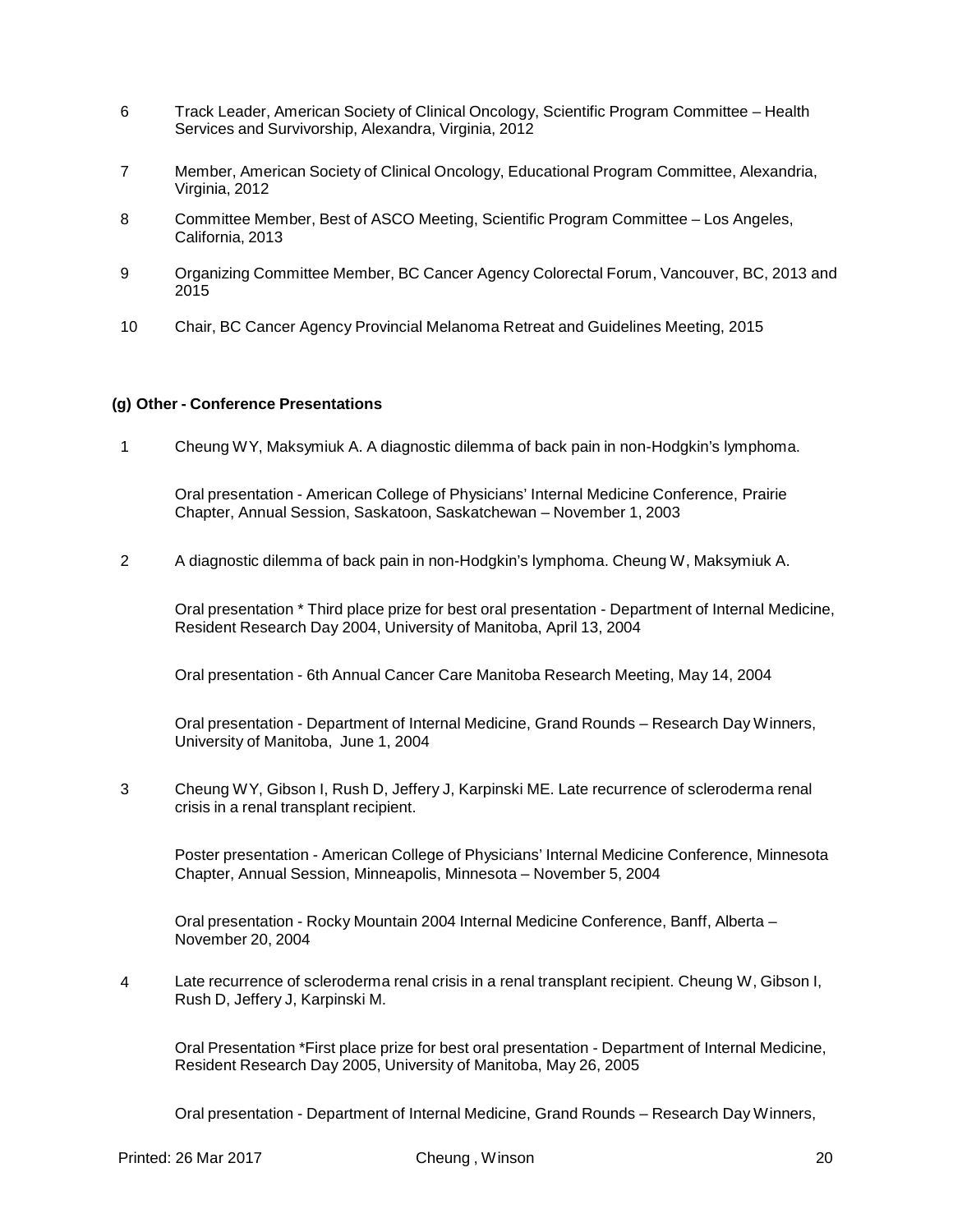University of Manitoba, June 7, 2005

5 Appropriateness of testicular cancer management – a 3-year population-based review. Cheung WY, Demers A, Hossain D, Ahmed S, Czaykowski PM.

Oral presentation - 7th Annual Cancer Care Manitoba Research Meeting, April 22, 2005

Poster Presentation \*Second place prize for best poster presentation, Department of Internal Medicine, Resident Research Day 2005, University of Manitoba, May 26, 2005

Poster Presentation - Department of Internal Medicine, Grand Rounds – Research Day Winners, University of Manitoba, June 7, 2005

6 Cheung WY, Butler J, Kliewer E, Demers A, Navaratnam S. Analysis of wait times and costs for the diagnosis of non-small cell lung cancer.

Poster presentation - 11th World Conference on Lung Cancer, Barcelona, Spain – July 4, 2005

Poster presentation - ASCO 2006 Annual Meeting, Atlanta, Georgia – June 5, 2006

7 Cheung WY, Demers A, Hossain D, Czaykowski PM. Appropriateness of testicular cancer management – a 3-year population-based review.

Poster presentation - 2005 CAMO Conference, Montreal, Quebec – March 31, 2005

Oral presentation - 2006 Canadian Urologic Association Annual Meeting, Halifax, Nova Scotia – June 27, 2006

8 Analysis of wait times and costs for the diagnosis of non-small cell lung cancer. Cheung WY, Butler J, Kliewer E, Demers A, Musto G, Navaratnam S.

Oral presentation - Department of Medical Oncology and Hematology, Grand Rounds, University of Manitoba, May 9, 2006

Poster presentation \*Second place prize for best poster presentation, Department of Internal Medicine, Resident Research Day 2006, University of Manitoba, May 18, 2006

9 Type 1 Gaucher's disease with nephrotic syndrome following therapy for light chain multiple myeloma. Cheung WY, Seftel MD, Bernstein K, Schacter B, Greenberg CR

Poster presentation - 8th Annual Cancer Care Manitoba Research Meeting, March 10, 2006

Oral presentation \*First place prize for best oral presentation - Department of Internal Medicine, Resident Research Day 2006, University of Manitoba, May 18, 2006

10 Fishman PN, Cheung WY, Chung J, Vijayaratnam S, Evans W, Neville A, Fitch M, Green E, Abbott R, and Verma S. Oncology education in undergraduate medical, nursing and pharmacy schools.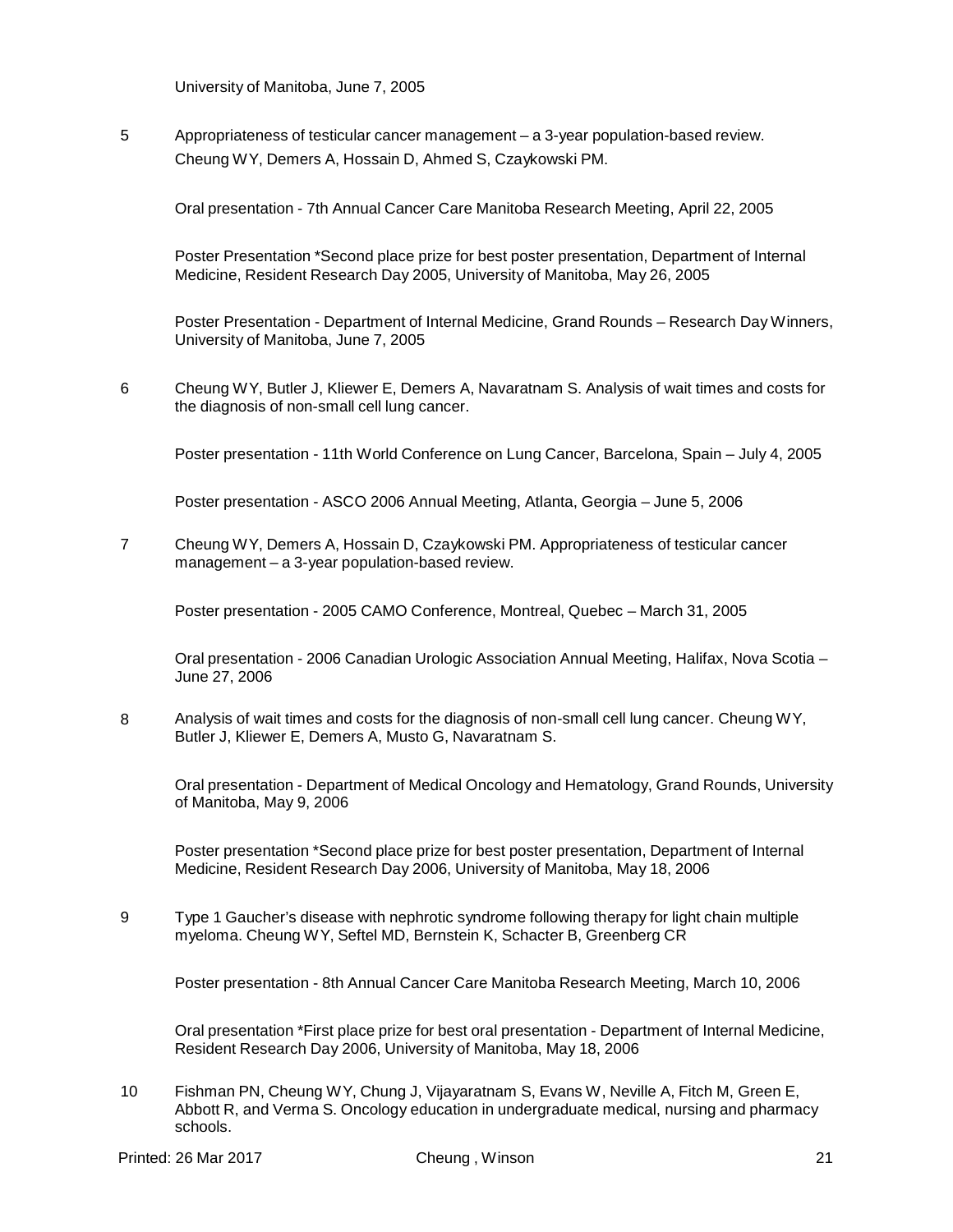Poster presentation - 2007 CAMO Conference, Toronto, Ontario – April 26, 2007

11 Cheung WY, Pond G, Rother M, Krzyzanowska M, Brierley J, Swallow C, Kaizer L, Myers J, Philips S, Hajra L, and Siu LL. Adherence to surveillance guidelines following curative resection for stage II and III colorectal cancer.

Poster presentation \*ASCO GI Merit Award Winner - ASCO 2007 Gastrointestinal Cancer Symposium, Orlando, Florida – January 21, 2007

Poster presentation \*3rd Best Resident Presentation - 7th Annual Canadian Oncology Winter Conference, Kamloops, British Columbia – March 2, 2007

Oral presentation \*CAMO Top Resident Abstract Winner - 2007 CAMO (Canadian Association of Medical Oncologists) Conference, Toronto, Ontario – April 26, 2007

Oral presentation - 2007 Novartis Oncology Young Canadian Investigator Awards Dinner, Chicago, Illinois – June 3, 2007

Poster presentation - ASCO 2007 Annual Meeting, Chicago, Illinois – June 4, 2007

12 Cheung WY, Fishman PN, Chung J, Vijayaratnam S, and Verma S. The quality of oncology education in postgraduate residency programs – are our future physicians ready?

Poster presentation - 2007 CAMO Conference, Toronto, Ontario – April 26, 2007

Oral presentation - 2007 Dr. Charles Hollenberg Clinician Educator Research Event, Toronto, Ontario – June 11, 2007

13 Cheung WY, Barmala N, Zarinehbaf S, Le LW, and Zimmermann C . Association of physical and psychological symptom burden with time to death among palliative cancer outpatients.

Publication presentation - ASCO 2007 Annual Meeting, Chicago, Illinois – June 5, 2007

Oral presentation - 9th World Congress of Psycho-Oncology, London, United Kingdom – September 16, 2007

14 Cheung WY, Hwang D, Chung TB, Johnston M, and Leighl NB. The impact of systemic therapy versus surgery on outcomes in multifocal bronchioloalveolar carcinoma.

Poster Discussion presentation - 12th World Conference on Lung Cancer, Seoul, South Korea – September 2, 2007

Poster presentation, 2008 CAMO Conference, Toronto, Ontario – May 1, 2008

15 Cheung WY, Pond GR, Heslegrave R, Potanina L, Siu LL. The quality of informed consent documents in phase I, II, and III oncology clinical trials.

Poster presentation \*ASCO Merit Award Winner - ASCO 2008 Annual Meeting, Chicago, Illinois – Printed: 26 Mar 2017 Cheung , Winson 22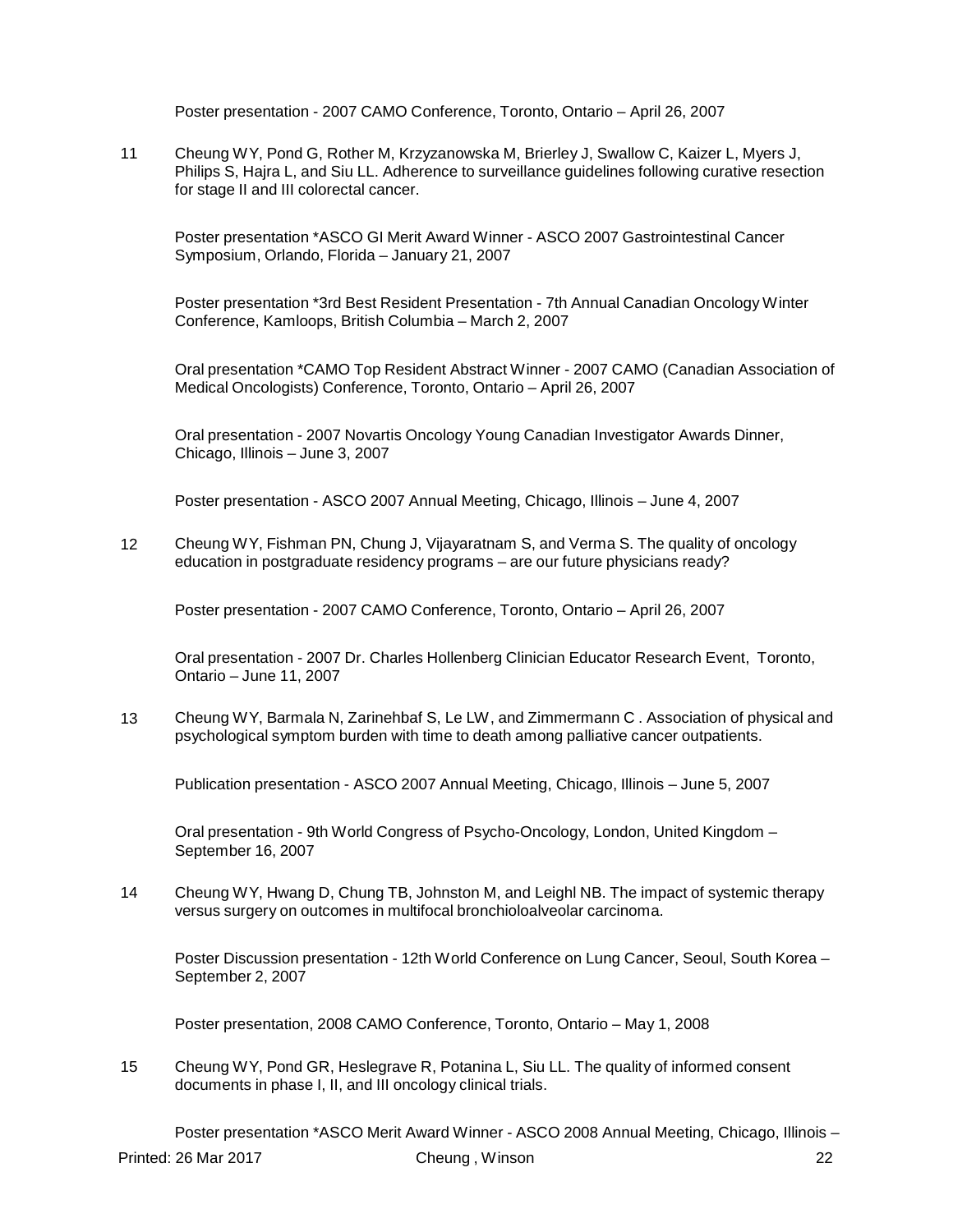Poster presentation - 2008 CAMO (Canadian Association of Medical Oncologists) Conference, Toronto, Ontario – May 1, 2008

16 Cheung WY, Le LW, Zimmermann C. The prevalence of symptom clusters in patients with advanced cancers.

Oral presentation \*Young Investigator Award Winner - Multinational Association of Supportive Care in Cancer (MASCC) Meeting, Houston, Texas – June 26, 2008

Oral presentation - 10th World Congress of Psycho-Oncology, Madrid, Spain – June 14, 2008

Poster presentation - ASCO 2008 Annual Meeting, Chicago, Illinois – June 2, 2008

17 Burkes RL, Cheung WY. Outcomes of medical and surgical inpatients newly diagnosed with advanced cancers.

Poster presentation - 2008 CAMO (Canadian Association of Medical Oncologists) Conference, Toronto, Ontario – May 1, 2008

Publication presentation - ASCO 2008 Annual Meeting, Chicago, Illinois – June 2, 2008

18 Cheung WY, Neville BA, Earle CC. The impact of delays in the initiation of adjuvant chemotherapy on overall survival for rectal cancer.

Poster presentation \*ASCO GI Merit Award Winner - ASCO 2008 Gastrointestinal Cancer Symposium, Orlando, Florida – January 27, 2008

Poster presentation \*2nd Best Resident Presentation - 8th Annual Canadian Oncology Winter Conference, Kamloops, British Columbia – March 7, 2008

Oral presentation - 2008 CAMO (Canadian Association of Medical Oncologists) Conference, Toronto, Ontario – May 1, 2008

Poster presentation - Harvard School of Public Health Research Day, Boston, Massachusetts – April, 2009

19 Cheung WY, Zhai R, Kulke M, Heist R, Asomaning R, Ma C, Wang Z, Su L, Christiani D, Liu G. Epidermal growth factor gene polymorphisms, gastroesophageal reflux disease, and risk of esophageal adenocarcinoma.

Poster Discussion - ASCO 2009 Annual Meeting, Orlando, Florida – May 31, 2009

Press conference with media/reporters - ASCO Press Program, San Francisco, California – January 13, 2009

Oral presentation - ASCO 2009 Gastrointestinal Cancers Symposium, San Francisco, California – January 15, 2009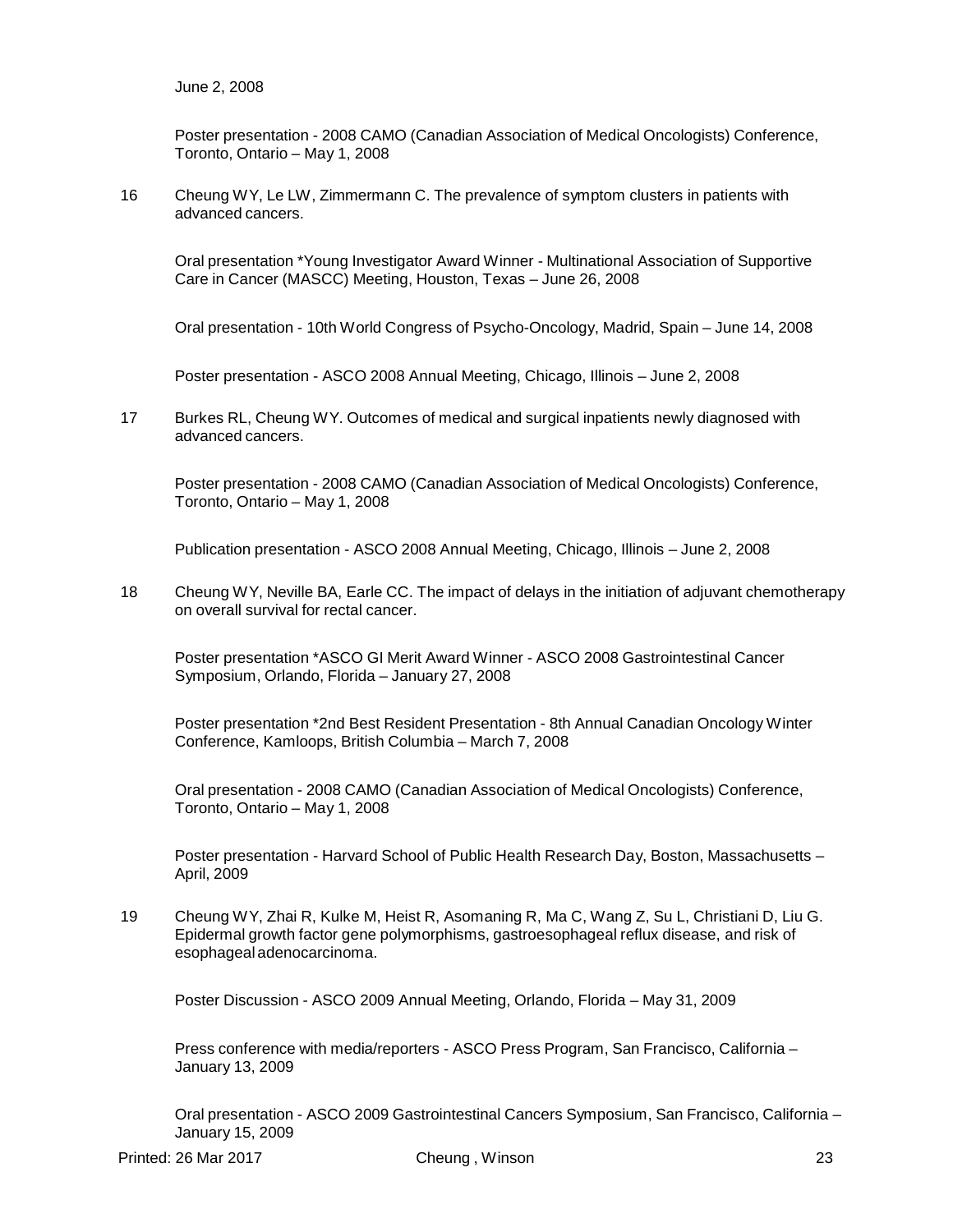20 Cheung WY, Neville BA, Cameron DB, Cook EF, Earle CC. Comparisons of patient and physician cancer survivorship care expectations.

Poster presentation - 11th World Congress of Psycho-Oncology, Vienna, Austria – June 23rd, 2009

Poster presentation - Multinational Association of Supportive Care in Cancer, Rome, Italy – June 26th, 2009

21 Cheung WY, Le LW, Zimmermann C. Age and gender differences in symptom patterns in advanced cancer.

Oral presentation - Multinational Association of Supportive Care in Cancer, Rome, Italy – June 26th, 2009

22 Cheung WY, Giovannucci EL, Fuchs CS, Wu K, Hu F, Chan AT. Diabetes, diabetic medications, and risk of colorectal adenoma

Poster presentation – ASCO 2010 Gastrointestinal Cancers Symposium, Orlando, Florida – January 24th, 2010

23 Cheung WY, Zhai R, Kulke M, Heist R, Asomaning R, Ma C, Wang Z, Su L, Liu G, Christiani D. Single nucleotide polymorphisms in the matrix metalloproteinase gene family, gastroesophageal reflux disease, and esophageal adenocarcinoma risk.

Oral presentation – ASCO 2010 Gastrointestinal Cancers Symposium, Orlando, Florida – January 22nd, 2010

Oral presentation – International Society of Parmacoepidemiology, Brighton, United Kingdom – August 20th, 2010

24 Lin KY, Cheung WY, Lai YC, Giovannucci EL. Hormone replacement therapy and risk of colorectal cancer: a meta-analysis and systematic review.

Poster presentation – ASCO 2010 Gastrointestinal Cancers Symposium, Orlando, Florida – January 24th, 2010

25 Ho MY, Cheung WY. The impact of physicians on colorectal cancer screening.

Poster presentation \*ASCO GI Merit Award Winner (for trainee) – ASCO 2010 Gastrointestinal Cancers Symposium, Orlando, Florida – January 24th, 2010

Poster presentation \*Best Resident Poster for trainee – University of British Columbia Resident Research Day, Vancouver, Canada – May 2010

26 Lai YC, Tinker AV, Cheung WY. Factors associated with use of HPV vaccine to prevent cervical cancer

Oral presentation \**ASCO Merit Award Winner and Novartis Oncology Young Canadian Investigator Award* ASCO 2010 Annual Meeting, Chicago, Illinois – June 1, 2010

27 Cheung WY, Neville BA, Earle CC. Role of Cancer Survivorship Discussions in Affecting Patient and Physician Expectations for Care

Oral presentation - Multinational Association of Supportive Care in Cancer, Vancouver, Canada –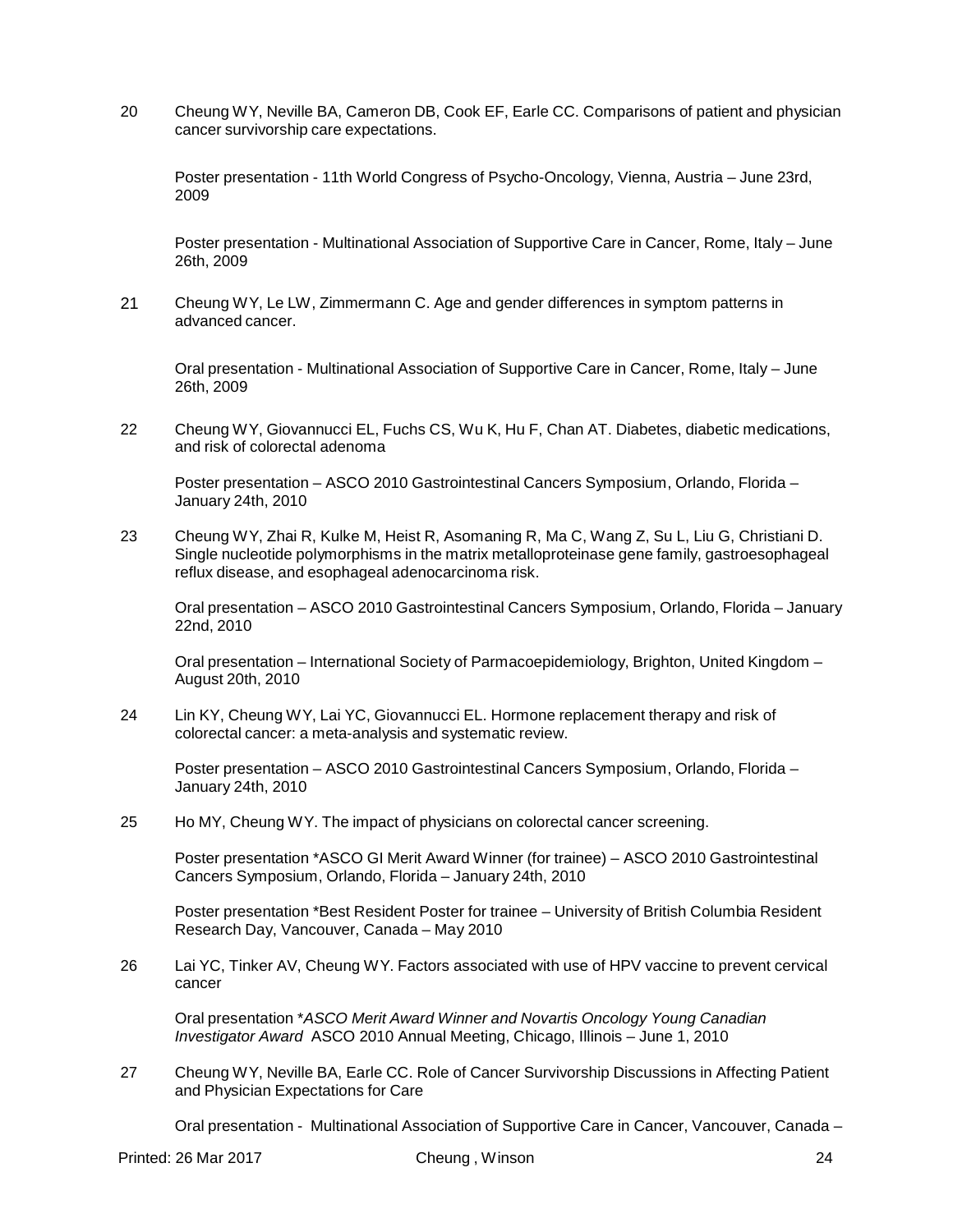June 26, 2010

Oral presentation - 12th World Congress of Psycho-Oncology, Quebec City, Canada – May 28, 2010

28 Cheung WY, McBride ML, Levin R, Setoguchi S. Adherence to cardiovascular medications after myocardial infarction in cancer survivors

Poster presentation - International Society of Pharmacoepidemiology, Brighton, United Kingdom – Aug 20, 2010

Poster presentation - Multinational Association of Supportive Care in Cancer, Vancouver, Canada – June 26, 2010

Poster presentation - ASCO 2010 Annual Meeting, Chicago, Illinois – June 1, 2010

29 Cheung WY, McBride ML, Levin R, Setoguchi S. Appropriateness of cardiovascular care among survivors

Oral presentation - International Society of Pharmacoepidemiology, Brighton, United Kingdom – Aug 20, 2010

Poster presentation - Multinational Association of Supportive Care in Cancer, Vancouver, Canada – June 26, 2010

Poster discussion - ASCO 2010 Annual Meeting, Chicago, Illinois – June 1, 2010

30 Ho MY, Chan KK, Cheung MC, Peacock, Cheung WY. Improving the quality of abstracts for economic analyses in oncology

Poster discussion - 2010 European Society of Medical Oncology Meeting, Milan, Italy – October 10, 2010

Poster presentation - ASCO 2010 Annual Meeting, Chicago, Illinois – June 1, 2010

Poster presentation - 2010 CAMO (Canadian Association of Medical Oncologists) Conference, Montreal, Quebec – May 3, 2010

31 Homayoon B, Shahidi NC, Cheung WY. Impact of Asian race on colorectal cancer screening

Poster presentation - ASCO 2011 Gastrointestinal Cancers Symposium, San Francisco, California – Jan 20, 2011

32 Shahidi NC, Homayoon B, Cheung WY. Causes of suboptimal colorectal cancer screening in US immigrants

Poster presentation - ASCO 2011 Gastrointestinal Cancers Symposium, San Francisco, California – Jan 20, 2011

33 Ho MY, Albarrak J, Cheung WY. Surgical density and its effect on esophageal cancer and gastric cancer mortality

Poster presentation \*ASCO Merit Award Winner for trainee - ASCO 2011 Gastrointestinal Cancers Symposium, San Francisco, California – Jan 20, 2011

34 Albarrak J, Ho MY, Cheung WY. Associations between county-level surgeon density and colorectal cancer mortality

Poster discussion \*ASCO Merit Award Winner for trainee - ASCO 2011 Annual Meeting, Chicago,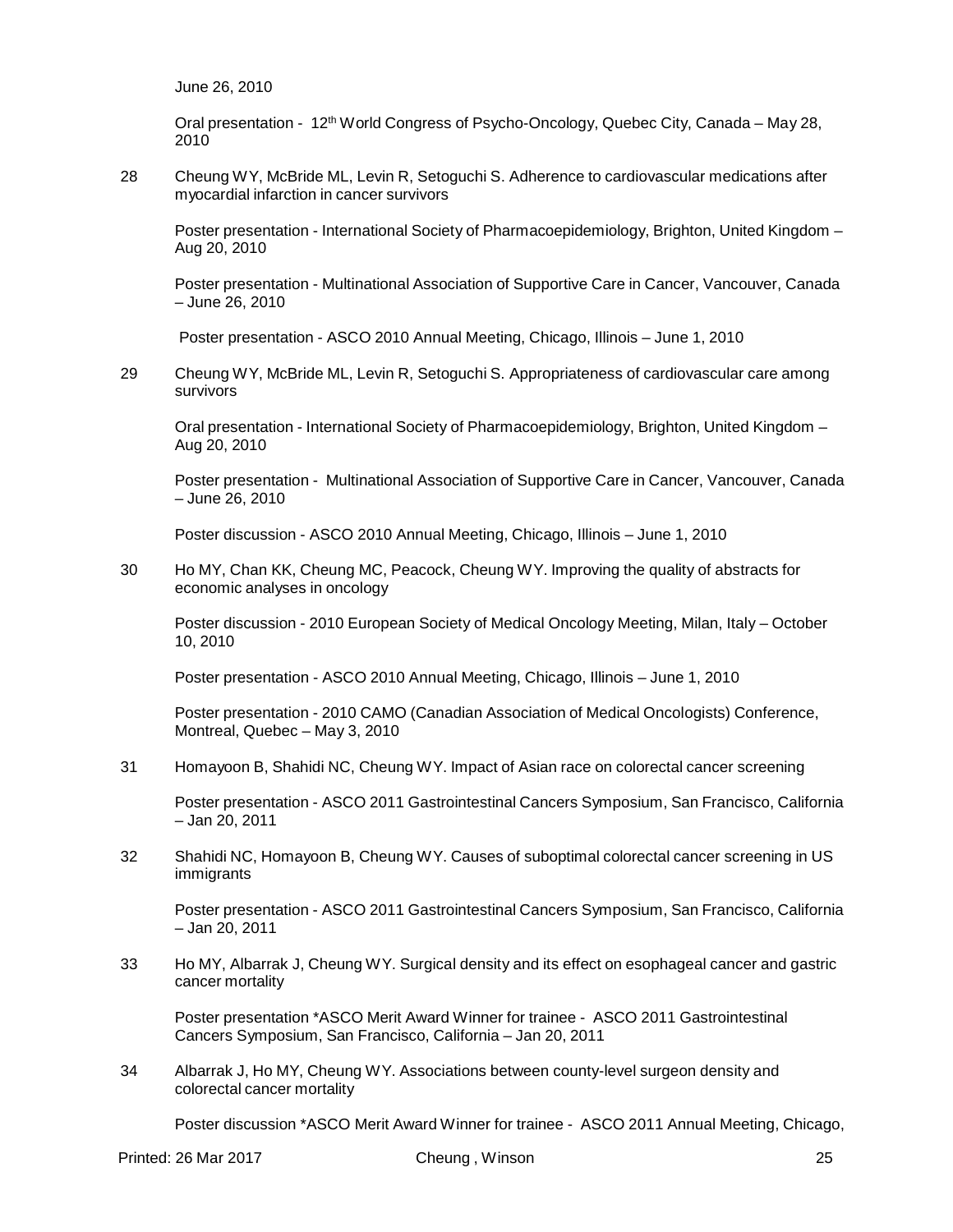Illinois – June 6 2011

Poster presentation - ASCO 2011 Gastrointestinal Cancers Symposium, San Francisco, California – Jan 20, 2011

35 Chen L, Harpreet R, Cheung WY. Prevalence of potential drug interactions among cancer survivors

Poster presentation - Multinational Association of Supportive Care in Cancer, Athens, Greece – June 24, 2011

Publication presentation - ASCO 2011 Annual Meeting, Chicago, Illinois – June 6 2011

36 Moghaddamjou A, Tashakkor Y, Birks P, Cheung WY. A risk stratification schema for predicting diabetes mellitus in cancer survivors

Poster presentation - Multinational Association of Supportive Care in Cancer, Athens, Greece – June 24, 2011

Poster presentation - ASCO 2011 Annual Meeting, Chicago, Illinois – June 4 2011

37 Lau S, Cheung WY. Preventive skin care among cancer survivors

Poster presentation - Multinational Association of Supportive Care in Cancer, Athens, Greece – June 24, 2011

Poster presentation - ASCO 2011 Annual Meeting, Chicago, Illinois – June 4 2011

38 Tashakkor Y, Moghaddamjou, Cheung WY. Predicting the risk of cardiovascular comorbidity in cancer survivors

Poster presentation - Multinational Association of Supportive Care in Cancer, Athens, Greece – June 24, 2011

Poster presentation \*ASCO Merit Award Winner for trainee - ASCO 2011 Annual Meeting, Chicago, Illinois – June 4 2011

39 Yager S, Cheung WY. Gender disparities in colorectal cancer screening

Poster presentation \*ASCO Merit Award Winner for trainee - ASCO 2011 Annual Meeting, Chicago, Illinois – June 4 2011

40 Alipour S, Woods R, Lim HJ, Gill S, Kennecke HF, Speers C, Brown CJ, Cheung WY. Impact of obesity on outcomes in early stage colon cancer

Poster presentation \*ASCO Merit Award Winner for trainee - ASCO 2011 Annual Meeting, Chicago, Illinois – June 4 2011

41 Cheung WY, Blanke CD, Sargent DJ. Impact of gender on colon cancer outcomes: pooled analysis of 33,345 patients in the ACCENT database

Poster presentation - ASCO 2011 Annual Meeting, Chicago, Illinois – June 4 2011

- 42 Smith AD, Cheung WY. A population-based analysis of prognostic factors in patients with advanced hepatocellular carcinoma treated with sorafenib
- 43 Poster presentation ASCO 2012 Gastrointestinal Cancers Symposium, San Francisco, California – Jan 24 – 26, 2012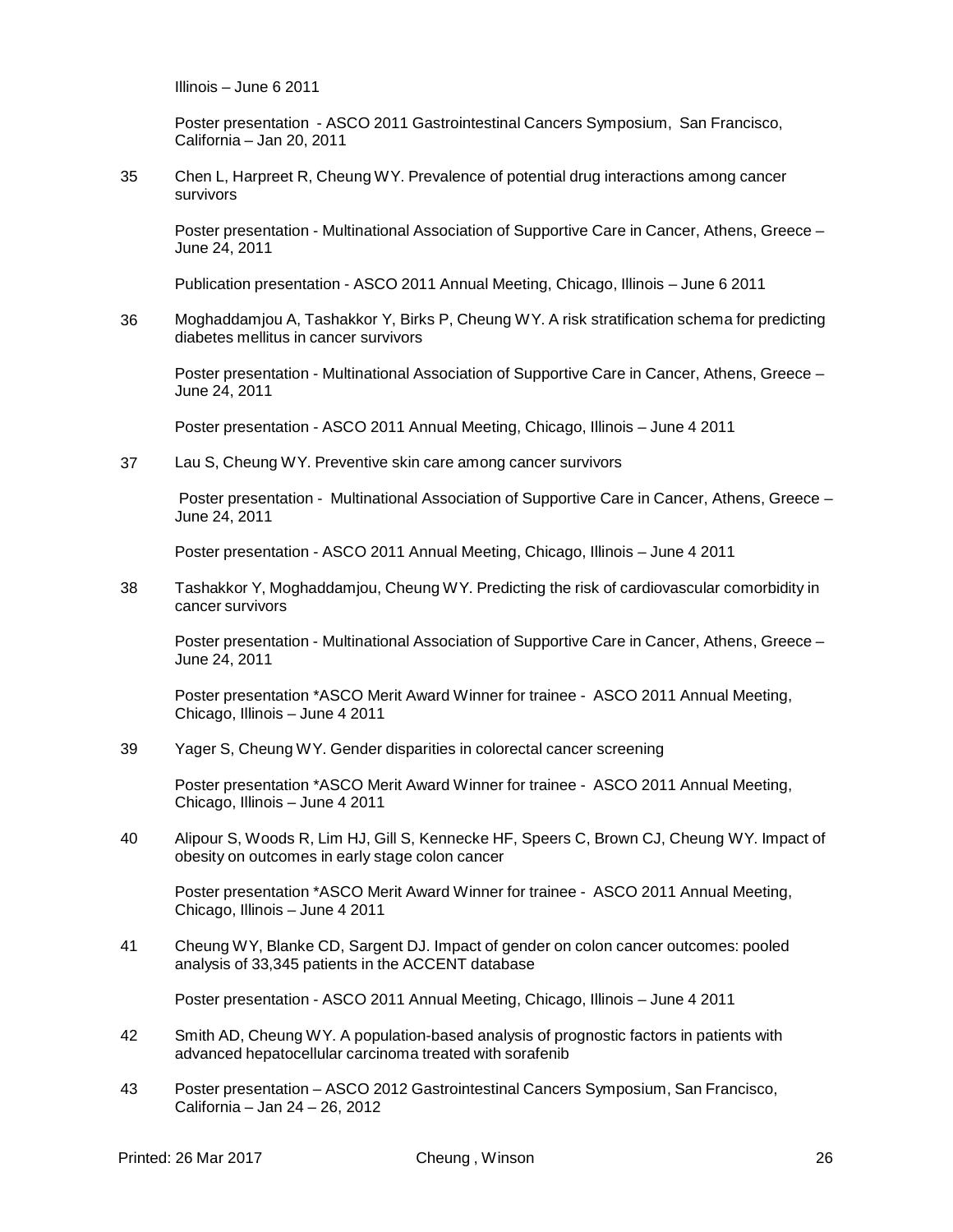Ko J, Wood R, Kennecke H, Lim H, Gill S, Speers C, Cheung WY. Reasons for and outcomes of adjuvant chemotherapy choices in elderly patients with resected stage III colon cancer.

Poster presentation – ASCO 2012 Gastrointestinal Cancers Symposium, San Francisco, California – Jan 24 – 26, 2012

44 Alipour S, Kennecke HF, Lim HJ, Cheung WY. Gender differences in outcomes for early-stage colon cancer. Gender differences in outcomes for early-stage colon cancer

Poster presentation – ASCO 2012 Gastrointestinal Cancers Symposium, San Francisco, California – Jan 24 – 26, 2012

45 Kennecke HF, Chen L, Blanke CD, Cheung WY, Schaff K, Speers C. Panitumumab (Pmab) versus cetuximab (Cmab)/irinotecan (Iri) therapy among patients with KRAS wild-type (wt) metastatic colorectal cancer (MCRC).

Poster presentation – ASCO 2012 Gastrointestinal Cancers Symposium, San Francisco, California – Jan 24 – 26, 2012

46 Dascalu B, Kennecke HF, Lim HJ, Cheung WY. Treatment patterns and outcomes of acneiform eruptions from anti-epidermal growth factor receptor (EGFR) therapies for metastatic colorectal cancer (MCRC).

Poster presentation – ASCO 2012 Gastrointestinal Cancers Symposium, San Francisco, California – Jan 24 – 26, 2012

47 Gill S, Ho MY, Kennecke HF, Renouf DJ, Cheung WY, Lim HJ. Defining eligibility of FOLFIRINOX for first-line metastatic pancreatic adenocarcinoma (MPC) in the province of British Columbia: a population-based retrospective study.

Publication presentation – ASCO 2012 Annual Meeting, Chicago, Illinois – June 1-5, 2012

48 Kumar A, Kennecke HF, Lim HJ, Renouf DJ, Woods R, Speers C, Cheung WY. Adjuvant chemotherapy (AC) use and outcomes in stage II colon cancer (CC) with and without poor prognostic features.

Poster Discussion – ASCO 2012 Annual Meeting, Chicago, Illinois – June 1-5, 2012

49 Cheung WY, Noone AM, Aziz N, Rowland JH, Potosky AL, Ayanian JZ, Virgo KS, Ganz PA, Stefanek ME, Earle CC. A comparison of primary care providers' and oncologists' preferences for different models of cancer survivorship care.

Oral presentation – ASCO 2012 Annual Meeting, Chicago, Illinois – June 1-5, 2012

50 Birks PC, Tashakkor AY, Moghaddamjou A, Cheung WY. Physical activity (PA) and physical function (PF) in adult cancer survivors (CS).

Poster presentation – \*ASCO Merit Award Winner for trainee - ASCO 2012 Annual Meeting, Chicago, Illinois – June 1-5, 2012

51 Chan M, Renouf DJ, Speers C, Cheung WY. Use of palliative chemotherapy and targeted agents in elderly patients with metastatic colorectal cancer (mCRC).

Poster Discussion – \*ASCO Merit Award Winner for trainee - ASCO 2012 Annual Meeting, Chicago, Illinois – June 1-5, 2012

52 Kellock TT, Renouf DJ, Speers C, Cheung WY. Patterns of peri-operative systemic therapy in liver-limited metastatic colorectal cancer (mCRC).

Publication presentation – ASCO 2012 Annual Meeting, Chicago, Illinois – June 1-5, 2012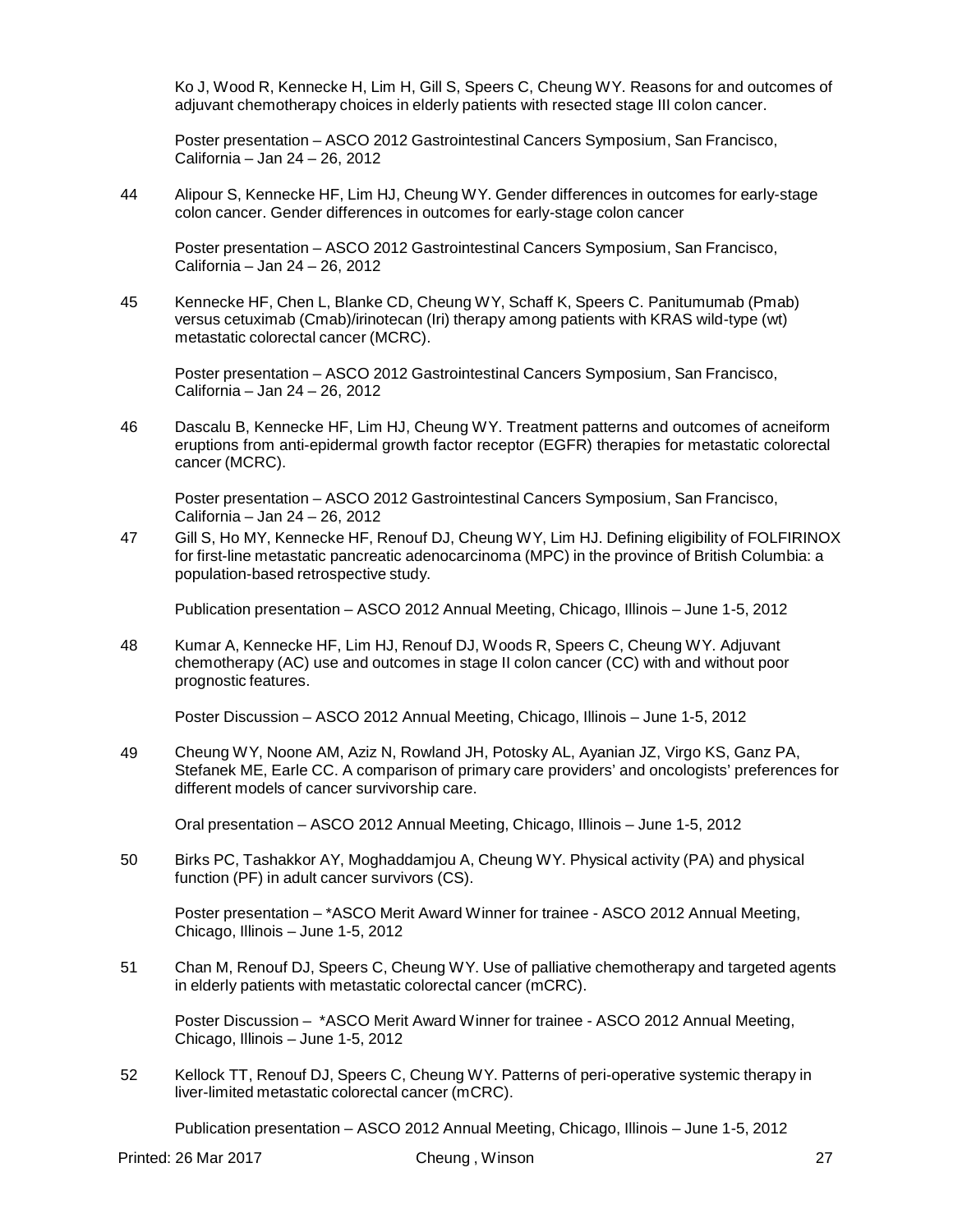53 Karpov A, Cheung WY. Impact of county-level surgical specialist density on breast (BrCa) and lung cancer (LuCa) mortality.

Poster presentation – \*ASCO Merit Award Winner for trainee - ASCO 2012 Annual Meeting, Chicago, Illinois – June 1-5, 2012

54 Makarenko S, Cheung WY. Effect of aprepitant on adherence to high-dose cisplatin-based chemotherapy.

Poster presentation – \*ASCO Merit Award Winner for trainee - ASCO 2012 Annual Meeting, Chicago, Illinois – June 1-5, 2012

55 Chen H, Cheung WY. Utility of positron emission tomography (PET) scans on the management of cancers of unknown primary.

Poster presentation – ASCO 2012 Annual Meeting, Chicago, Illinois – June 1-5, 2012

56 Vergidis J, Alipour S, Cheung WY. Impact of body mass index (BMI) and weight changes on recurrence and survival in stage III colon cancer (CC).

Poster Discussion – ASCO 2012 Annual Meeting, Chicago, Illinois – June 1-5, 2012

57 Tsang T, Cheung WY. Associations between county-level general surgeon and gastroenterologist density and outcomes for hepatobiliary cancer.

Poster presentation – ASCO 2012 Gastrointestinal Cancers Symposium, San Francisco, California – Jan 24 – 26, 2012

58 Ko J, Wood R, Kennecke H, Lim H, Gill S, Speers C, Cheung WY. Adjuvant chemotherapy initiation and early discontinuation in elderly patients with stage III colon cancer.

Poster Discussion – ASCO 2012 Gastrointestinal Cancers Symposium, San Francisco, California – Jan 24 – 26, 2012

59 Sall K, Cheung WY. Prevalence of bowel dysfunction in colorectal cancer survivors.

Poster presentation – ASCO 2012 Gastrointestinal Cancers Symposium, San Francisco, California – Jan 24 – 26, 2012

60 Cheung WY. Effect of aprepitant on adherence to high-dose cisplatin-based chemotherapy.

Poster presentation - MASCC/ISOO 2012 International Symposium on Supportive Care in Cancer in Manhattan, New York – June 29, 2012.

61 Cheung WY. Treatment patterns and outcomes of acneiform skin eruptions from anti-epidermal growth factor receptor (EGFR) therapies for metastatic colorectal cancer (mCRC).

Poster presentation - MASCC/ISOO 2012 International Symposium on Supportive Care in Cancer in Manhattan, New York – June 30, 2012.

62 Cheung WY. Physical activity (PA) and physical function (PF) in adult cancer survivors (CS).

Poster presentation - MASCC/ISOO 2012 International Symposium on Supportive Care in Cancer in Manhattan, New York – June 30, 2012.

63 Cheung WY, Ko J, Lim HJ, Renouf DJ. Adjuvant Chemotherapy (AC) Initiation and Early Discontinuation in Elderly Patients (EPs) with Colon Cancer (CC).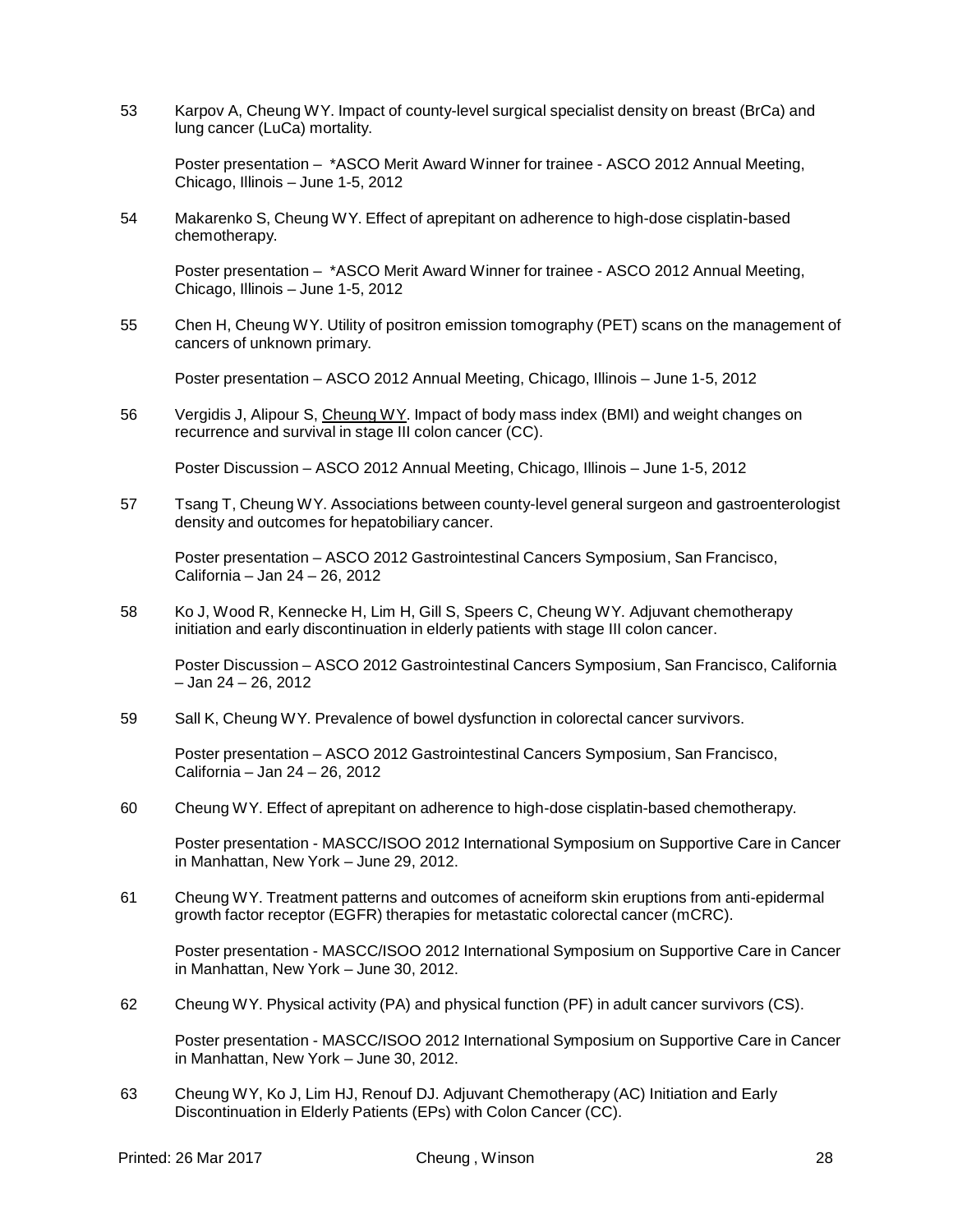Poster Presentation - The 37th ESMO Congress in Vienna, Austria - September 28, 2012

64 Ho MY, Grunfeld E, Earle CC, Cheung WY. The quality of life of colorectal cancer survivors: a focus group analysis.

Poster Presentation - International Psycho-Oncology Society Congress in Brisbane, Australia - November 13, 2012

65 Ho MY, Chan KK, Peacock S, Cheung WY. Improving the quality of abstract reporting for economic analyses in oncology.

Poster Presentaiton - \*ASCO Merit Award Winner for trainee - ASCO Quality of Care Symposium in San Diego, CA - December 1, 2012

66 Cheung WY, Lim HJ, Renouf DJ, Woods R, Speers C. Adherence to guidelines for adjuvant chemotherapy (AC) use in stage II colon cancer (CC).

Poster Presentation - ASCO Quality of Care Symposium in San Diego, CA - December 1, 2012

67 Cheung WY, Al-barrak J, Peixoto R. The Impact of Surgeon Density of Colorectal Cancer Outcomes.

Podium Presentation – The 22<sup>nd</sup> IASGO Congress in Bangkok, Thailand - December 6, 2012

68 Kumar A, Kennecke HF, Lim HJ, Renouf DJ, Cheung WY. Use of adjuvant chemotherapy (AC) and outcomes in stage II colon cancer (CC) with versus without poor prognostic features.

Podium Presentation – \*ASCO Merit Award Winner for trainee - ASCO Gastrointestinal Cancers Symposium in San Francisco, CA -. January 26, 2013

69 Gresham G, Renouf DJ, Cheung WY. Predicting overall survival (OS) in patients (pts) with metastatic colorectal cancer (mCRC) treated with chemotherapy (CT).

Poster Presentation – ASCO Gastrointestinal Cancers Symposium in San Francisco, CA -. January 26, 2013

70 Gresham G, Renouf DJ, Cheung WY. The impact of palliative resection (PR) of the primary tumor on overall survival (OS) in metastatic colorectal cancer (mCRC)

Poster Presentation – ASCO Gastrointestinal Cancers Symposium in San Francisco, CA -. January 26, 2013

71 Chu J, Goktepe O, Cheung WY. Natural History and outcomes in a population-based cohort of synchronous and metachronous colorectal cancers.

General Poster Session – 2013 ASCO Gastrointestinal Cancers Symposium in San Francisco, CA. January 24 – 26, 2013.

72 Kellock TT, Gresham G, Cheung WY. Population-based patterns of systemic therapy use in liverlimited metastatic colorectal cancer.

General Poster Session – 2013 ASCO Gastrointestinal Cancers Symposium in San Francisco, CA. January 24 – 26, 2013.

73 Yu IS, Cheung WY. Risk of arterial and venous thromboembolism in a population-based cohort of bevacizumab-treated metastatic colorectal cancer patients.

General Poster Session – 2013 ASCO Gastrointestinal Cancers Symposium in San Francisco, CA. January 24 – 26, 2013.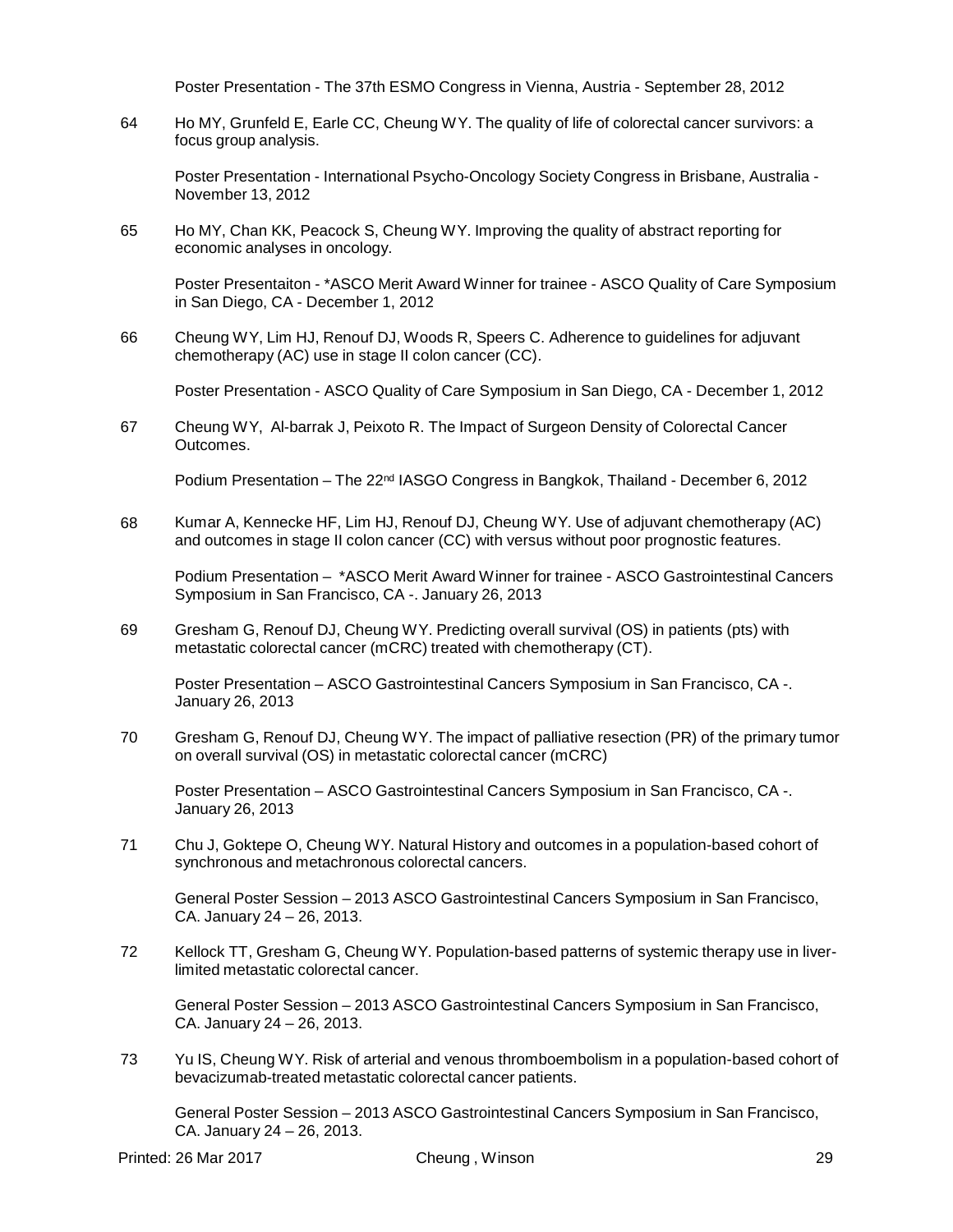74 Vergidis J, Alipour S, Cheung WY. Impact of body mass index and weight changes on recurrence and survival in stage III colon cancer.

General Poster Session – 2013 ASCO Gastrointestinal Cancers Symposium in San Francisco, CA. January 24 – 26, 2013.

75 Das S, Chen L, Cheung WY. Temporal trends in colorectal cancer screening.

General Poster Session – 2013 ASCO Gastrointestinal Cancers Symposium in San Francisco, CA. January 24 – 26, 2013.

76 Gresham G, Speers C, Woods R, Cheung WY, Schaff K, Fung M, Kennecke HF. Association of time to adjuvant chemotherapy and overall survival among patients with rectal cancer treated with preoperative radiation.

General Poster Session – 2013 ASCO Gastrointestinal Cancers Symposium in San Francisco, CA. January 24 – 26, 2013.

77 Javaheri KR, Kennecke HF, Renouf DJ, Lim HJ, Hsu T, Speers C, Goktepe O, Cheung WY. Adjuvant treatment and outcomes in patients with stage III colon cancer who do not fit clinical trial eligibility criteria.

General Poster Session – 2013 ASCO Gastrointestinal Cancers Symposium in San Francisco, CA. January 24 – 26, 2013.

78 Ho MY, Renouf DJ, Cheung WY, Zhou C, Goktepe O, Lim HJ, Kennecke HF. Treatment and outcomes of patients with metastatic colorectal cancer with epidermal growth factor receptor therapy in the third-line setting.

General Poster Session – 2013 ASCO Gastrointestinal Cancers Symposium in San Francisco, CA. January 24 – 26, 2013.

79 Cheung WY, Amlani A, Kumar A. Measuring compliance to oral antineoplastic agents: A comparison between administrative data and medical records

Oral Podium Session – 2014 ASCO Annual Meeting, Chicago, IL – May 29 to June 3, 2014

80 Peixoto RD, Renouf DJ, Lim HJ, Cheung WY. Comparative eligibility of metastatic pancreatic adenocarcinoma (MPA) patients for first-line palliative intent FOLFIRINOX (FIO) versus nabpaclitaxel plus gemcitabine (NG).

Poster Session – \*ASCO Merit Award Winner for trainee – 2014 ASCO Annual Meeting, Chicago, IL – May 29 to June 3, 2014

81 McIntyre M, Cheung WY. A population-based comparison of outcomes among screening, symptom, and emergently-detected colorectal cancer (CRC).

Poster Session – \*ASCO Merit Award Winner for trainee – 2014 ASCO Annual Meeting, Chicago, IL – May 29 to June 3, 2014

82 Chen L, Cheung WY. A population-based analysis of the impact of physicians on cancer screening.

Poster Session – \*ASCO Merit Award Winner for trainee – 2014 ASCO Annual Meeting, Chicago, IL – May 29 to June 3, 2014

83 Kumar A, Renouf DJ, Lim HJ, Cheung WY. Impact of duration of adjuvant therapy (AT) on cancer survival.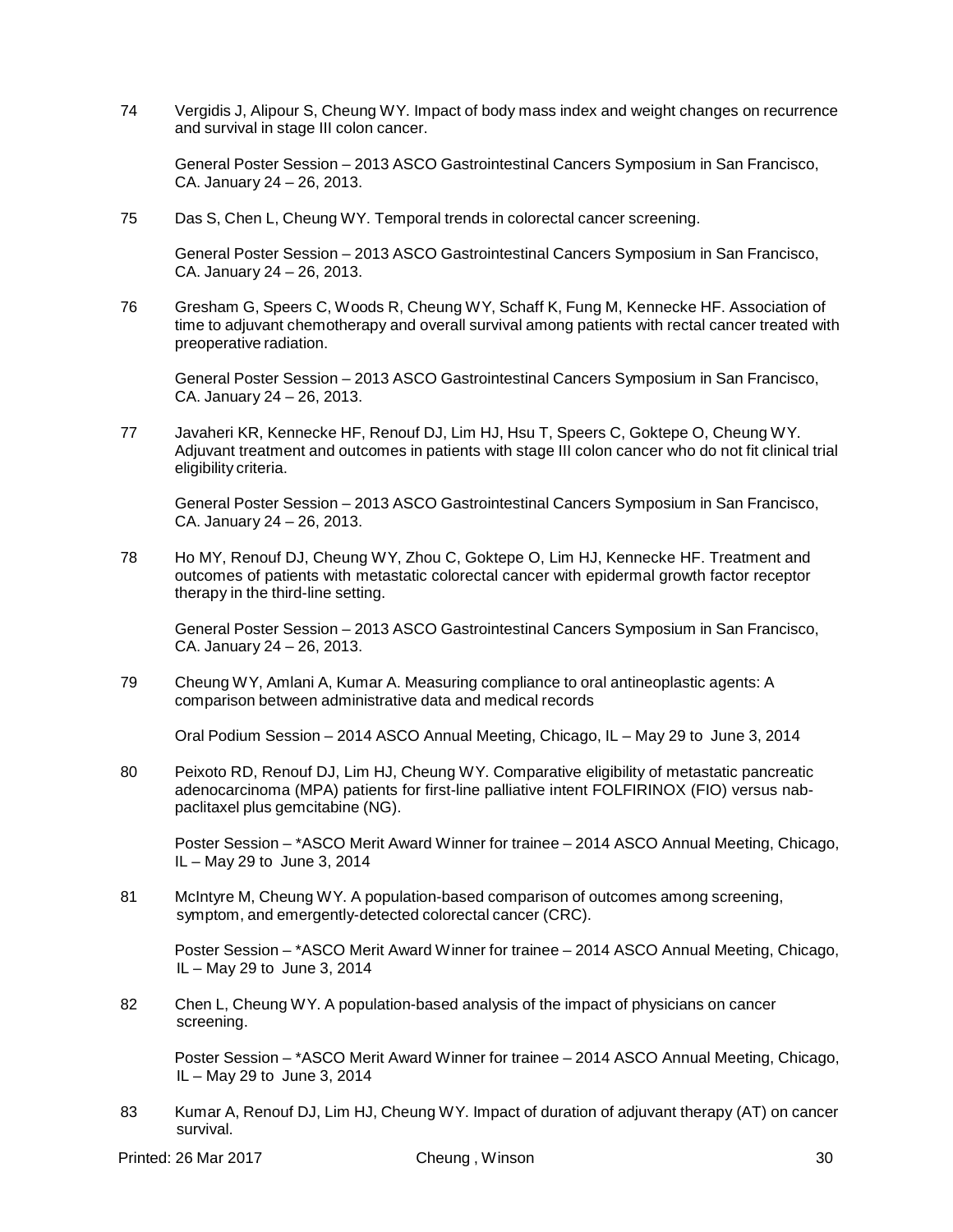Poster Discussion - \*ASCO Merit Award Winner for trainee – 2014 ASCO Annual Meeting, Chicago, IL – May 29 to June 3, 2014

84 Dinan MA, Curtis LH, Setoguchi S, Cheung WY. Association between CT utilization and radiation therapy at the end of life (EOL) in elderly breast and prostate cancer patients.

Oral Podium Session – 2014 ASCO Annual Meeting, Chicago, IL – May 29 to June 3, 2014

85 Kennecke H, Chen L, Renouf D, Lim H, Cheung WY. Evolution of Anti-Cancer Therapies in Colorectal Cancer and Its Impact on Outcomes.

Poster – 2014 ESMO Congress, Madrid, Spain – September 28, 2014

86 Cheung WY, Renfro LA, Sargent DJ. Determinants of early mortality in 37,568 colon cancer patients participating in 25 clinical trials of the ACCENT database.

Poster Session – 2015 ASCO Annual Meeting, Chicago, IL – May 28 to June 2, 2015

87 Wang Y, Camateros P, Cheung WY. Young adult cancer survivors' expectations of physicians for reproductive and sexual health care.

Poster Session – \*ASCO Merit Award Winner for trainee – 2015 ASCO Annual Meeting, Chicago, IL – May 28 to June 2, 2015

88 Dinan MA, Reed S, Cheung WY. Nationwide utilization of cardiac imaging in patients undergoing cardiotoxic chemotherapy.

Poster Session – 2015 ASCO Annual Meeting, Chicago, IL – May 28 to June 2, 2015

89 Samimi S, Lee-Ying R, Schaeffer D, Renouf DJ, Mitchell G, Cheung WY, Lim HJ. A comparison of ascertainment of Lynch syndrome in colorectal cancer patients via reflex testing vs. hereditary guideline-based testing

Poster Session – \*ASCO Merit Award Winner for trainee – 2015 ASCO Annual Meeting, Chicago, IL – May 28 to June 2, 2015

90 Lau S, Peixoto R, Chen L, Cheung WY. Impact of elevated bilirubin on eligibility of metastatic pancreatic cancer (MPC) patients (pts) for nab-paclitaxel plus gemcitabine (N+G).

Poster Session – 2015 ASCO Annual Meeting, Chicago, IL – May 28 to June 2, 2015

91 Camateros P, Wang Y, Chen L, Cheung WY. Young adult cancer survivors' expectations of physicians for follow-up and general health care: Implications for health services delivery.

Poster Session – \*ASCO Merit Award Winner for trainee – 2015 ASCO Annual Meeting, Chicago, IL – May 28 to June 2, 2015

92 Lee-Ying R, Kennecke HF, Lim HJ, Renouf DJ, Speers CH, Cheung WY. Utility of surveillance following curative intent resection of metastases.

Poster Session – \*Novartis Oncology Young Investigator Award Winner for trainee – 2015 ASCO Annual Meeting, Chicago, IL – May 28 to June 2, 2015

93 Loree J, Renouf J, Lim HJ, Kennecke HF, Cheung WY. Avoiding overtreatment in rectal cancer when the benefit of adjuvant chemotherapy is unclear.

Poster Session – \*Novartis Oncology Young Investigator Award Winner for trainee – 2015 ASCO Annual Meeting, Chicago, IL – May 28 to June 2, 2015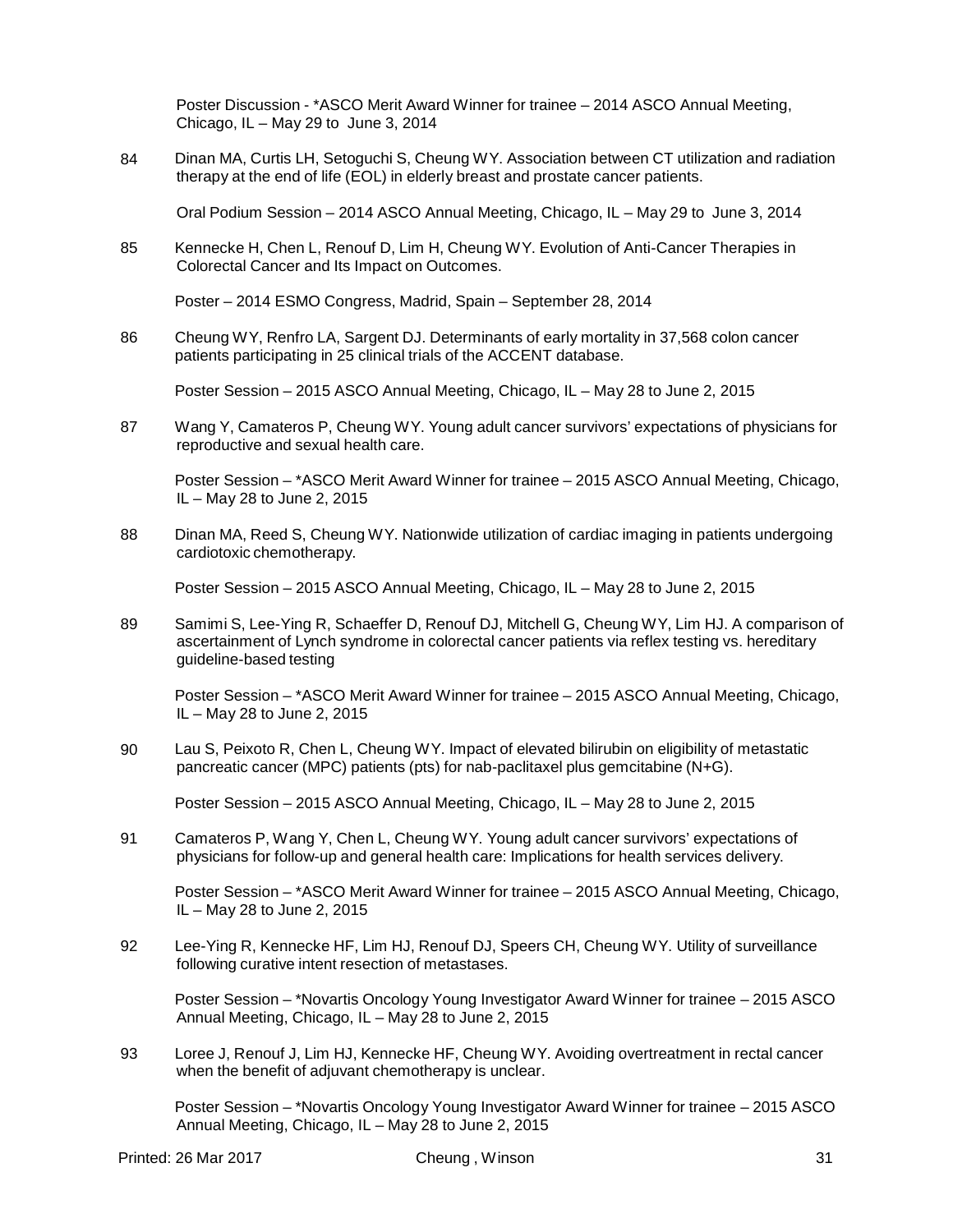94 Chan K, Yan A, Cheung WY, Earle CC, Ko D. Cardiac care after myocardial infarction in cancer survivors: A population-based study.

Poster Session – 2015 ASCO Annual Meeting, Chicago, IL – May 28 to June 2, 2015

95 Cheung WY, Vickers MM. PROSPECT eligibility and clinical outcomes: Results from the pan-Canadian rectal cancer consortium.

Poster Session – 2015 ASCO Annual Meeting, Chicago, IL – May 28 to June 2, 2015

### **(h) Other Scholarship of Education Activities**

### **(i) Other Professional Contributions**

# **10. SERVICE TO THE UNIVERSITY**

### **(a) Areas of special interest and accomplishments**

In 2014, I was the recipient of the prestigious UBC Faculty of Medicine Overall Excellence (Early Career) Award in recognition of my academic, teaching, and university service achievements.

# **(b) Memberships on committees, including offices held and dates University of British Columbia, Faculty of Medicine**

- 1 UBC Faculty of Medicine, Medical Undergraduate Society Chair of Administration, 1999 2001
- 2 UBC Faculty of Medicine, Graduation Committee Executive, 2002 2003
- 3 UBC Faculty of Medicine, Yearbook Editor-in-Chief, 2003
- 4 UBC Faculty of Medicine, Division of Medical Oncology Associate Program Director, 2011 Present
- 5 UBC Faculty of Medicine, Division of Medical Oncology Residency Training Committee, 2011 Present
- 6 UBC Faculty of Medicine, Division of Medical Oncology Formal Mentor to Residents, 2011 Present
- 7 UBC Faculty of Medicine, Formal Advisor to 3<sup>rd</sup> Year Medical Students (group of 32 student),  $2011$  – Present ( $\sim$  2 – 4 hours per week)
- 8 UBC Research Council, Elected Member-at-Large, 2012 present
- 9 UBC Faculty of Medicine Medical Student interview committee, 2012 Present
- 10 UBC Faculty of Medicine Multiple mini-interview writing group, 2012 Present
- 11 UBC Faculty of Medicine  $-3^{rd/4th}$  year medical student promotions committee, 2012 Present
- 12 UBC Faculty of Medicine Director of Assessment, Department of Medicine, 2012 2014 (~ 2 4 hours per week)
- 13 UBC Clerkship Director, Internal Medicine, 2014 Present
- 14 UBC Department of Medicine, Director of Undergraduate Education Program, 2014 Present
- 15 UBC Faculty of Medicine, Director of Career Planning Program, 2014 Present
- 16 UBC Department of Medicine, Internal Medicine Education Executive, 2014 Present

#### **University of Manitoba, Department of Internal Medicine, Residency**

17 Core Curriculum & Residency Program Committee, 2003 – 2006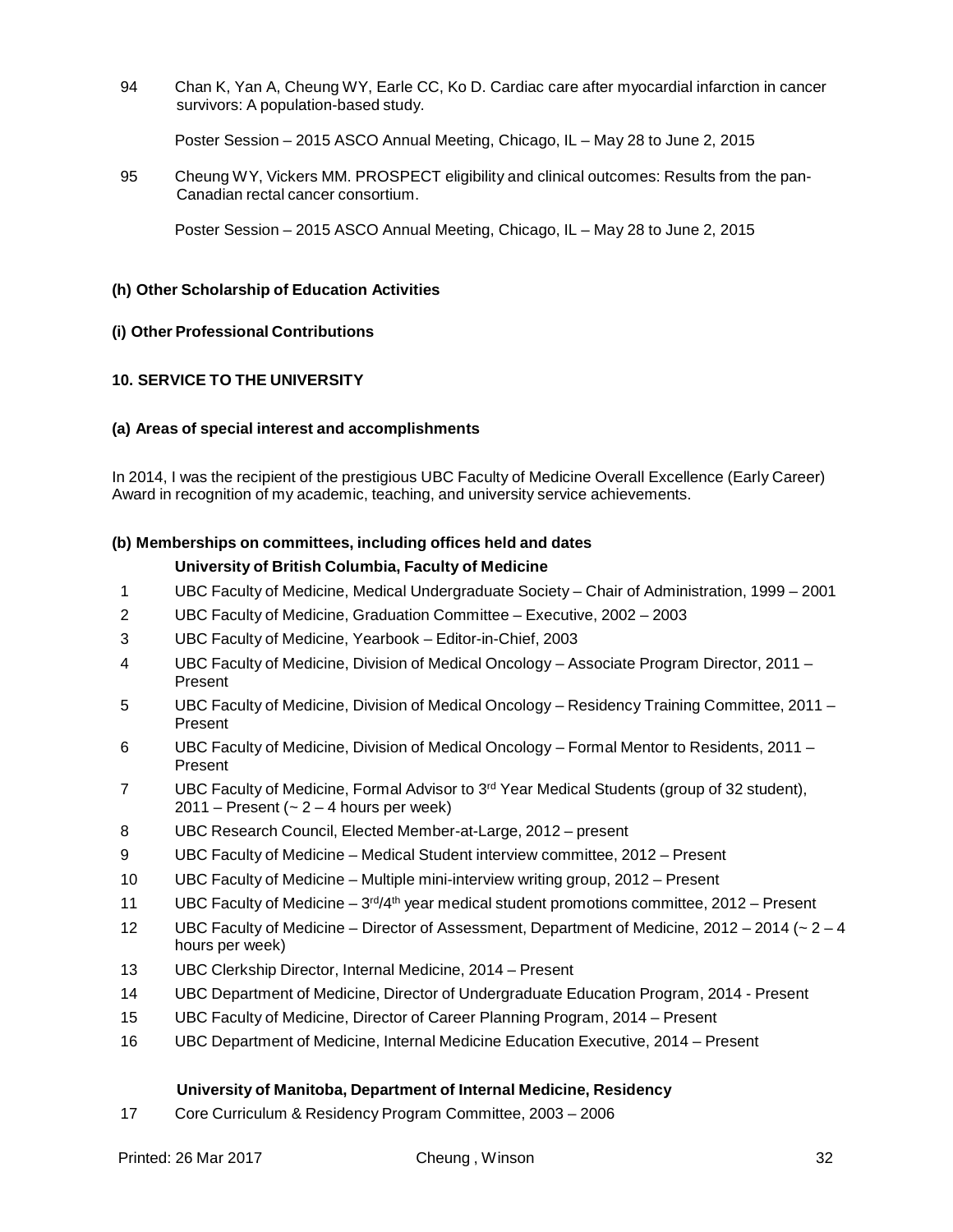- 18 Academic Half-Day Organizing Committee, 2003 2006
- 19 Internal Medicine Academic Coordinator, 2004
- 20 Residency Recruitment and Interview Committee, 2004 2006

# **University of Toronto, Department of Medical Oncology, Residency**

- 21 Medical Oncology Training Program Committee, 2006 2007
- 22 Medical Oncology Fellowship Selection Committee, 2006 2007
- 23 Chief PGY-4 Resident Representative, 2006 2007
- 24 Palliative Care Rotation Task Force and Committee, 2007 2008

### **(c) Faculty mentoring**

### **(d) Other service, including dates**

# **Others / Pre-Medical School**

- 1 UBC University Commission Commissioner-at-Large, 1995 1997
- 2 UBC Faculty of Science, Immunology Student Association Chair of Finance, 1997 1999
- 3 The UBC Senate and Student Senate Caucus Senator-at-Large, 1997 1999

#### **University of Manitoba**

4 Chief Internal Medicine Resident, 2005-2006

# **11. SERVICE TO THE HOSPITAL**

#### **(a) Areas of special interest and accomplishments**

In 2014, I was the recipient of the prestigious UBC Faculty of Medicine Overall Excellence (Early Career) Award in recognition of my academic, teaching, and hospital service achievements.

# **(b) Memberships on committees, including offices held and dates**

- 1 BC Cancer Agency, Research Seminar Series Committee, 2010 Present
- 2 BC Cancer Agency, Health Assessment Committee, 2011 Present
- 3 BC Cancer Agency, Advanced Cancer Care Working Group, 2011 Present
- 4 BC Cancer Agency, Cancer Survivorship Committee, 2011 Present

#### **(c) Other service, including dates**

- 1. Chair, BC Cancer Agency, Gastrointestinal Cancers Outcomes Research Unit, 2010 Present
- 2. Chair, BC Cancer Agency, Vancouver Centre GI Systemic Therapy Group, 2013 Present

# **12. SERVICE TO THE COMMUNITY**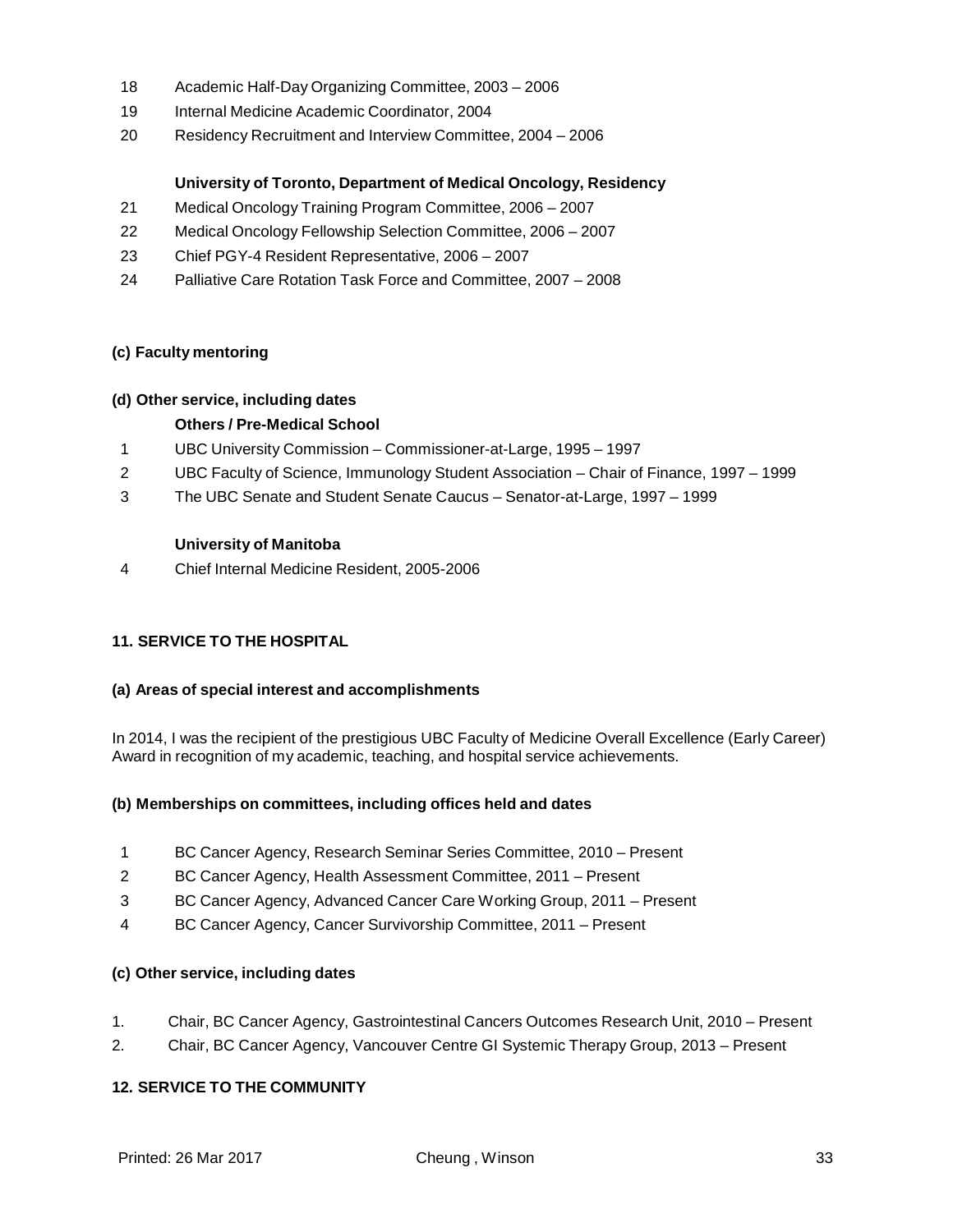## **(a) Areas of special interest and accomplishments**

In 2014, I was the recipient of the coveted UBC Faculty of Medicine Overall Excellence (Early Career) Award in recognition of my academic, teaching, and community service achievements.

# **(b) Memberships on scholarly societies, including offices held and dates**

- Member, Canadian Medical Association (CMA), 2003 Present
- Member, Canadian Association of Medical Oncologists (CAMO), 2006 Present
- Member, American Society of Clinical Oncology (ASCO), 2006 Present
- Member, Multinational Association of Supportive Care in Cancer (MASCC), 2007 Present
- Fellow of the Royal College of Physicians of Canada (FRCPC), 2007 Present
- Member, College of Physicians and Surgeons of British Columbia (CPSBC), 2009 Present
- Member, International Society of Pharmacoepidemiology (ISPE), 2009 Present
- Member, International Psycho-Oncology Society (IPOS), 2011 Present
- Member, US Southwest Oncology Group, Health Outcomes Committee, 2011 Present

# **(c) Memberships on other societies, including offices held and dates**

# **(d) Memberships on scholarly committees, including offices held and dates**

# **(e) Memberships in other committees, including offices held and dates**

- Member, BC Agency Research Advisory Group (Div. of Medical Oncology), 2009 Present
- Founding Member, Canadian New and Young Investigator Oncology Network, 2011
- Member, American Society of Clinical Oncology Health Services Research Scientific Program Committee, 2011 – Present
- Member, National Cancer Institute Coordination Center for Clinical Trials, Gastrointestinal Cancers Task Force (Hepatobiliary Track), 2011 – Present
- Member, Canadian Cancer Society Research Institute, Quality of Life Committee, 2011 to Present
- Member, Canadian Cancer Society Research Institute, Economics Committee, 2011 to Present
- Research Consultant, Canadian Partnership Against Cancer, Cancer Disparities, 2011 to Present
- Member, Canadian Partnership Against Cancer, End of Life Cancer Committee, 2012 to Present
- Panel Member, Cancer Care Ontario Evidence Base Medicine Group, 2013 to Present
- Panel Member, Canadian Agency for Drugs and Technologies in Health, 2014 to Present

# **(f) Editorship (list journals and dates)**

- Associate Editor, Journal of Cancer Survivorship, 2012 2015
- Associate Editor, Current Oncology, 2013 Present
- Guest Editor, Gastroenterology Research and Practice, 2015 Present

# **(g) Reviewer (journal, agency, etc. including dates)**

- Invited Reviewer, Southern Medical Journal, 2006 2010
- Invited Reviewer, Canadian Family Physician, 2007 2010
- Invited Reviewer, Canadian Medical Association Journal (CMAJ), 2008 2011
- Invited Reviewer, American Journal of Clinical Oncology, 2009 2011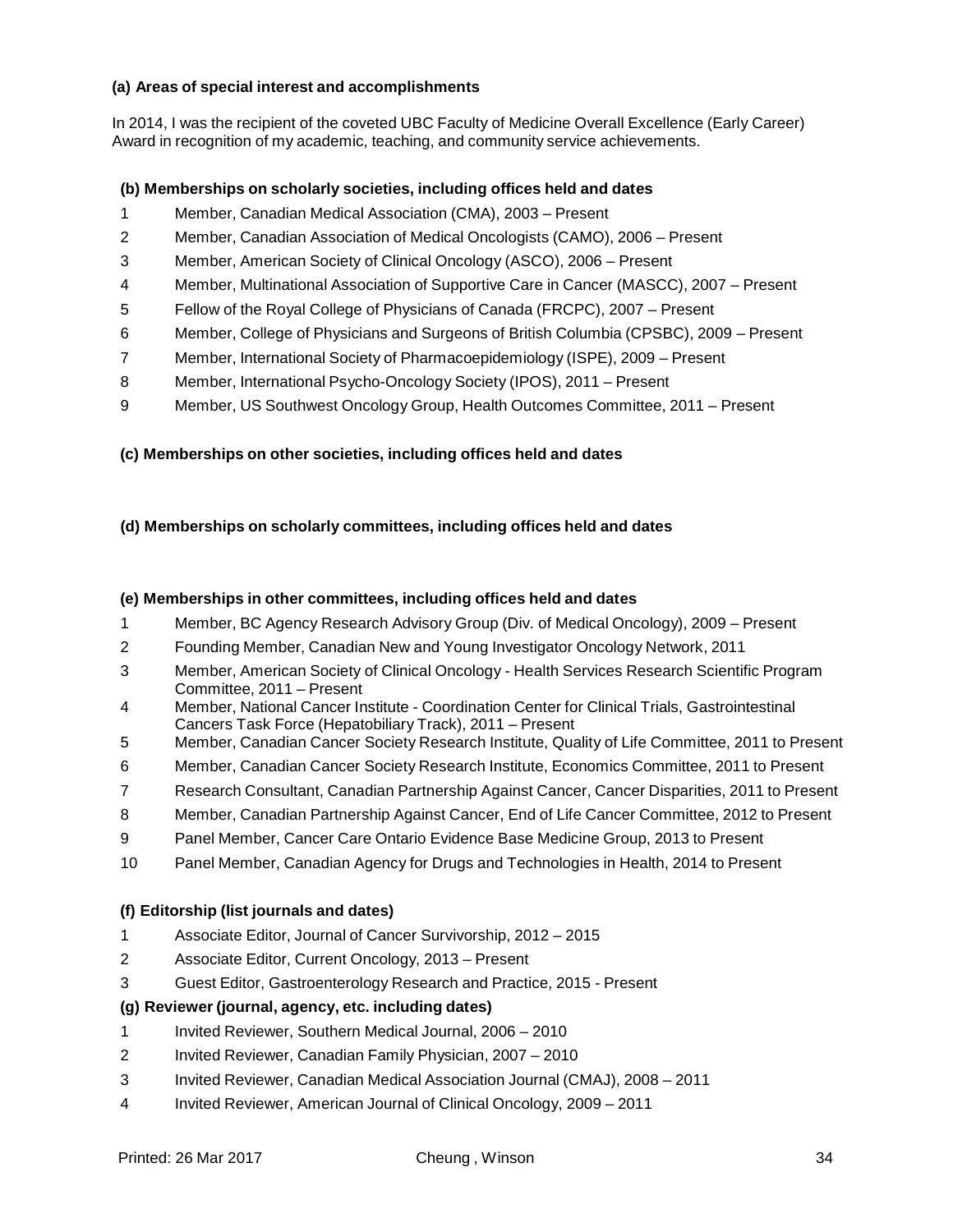- Reviewer, Journal of Pain and Symptom Management, 2009 2011
- Reviewer, Current Oncology, 2009 Present
- Reviewer, Journal of Clinical Oncology, 2009 Present
- Reviewer, American Journal of Clinical Oncology, 2009 Present
- Reviewer, Annals of Oncology, 2009 Present
- Reviewer, Supportive Care in Cancer, 2010 Present
- Reviewer, Cancer Causes and Control, 2011 2013
- Reviewer, European Journal of Cancer, 2011 Present
- Reviewer, Clinical Colorectal Cancer, 2012 Present
- Reviewer, Cancer, 2013 Present
- Invited Grant Reviewer, Canadian Institute of Health Research (Biomedical and Clinical Research), 2010 – 2012
- 16 Invited Scientific Officer for Grant Review Panel, Canadian Cancer Society Research Institute (Health Services Research), 2010 – Present
- Reviewer, Journal of National Cancer Institute, 2012 Present
- Invited Grant Reviewer, Canadian Partnership Against Cancer, Quality of Life Panel, 2013 Present

### **(h) External examiner (indicate universities and dates)**

#### **(i) Consultant (indicate organization and dates)**

- Expert Consultant, Canadian Partnership Against Cancer, Disparities, 2012 Present
- Expert Consultant, Colorectal Cancer Association of Canada, 2013 Present
- Expert Consultant, Canadian Agency for Drugs and Technologies in Health, 2014 Present
- Expert Consultant, Cancer Care Ontario GCSF Working Group, 2014 Present
- Expert Consultant, Duke Clinical Research Institute, Durham, NC, 2014 Present

#### **(j) Other service to the community / Pre-medical school**

- St. John's Ambulance First-Aid Attendant and Instructor, 1995 1998
- Greater Vancouver Volunteer Fair Director, 1996 1997
- Canadian Diabetes Association, Hotline and Clinic Leader, 1997 1999
- Vancouver AIDS Society, Volunteer Team Leader, 1999 2001

#### **13. AWARDS AND DISTINCTIONS**

#### **(a) Awards for Teaching (indicate name of award, awarding organizations, date)**

 UBC Faculty of Medicine Overall Excellence (Early Career) Award, recognizing achievement in research, education and service; 2014

#### **(b) Awards for Scholarship (indicate name of award, awarding organizations, date)**

- Outstanding Student University Entrance Scholarship (\$10,000 over 4-year term) awarded based on merits in academic excellence, requiring a cumulative annual grade point average of at least 85%, 1995 – 1999
- Dean's Honour List awarded for academic standing in top 5% of the undergraduate class, 1996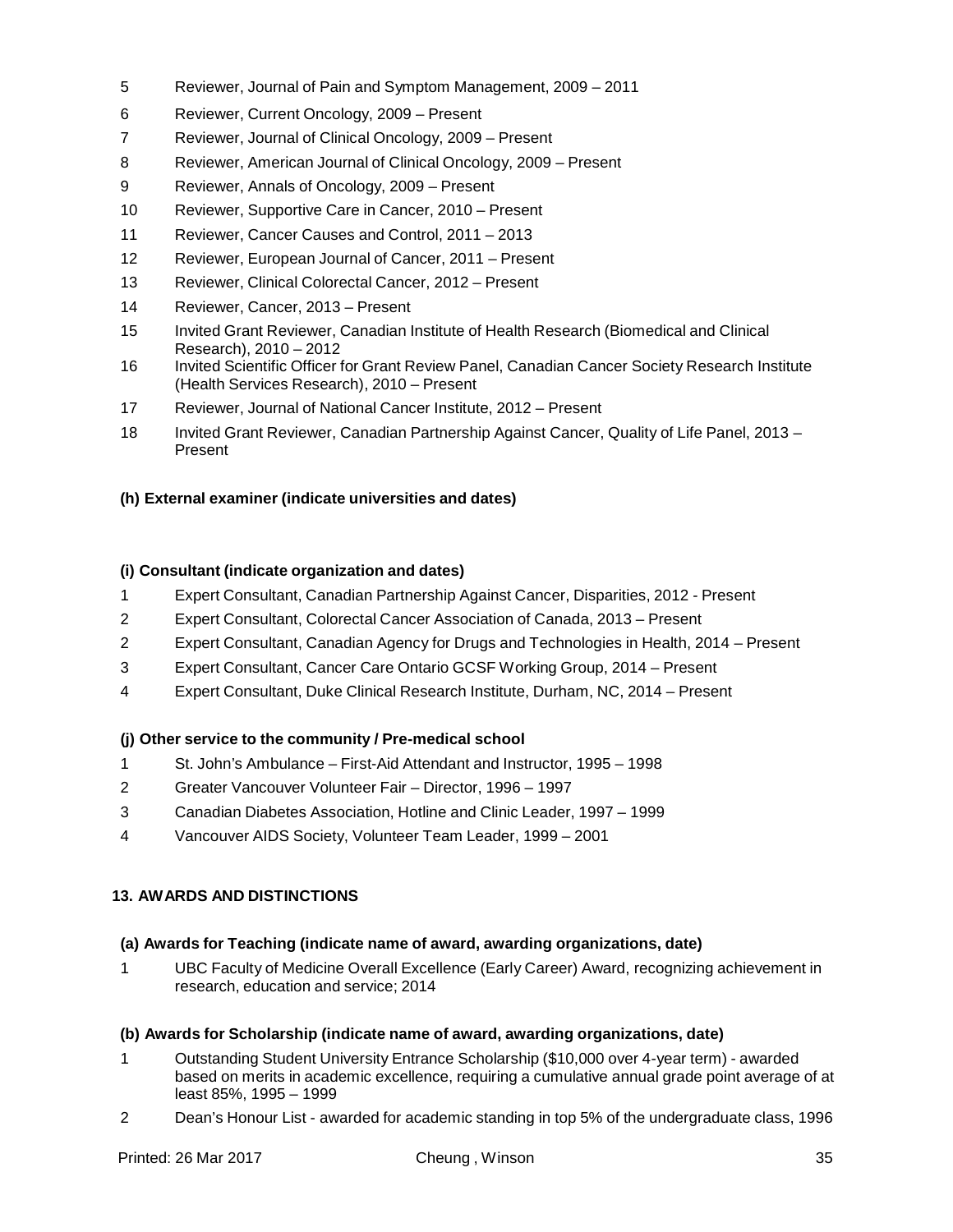– 1999

- 3 NSERC Award (\$8000 over 8-month term) awarded for successful enrollment in the Microbiology Cooperative Education program and for active participation in basic science research, 1998
- 4 Golden Key International Honour Society awarded for academic standing in top 15% of the undergraduate class and participation in community service and leadership roles, 1999
- 5 Dr. A.E.H. Bennett Medical Award (\$4000) awarded for merits in academic excellence and community service, 2000
- 6 Albert and Mary Steiner Medical Award (\$3750) awarded for merits in academic excellence and interest in research, 2001
- 7 British Columbia Society of Eye Physicians and Surgeons Prize (\$500), 2002
- 8 HSC Medical Staff Council Fellowship Award (\$1000) awarded for successful proposal and participation in research during residency, 2003
- 9 Manitoba Medical Students' Association Most Outstanding Resident & Teaching Award, 2004
- 10 Resident Research Day 2004 3rd Prize for Best Oral Presentation, Clinical Vignette Category (\$200)
- 11 Rocky Mountain Internal Medicine Conference Presentation Award (\$300), 2004
- 12 Manitoba Medical Students' Association Most Outstanding Resident & Teaching Award consecutive year distinction, 2005
- 13 Canadian Society of Clinical Investigations / Canadian Association of Professors of Medicine, Core Medicine Resident Research Award Finalist, 2005
- 14 Resident Research Day 2005 1st Prize for Best Oral Presentation, Clinical Vignette Category (\$500), 2005
- 15 Resident Research Day 2005 2nd Prize for Best Poster Presentation, Original Investigation, Category (\$300)
- 16 DeWiele-Topshee Award for Research Excellence in Oncology (\$1500), 2006
- 17 Internal Medicine Resident of the Year Dale Iwanoczko Memorial Award (\$1000) award is presented annually to one senior resident who has exemplified Dale Iwanoczko's qualities of compassion, commitment and leadership, 2006
- 18 Canadian Society of Clinical Investigations / Canadian Association of Professors of Medicine, Core Medicine Residents Research Award Finalist - consecutive year distinction; nominations for the award are exclusively selected by the Department Head and Chair of Internal Medicine
- 19 Resident Research Day 2006 1st Prize for Best Oral Presentation, Clinical Vignette Category (\$500) - consecutive year win
- 20 Resident Research Day 2006 2nd Prize for Best Poster Presentation, Original Investigation, Category (\$300) - consecutive year win
- 21 Novartis Oncology Young Canadian Investigator Award (\$5000), 2007
- 22 9th Joint FECS/AACR/ASCO Workshop on Methods in Clinical Cancer Research Fellowship Grant (\$5000), 2007
- 23 Amgen ASCO CME Program Fellowship Alliance Award (\$5000), 2007
- 24 CAMO Annual Meeting 1st Prize for Best Resident Abstract (\$1000), 2007
- 25 7th Canadian Oncology Winter Conference 3rd Prize for Best Poster Presentation, 2007
- 26 Multinational Association of Supportive Care in Cancer Young Investigator Award (\$1500), 2008
- 27 8th Canadian Oncology Winter Conference 2nd Prize for Best Poster Presentation, 2008
- 28 Dorothy J. Lamont Scientist Award

\* this NCIC and Canadian Institute of Health Research award is presented annually to a young investigator who submits the top ranking grant application in the clinical research fellowship (behavioral sciences / cancer control) category

29 ASCO Annual Meeting – Merit Award Winner (\$1500), 2008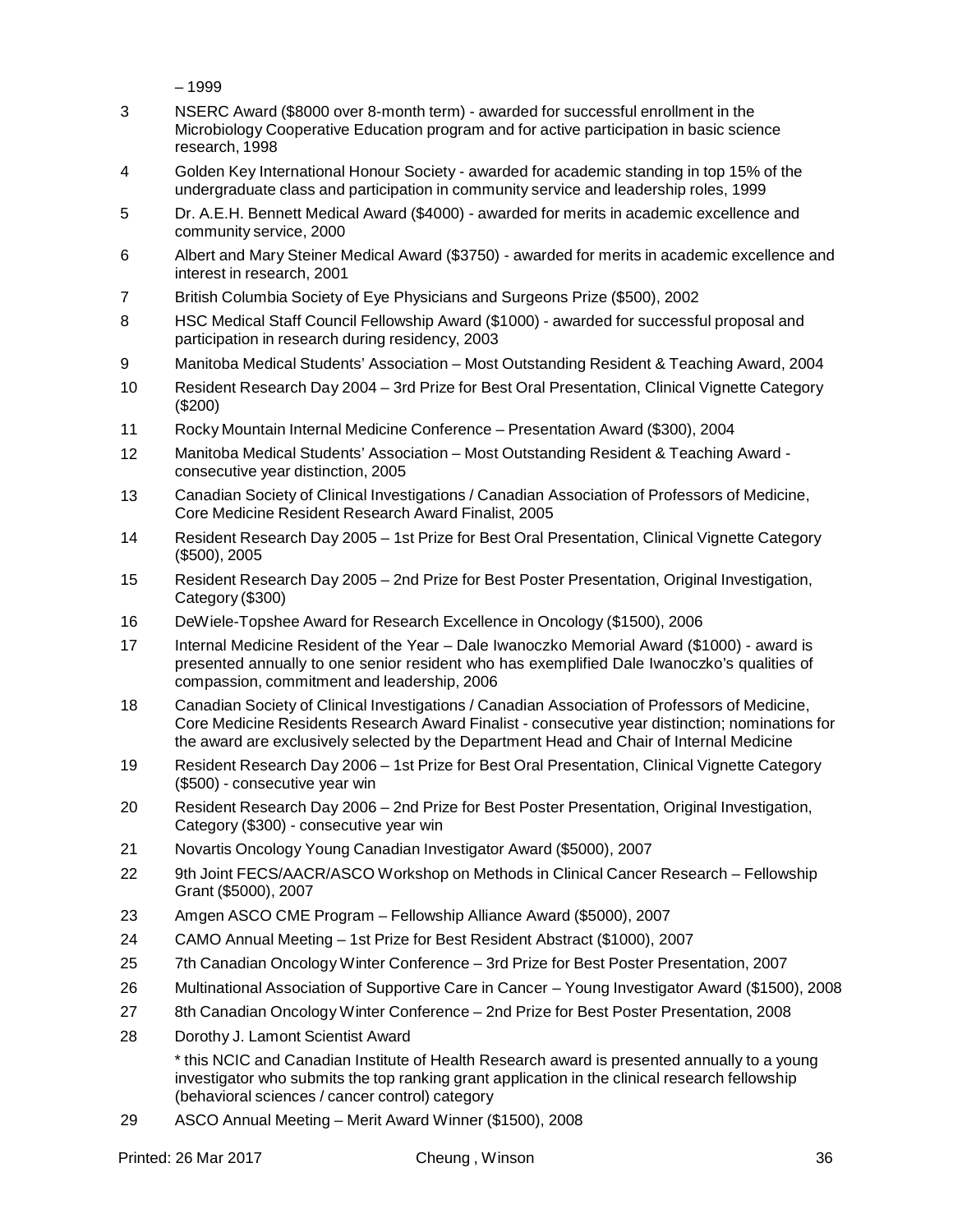- 30 Canadian Association of Medical Oncologists Research Fellowship Award (\$70,000 x 1 year, 2008
- 31 Novartis Oncology Mentor Award, 2013
- 32 UBC Faculty of Medicine Overall Excellence (Early Career) Award, recognizing achievement in research, education and service; 2014

# **(c) Awards for Service (indicate name of award, awarding organizations, date)**

1 UBC Faculty of Medicine Overall Excellence (Early Career) Award, recognizing achievement in research, education and service; 2014

# **(d) Other Awards**

- 1 Volunteer Vancouver Recognition Award, 1999
- 2 National Cancer Institute of Canada (NCIC) Clinical Research Grant (\$100,000 over 2 years) Study: "A randomized controlled trial of patient-directed cancer survivorship care planning", 2008
- 3 Invitation to participate in ASCO Press Program Study: "EGF Gene Polymorphisms, Gastroesophageal Reflux Disease, and Risk of Esophageal Adenocarcinoma", 2009
- 4 ASCO Gastrointestinal Cancers Symposium Merit Award Winner (\$1500), 2009
- 5 ASCO Annual Meeting Merit Award Winner (\$1500), 2009
- 6 Novartis Oncology Young Canadian Investigator Award (\$5000), 2009
- 7 ASCO Gastrointestinal Cancers Symposium Merit Award Winner (\$1500), 2010
- 8 Canadian Cancer Society Research Institute Junior Investigator Grant Panel Award (\$1000), 2009
- 9 Multinational Association of Supportive Care in Cancer Young Investigator Award (\$1500), 2010
- 10 European Society of Medical Oncology Young Investigator Award (\$1500), 2010
- 11 Amgen GI Oncology Mentorship Program Invited Participant, 2010
- 12 Future Leaders in Oncology Invited Participant (competitive enrollment), 2011 Present

# **14. OTHER RELEVANT INFORMATION (Maximum One Page)**

#### **Research Achievements of Supervised Trainees**

- 1 **Jennifer Y. Lai,** *PhD Candidate* ASCO Merit Award 2010 Novartis Oncology Young Canadian Investigator Award 2010
- 2 **Maria Y. Ho,** *Medical Oncology Fellow* ASCO GI Merit Award 2010 ASCO GI Merit Award 2011 University of British Columbia Resident Research Day 2010 – Best Resident Poster Canadian Association of Medical Oncology Fellowship Award 2011 ASCO Quality of Care Symposium Merit Award 2012
- 3 **Jasem Albarrak,** *Medical Oncology Fellow* ASCO Merit Award 2011 Novartis Oncology Young Canadian Investigator Award 2011
- 4 **Sina Alipour,** *Internal Medicine Resident* ASCO Merit Award 2011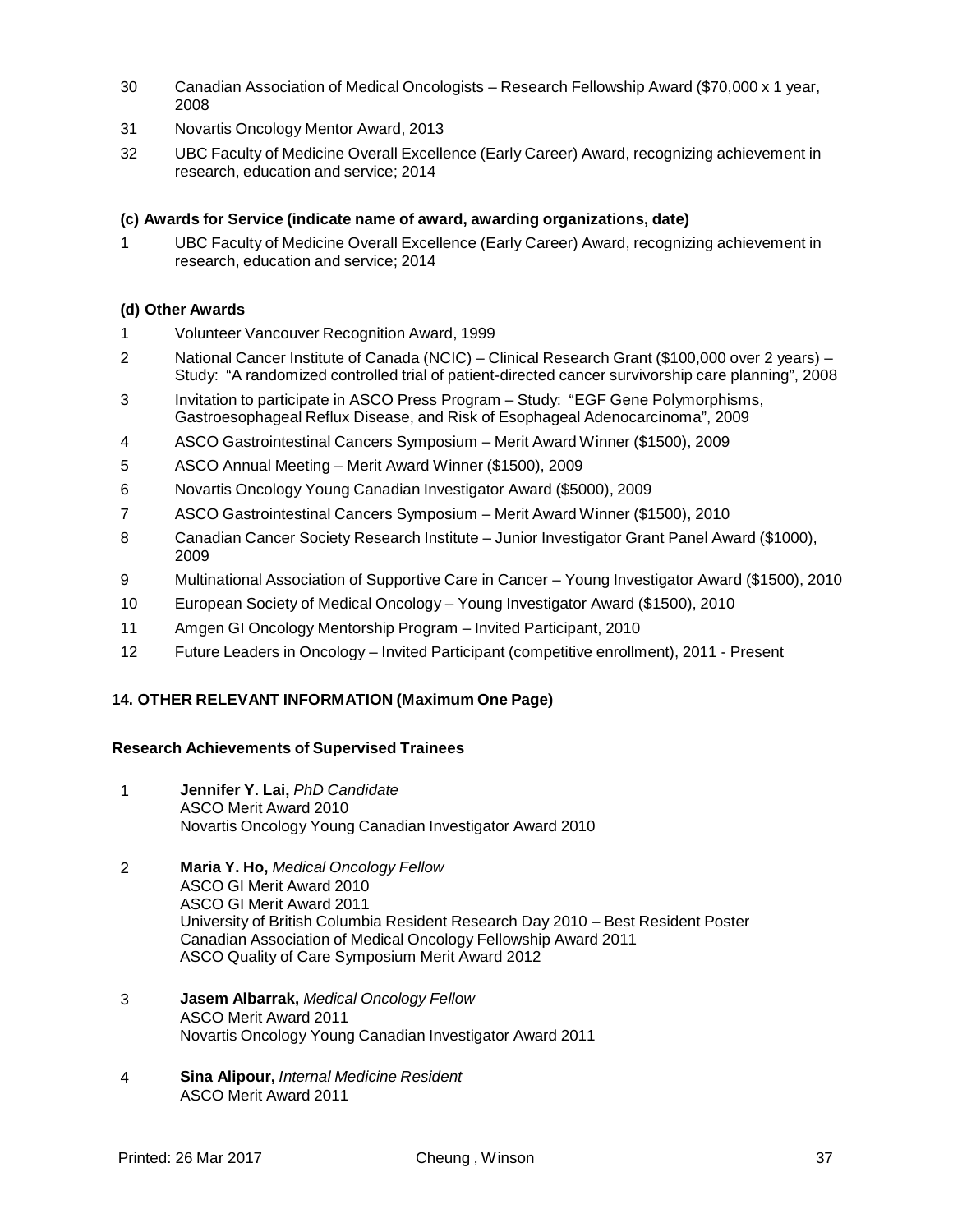- 5 **Yashar Tashakkor,** *Medical Student* ASCO Merit Award 2011 BC Cancer Studentship Award 2011 UBC Medical Student Conference Travel Award 2011
- 6 **Sarah Yager,** *Medical Student* ASCO Merit Award 2011
- 7 **Matthew Chan,** *Medical Student* Summer Student Research Program Award 2011 ASCO Merit Award 2012 ASCO Merit Award 2013
- 8 **Ali Moghaddamjou,** *Medical Student* Summer Student Research Program Award 2011 ASCO Merit Award 2013
- 9 **Aalok Kumar,** *Medical Oncology Resident* ASCO GI Cancers Symposium Merit Award 2012 ESMO Travel Grant 2012 ASCO Merit Award 2014
- 10 **Irene Yu**, *Medical Student* Summer Student Research Program Award 2012 ASCO Merit Award 2013
- 11 **Ying Wang**, *Internal Medicine Resident* Novartis Oncology Young Canadian Investigator Award 2013 and 2016 ASCO Merit Award 2013
- 12 **McKyla McIntyre**, *Medical Student* Summer Student Research Program Award 2013 ASCO Merit Award 2014
- 13 **Leo Chen**, *Masters Student* Novartis Oncology Young Canadian Investigator Award 2014 ASCO Merit Award 2014
- 14 **Renata Peixoto**, *Medical Oncology Fellow* ASCO Merit Award 2014
- 15 **Pierre Camateros***, Internal Medicine Resident* Novartis Oncology Young Canadian Investigator Award 2015 ASCO Merit Award 2015
- 16 **Richard Lee-Ying** Novartis Oncology Young Canadian Investigator Award 2015 ASCO Merit Award 2015
- 17 **Setareh Samimi** Novartis Oncology Young Canadian Investigator Award 2015 ASCO Merit Award 2015

# 18 **Jonathan Loree**

Novartis Oncology Young Canadian Investigator Award 2015 and 2016 University of British Columbia Resident Research Day 2014 – Best Resident Oral Podium Canadian Association of Medical Oncology 2014 – Top Resident Abstract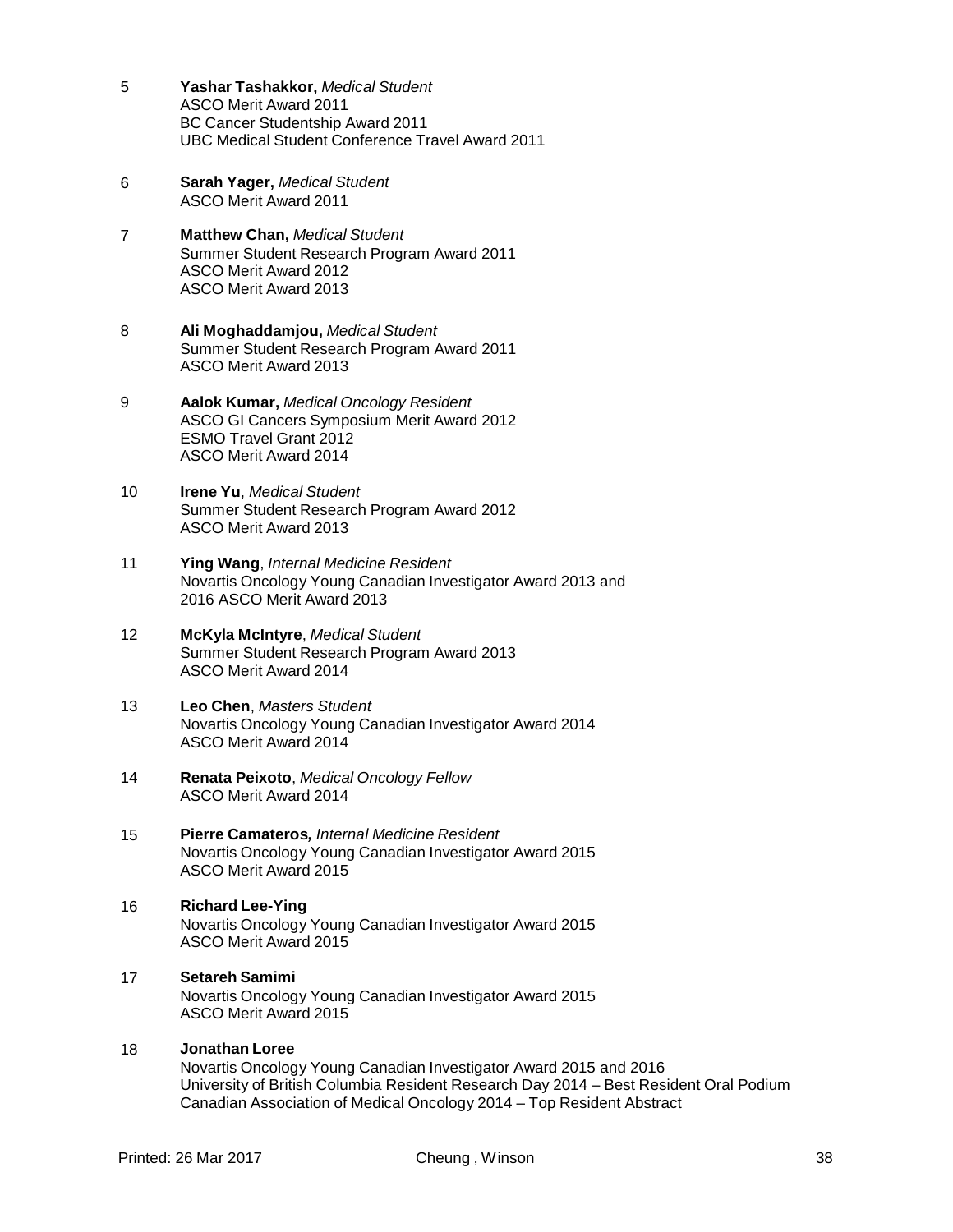**University of Calgary / Tom Baker Cancer Center - Publications Record**

> **Date: Mar 26, 2017 Initial: WC**

#### **1. SURNAME:** Cheung **FIRST NAME:** Winson

**MIDDLE NAME(S):** Y.

## **1. Refereed Publications**

#### **(a) Journals**

- 1 **Cheung WY**, Maksymiuk A. A diagnostic dilemma of back pain in non-Hodgkin's lymphoma. Pediatr Blood Cancer 2005 Jan; 44(1):100-1. PMID: 15459962 (First Author)
- 2 **Cheung WY**, Gibson I, Rush D, Jeffery J, Karpinski M. Late recurrence of scleroderma renal crisis in a renal transplant recipient despite angiotensin II blockade. Am J Kidney Dis 2005 May; 45(5):930-4. PMID: 15861360 (First Author)
- 3 **Cheung WY**. Thrombotic thrombocytopenic purpura and systemic lupus erythematosus distinct entities or overlapping syndromes. Transfus Apher Sci 2006 Jun; 34(3):263-6. PMID 16798092 (First Author)
- 4 **Cheung WY**. An incidental finding of occult HIV infection. South Med J 2006 Nov; 99(11):1307-8. PMID: 17195437 (First Author)
- 5 **Cheung WY**, Bellas J. Lemierre's syndrome presenting with fever and pharyngitis. Am Fam Physician 2007 Apr; 75(7):979-80. PMID: 17429891 (First Author)
- 6 **Cheung WY**. Bilateral leg swelling as the initial and predominant presentation of HIV and associated pulmonary arterial hypertension. AIDS Patient Care STDS 2007 May; 21(5):293-6. PMID: 17518521 (First Author)
- 7 **Cheung WY**, Demers A, Hossain D, Owen T, Ahmed S, Czaykowski P. Management patterns in testicular cancer: a population-based cohort study. Can J Urol 2007 Jun; 14(3):3542-50. PMID: 17594744 (First Author)
- 8 **Cheung WY**, Seftel M, Bernstein K, Schacter B, Greenberg C. Type I Gaucher's disease with nephrotic syndrome following therapy for light chain multiple myeloma. Intern Med 2007 Aug; 46(15):1255-8. PMID: 17675780 (First Author)
- 9 **Cheung WY**, Bellas J. Fusobacterium an elusive cause of life-threatening septic thromboembolism. Can Fam Physician 2007 Sep; 53(9):1451-3. PMID: 17872873 (First Author)
- 10 **Cheung WY**, Pond GR, Rother M, Krzyzanowska M, Brierley J, Swallow C, Kaizer L, Myers J, Hajra L, Siu LL. Adherence to surveillance guidelines following curative resection for stage II and III colorectal cancer. Clin Colorectal Cancer 2008 May; 7(3):191-6. PMID: 18621637 (First Author)
- 11 **Cheung WY**, Brierley J, Mackay HJ. Treatment of rectal cancer metastases to the thyroid gland: report of 2 cases. Clin Colorectal Cancer 2008 Jul; 7(4):280-2. PMID: 18650197 (First Author)
- 12 **Cheung WY**, Barmala N, Zarinehbaf S, Le LW, Rodin G, Zimmermann C. Association of physical and psychological symptom burden with time to death among palliative cancer outpatients. *J Pain Symptom Manage* 2009 Mar; 37(3): 297-304. PMID: 18694634 (First Author)
- 13 **Cheung WY**, Fralick RA, Cheng S. The confused cancer patient a case of 5-fluorouracil induced encephalopathy. Curr Oncol; 2008 Oct; 15(5):234-6. PMID: 19008998 (First Author)
- 14 **Cheung WY**, Liu G. Genetic variations in esophageal cancer risk and prognosis. *Gastroenterol Clin North Am* 2009 Mar; 38(1): 75-91, viii. PMID: 19327568 (First Author)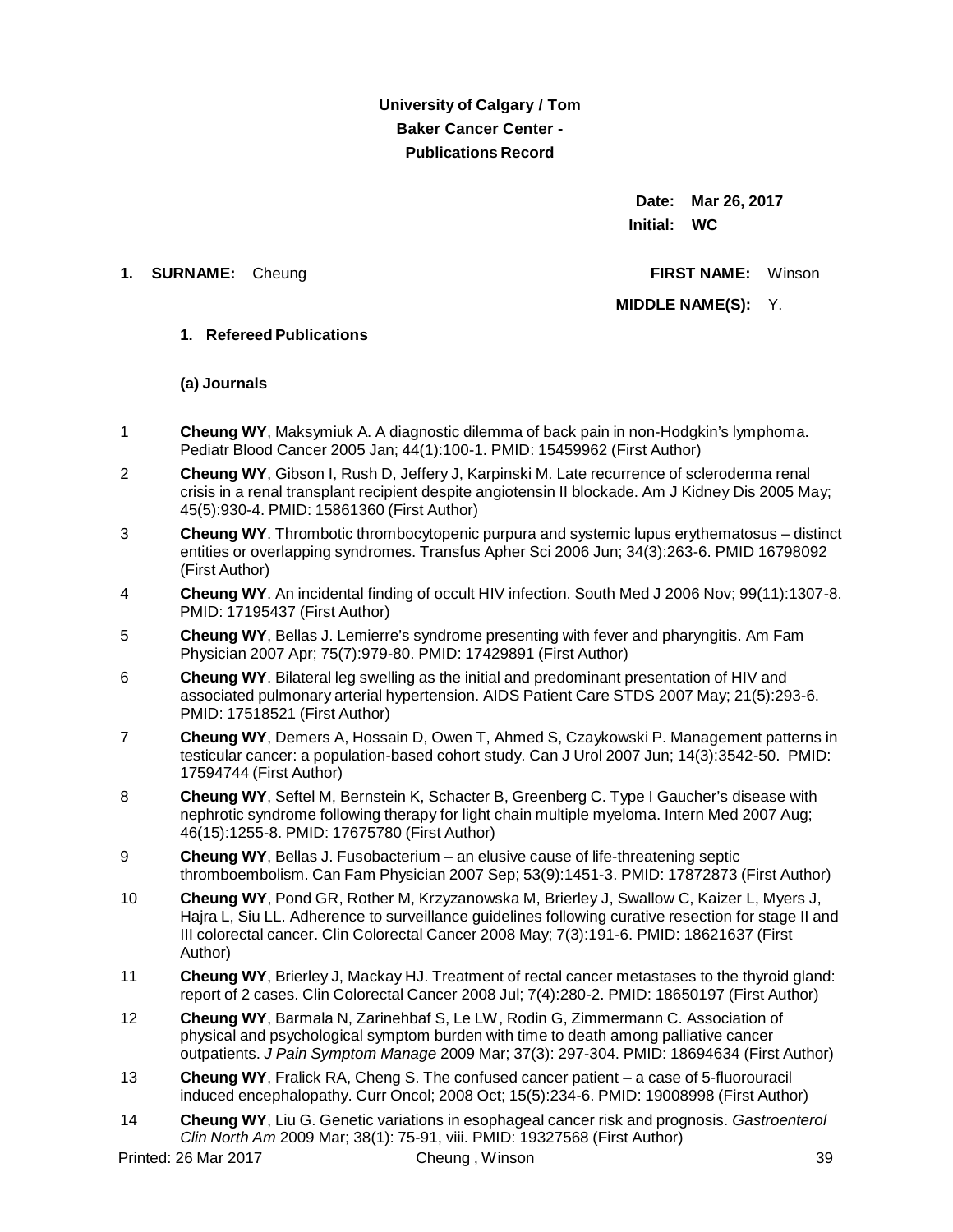- 15 **Cheung WY**, Le LW, Zimmermann C. The prevalence of symptom clusters in patients with advanced cancer. *Supportive Care Cancer* 2009 Sep; 17(9): 1223-30. PMID: 19184126 (First Author)
- 16 **Cheung WY**, Neville BA, Cameron D, Cook E, Earle CC. Comparisons of patient and physician expectations for cancer survivorship care. *J Clin Oncol* 2009 May; 27(15): 2489-95. PMID: 19332716 (First Author)
- 17 **Cheung WY**, Hwang D, Chung TB, Johnston MR, Leighl NB. Initial treatment strategies and outcomes for multifocal bronchioloalveolar carcinoma. *Clin Lung Cancer* 2009 May; 10(3): 187- 92. PMID: 19443339 (First Author)
- 18 **Cheung WY**, Zhai R, Kulke MH, Heist RS, Asomaning K, Ma C, Wang Z, Su L, Lanuti M, Tanabe KK, Christiani DC, Liu G. Epidermal growth factor A61G gene [polymorphism,](http://www.ncbi.nlm.nih.gov/pubmed/19520791?ordinalpos=2&itool=EntrezSystem2.PEntrez.Pubmed.Pubmed_ResultsPanel.Pubmed_DefaultReportPanel.Pubmed_RVDocSum) [gastroesophageal](http://www.ncbi.nlm.nih.gov/pubmed/19520791?ordinalpos=2&itool=EntrezSystem2.PEntrez.Pubmed.Pubmed_ResultsPanel.Pubmed_DefaultReportPanel.Pubmed_RVDocSum) reflux disease and esophageal adenocarcinoma risk. *Carcinogenesis* 2009 Aug; 30(8): 1363-7. PMID: 19520791 (First Author)
- 19 **Cheung WY**, Neville BA, Earle CC. Etiology of delays in the initiation of adjuvant chemotherapy and their impact on outcomes in stage II and III rectal cancer. *Dis Colon Rectum* 2009 Jun; 52(6): 1054-63; discussion 1064. PMID: 19581846 (First Author)
- 20 **Cheung WY**, Fishman PN, Verma S. Quality of oncology education in Canadian undergraduate and postgraduate training programs. *J Cancer Education* 2009; 24(4): 284-90*. PMID: 19838886* (First Author)
- 21 **Cheung WY**, Pond GR, Heslegrave RJ, Enright K, Potanina L, Siu LL. The contents and readability of informed consent forms for oncology clinical trials. *Am J Clin Oncol* 2010 Aug; 33(4): 387-92. PMID: 19884804 (First Author)
- 22 **Cheung WY**, Gagliese L, Le LW, Zimmermann C. Age and gender differences in the symptom intensity and symptom clusters for patients with metastatic cancer. *Supportive Care Cancer* 2011; 19(3):417-23. PMID 20333411 (First Author)
- 23 **Cheung WY**, Neville BA, Earle CC. Associations of cancer survivorship care discussions, patient and physician expectations, and receipt of follow-up care. *J Clin Oncol* 2010 May; 28(15): 2577- 83. PMID: 20406932 (First Author)
- 24 **Cheung WY**, Butler JR, Kliewer EV, Demers AA, Musto G, Welch S, Sivananthan G, Navaratnam S. Analysis of wait times and costs during the peri-diagnostic period for non-small cell lung cancer. *Lung Cancer* 2011; 72(1):125-31. PMID: 20822826 (First Author)
- 25 Lee L, **Cheung WY**, Atkinson E, Krzyzanowska MK. Impact of comorbidity on chemotherapy use and outcomes in solid tumors: a systematic review. *J Clin Oncol* 2011 Jan; 29(1): 106-17. PMID: 21098314 (Co-Author)
- 26 Ksienski D, **Cheung WY**. Metastatic uterine leiomyosarcoma and eosinophilia. *Obstet Gynecol* 2011 Feb; 117: 459-61. PMID: 21252788 (Senior Author)
- 27 **Cheung WY**, Zimmermann C. Pharmacological management of cancer-related pain, dyspnea and nausea. *Semin Oncol* 2011 Jun; 38(3): 450-9. PMID: 21600377 (First Author)
- 28 Zimmermann C, **Cheung WY**, Lo C, Rodin G. Edmonton symptom assessment system screening and depression at the end of life. *J Clin Oncol* 2011; 29(22):3107-8. PMID: 21709204 (Co-Author)
- 29 Ho [MY,](http://www.ncbi.nlm.nih.gov/pubmed?term=Ho%20MY%5BAuthor%5D&cauthor=true&cauthor_uid=21971815) Lai [JY,](http://www.ncbi.nlm.nih.gov/pubmed?term=Ho%20MY%5BAuthor%5D&cauthor=true&cauthor_uid=21971815) **[Cheung](http://www.ncbi.nlm.nih.gov/pubmed?term=Cheung%20WY%5BAuthor%5D&cauthor=true&cauthor_uid=21971815) WY**. The influence of physicians on colorectal cancer screening behavior. Cancer Causes [Control.](http://www.ncbi.nlm.nih.gov/pubmed/21971815) 2011 Dec;22(12):1659-68. Epub 2011 Oct 5. PMID: 21971815 (Senior Author)
- 31 Lin KY, **Cheung WY**, Lai JY, Giovannucci EL. The effect of estrogen versus combined estrogenprogestogen therapy on the risk of colorectal cancer. *Int J Cancer* 2012; 130(2):419-30. PMID: 21365647 (Co-Author)
- 32 Homayoon B, Shahidi NC, **Cheung WY**. The impact of Asian ethnicity on colorectal cancer screening: a population-based analysis. Am J Clin Oncol. 2013;36(2):167-73. PMID: 22441340 (Senior Author)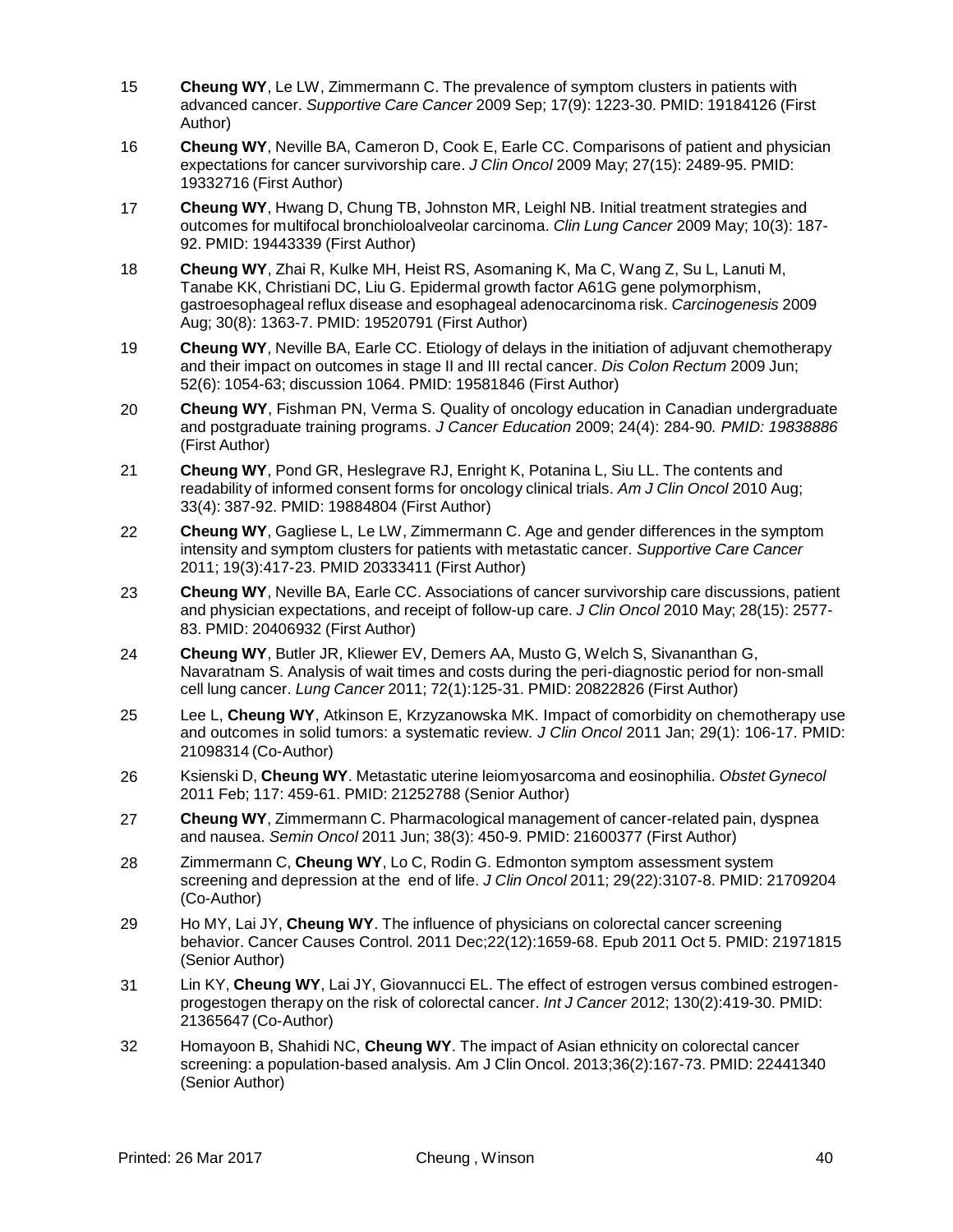- 33 Shahidi NC, Homayoon B, **Cheung WY**. Factors associated with suboptimal colorectal cancer screening in US immigrants. Am J Clin Oncol. 2013;36(4):381-7. PMID: 22643567 (Senior Author)
- 34 **Cheung WY**, Zhai R, Bradbury P, Hopkins J, Kulke MH, Heist RS, Asomaning K, Ma C, Xu W, Wang Z, Hooshmand S, Su L, Christiani DC, Liu G. Single nucleotide polymorphisms in the matrix metalloproteinase gene family and the frequency and duration of gastroesophageal reflux disease influence the risk of esophageal adenocarcinoma. Int J Cancer. 2012;131(11):2478-86. PMID: 22422400 (First Author)
- 35 Mariano C, Ionescu DN, **Cheung WY**, Ali RH, Laskin J, Evans K, Carolan H, Murray N. Thymoma: a population-based study of the management and outcomes for the province of British Columbia. J Thorac Oncol. 2013;8(1):109-17. PMID: 23242441 (Co-Author)
- 36 Alipour S, Kennecke HF, Woods R, Lim HJ, Speers C, Brown CJ, Gill S, Renouf DJ, **Cheung WY**. Body Mass Index and Body Surface Area and Their Associations with Outcomes in Stage II and III Colon Cancer. J Gastrointest Cancer. 2013;44(2):203-10. PMID: 23264206 (Senior Author)
- 37 **Cheung WY**, Schaefer K, May C, Glynn RJ, Curtis LH, Stevenson LW, Setoguchi S. Enrollment and events of hospice patients with heart failure versus cancer. J Pain Symptom Manage 2013;45(3):552-60. PMID: 22940560 (First Author)
- 38 Ho MY, Chan KK, Peacock S, **Cheung WY**. Improving the quality of abstract reporting for economic analyses in oncology. Curr Oncol, 2013 (In press) PMID: 23300367 (Senior Author)
- 39 Klein-Geltink JK, Forte T, Rahal R, Niu J, He D, Lockwood G, **Cheung WY**, Darling G, Bryant. [A](http://www.current-oncology.com/index.php/oncology/article/view/1224) [retrospective](http://www.current-oncology.com/index.php/oncology/article/view/1224) chart review validates indicator results and provides insight into reasons for nonconcordance with [evidence-based](http://www.current-oncology.com/index.php/oncology/article/view/1224) guidelines. Curr Oncol, 2013 (In press) PMID: 23300359 (Co-Author)
- 40 Ho MY, **Cheung WY**. After the Treatment Phase of Colorectal Cancer Care: Survivorship and Follow-up. Journal of Cancer Therapy, 2012;3:977-984. (Senior Author)
- 41 **Cheung WY**, Aziz N, Noone AM, Earle CC. Physician Preferences and Attitudes Regarding Different Models of Cancer Survivorship Care: A Comparison of Primary Care Providers and Oncologists. J Cancer Survivor, 2013;7(3):343-54. PMID: 23526165 (First Author)
- 42 Yager SA, Chen L, **Cheung WY**. Gender-based Disparities in Colorectal Cancer Screening. Am J Clin Oncol, 2013 (Epub Mar 4, 2013) PMID: 23466582 (Senior Author)
- 43 **Cheung WY,** Levin R, Setoguchi S. Appropriateness of cardiovascular care in cancer survivors. *Med Oncol,* 2013;30(2):561. PMID: 23564325 (First Author)
- 44 **Cheung WY**, Shi Q, O'Connell M, Cassidy J, Blanke CD, Kerr DJ, Meyers J, Van Cutsem E, Alberts SR, Yothers G, Sargent DJ. The predictive and prognostic value of sex in early stage colon cancer: a pooled analysis of 33,345 patients from the ACCENT database. Clin Colorectal Cancer. 2013;12(3):179-87. PMID: 23810482 (First Author)
- 45 Albarrak J, **Cheung WY**. Adherence to Imatinib Therapy in Gastrointestinal Stromal Tumors and Chronic Myeloid Leukemia. Support Care Cancer, 2013;21(8):2351-7. PMID: 23708821 (Senior Author)
- 46 **Cheung WY**. Difficult to swallow. Am Soc Clin Oncol Educ Book. 2013;2013:265-70. PMID: 23714519 (Senior Author)
- 47 Renouf D, Zhai R, Sun B, Xu W, **Cheung WY**, Heist RS, Kulke MH, Cescon D, Asomaning K, Marshall AL, Li S, Christiani DC, Liu G. Association of MDM2 T309G and p53 Arg72Pro polymorphisms and gastroesophageal reflux disease with survival in esophageal adenocarcinoma. J Gastroentrol Hepatol 2013;28(9):1482-8. PMID: 23735059 (Co-Author)
- 48 Lai JY, Tinker AV, **Cheung WY**. Factors influencing the willingness of US women to vaccinate their daughters against the human papillomavirus to prevent cervical cancer. Med Oncol 2013;30(2):582. PMID: 23609191 (Senior Author)
- 49 Chen L, Grant J, **Cheung WY**, Kennecke HF. Screening Intervention to Identify Eligible Patients and Improve Accrual to Phase II-IV Oncology Clinical Trials. J Oncol Pract 2013;9(4):e174-81. PMID: 23942936 (Co-Author)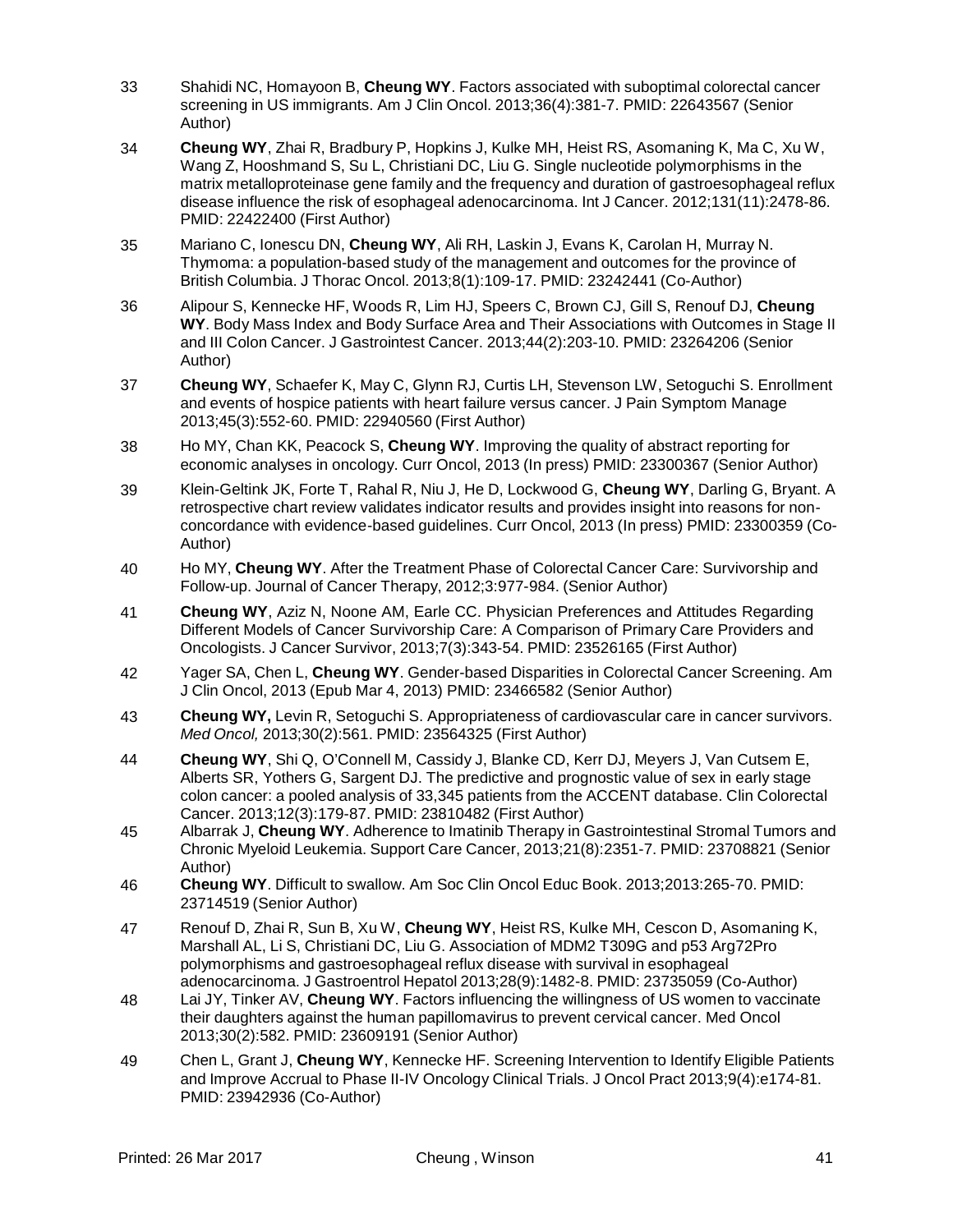- 50 Peixoto RD, Lim HJ, **Cheung WY**. Neuroendocrine tumor metastatic to the orbit treated with radiotherapy. World J Gastrointest Oncol 2013;5(8):177-80. PMID: 24009814 (Senior Author)
- 51 Klein-Geltink J, Forte T, Rahal R, Darling G, **Cheung W**, Alvi R, Noonan G, Russell C, Vriends K, Niu J, Lockwood G, Bryant H. New chart review data validate administrative data-based indicator for guideline-recommended treatment of locally advanced non-small-cell lung cancer and shed light on reasons for non-referral and non-treatment. Curr Oncol 2013;20(2):118-20. PMID: 23559875 (Co-Author)
- 52 Tashakkor AY, Moghaddamjou A, Chen L, **Cheung WY**. Predicting the risk of cardiovascular comorbidities in adult cancer survivors. Curr Oncol 2013;20(5):e360-70. PMID: 24155634 (Senior Author)
- 53 Kennecke H, Chen L, Blanke CD, **Cheung WY**, Schaff K, Speers C. Panitumumab monotherapy compared with cetuximab and irinotecan combination therapy in patients with previously treated KRAS wild-type metastatic colorectal cancer. Curr Oncol 2013;20(6):326-32. PMID: 24311948 (Co-Author)
- 54 Chen L, **Cheung WY**. Potential Drug Interactions in Patients with a History of Cancer. Curr Oncol 2014;21(2): 212-20. PMID 24764706 (Senior Author)
- 55 Peixoto RD, **Cheung WY**, Lim HJ. Perioperative chemotherapy for gastroesophageal cancer in BC: A multicenter experience. Curr Oncol 2014;21(2):77-83. (Co-Author)
- 56 de Oliveria C, Bremner KE, Pataky R, Gunraj N, Haq M, Chan K, **Cheung WY**, Hoch JS, DPhil SP, Krahn MD. Trends in use and cost of initial cancer treatment in Ontario: a population-based descriptive study. CMAJ Open 2013;1(4):E151-158. (Co-Author)
- 57 Peixoto RD, Lim HJ, Kim H, Abdullah A, **Cheung WY**. Patterns of Surveillance Following Curative Intent Therapy for Gastroesophageal Cancer. J Gastrointest Cancer 2014 Sep;45(3):325-33. PMID: 24756830 (Senior Author)
- 58 Peixoto RD, Cossetti R, Lim H, **Cheung WY**, Kennecke H. Acute gout episodes during treatment with capecitabine: a case report. Gastrointest Cancer Res 2014;7(2):59-60. PMID: 24799973 (Co-Author)
- 59 Gresham G, Renouf DJ, Chan M, Kennecke HF, Lim HJ, Brown C, **Cheung WY**. Association Between Palliative Resection of the Primary Tumor and Overall Survival in a Population-Based Cohort of Metastatic Colorectal Cancer Patients. Ann Surg Oncol 2014 Nov;21(12):3917-23. PMID: 24859937 (Senior Author)
- 60 Kennecke H, Yu J, Gill S, **Cheung WY**, Blanke CD, Speers C, Woods R. Effect of M1a and M1b Category in Metastatic Colorectal Cancer. Oncologist 2014 Jul;19(7):720-6. PMID: 24899642 (Co-Author)
- 61 Peixoto RD, Renouf DJ, Gill S, **Cheung WY**, Lim HJ. Relationship of Ethnicity and Overall Survival in Patients Treated with Sorafenib for Advanced Hepatocellular Carcinoma. J Gastrointestinal Oncol 2014 Aug; 5(4):259-64. PMID: 25083298 (Co-Author)
- 62 Tiwana MS, Wu J, Hay J, Wong F, **Cheung WY**, Olson RA. 25 year survival outcomes for squamous cell carcinomas of the head and neck: population-based outcomes from a Canadian province. Oral Oncol 2014 Jul; 50(7):651-6. PMID: 24731736 (Co-Author)
- 63 Lau SC, Chen L, **Cheung WY**. Protective skin care behaviors in cancer survivors. Curr Oncol 2014 Aug; 21(4):531-40. PMID: 25089104 (Senior Author)
- 64 Tiwana MS, Hay J, Wu J, **Cheung WY**, Olson RA. Incidence of second metachronous head and neck cancers: population-based outcomes over 25 years. Laryngoscope 2014 Oct;124(10):2287- 91. PMID 24729185 (Co-Author)
- 65 Kumar A, Kennecke HF, Renouf DJ, Lim HJ, Gill S, Woods R, Speers C, **Cheung WY**. Adjuvant Chemotherapy use and outcomes of patients with high-risk versus Low Risk Stage II Colon Cancer. Cancer 2015 Feb 15;121(4):527-34.PMID: 25332117 (Senior Author)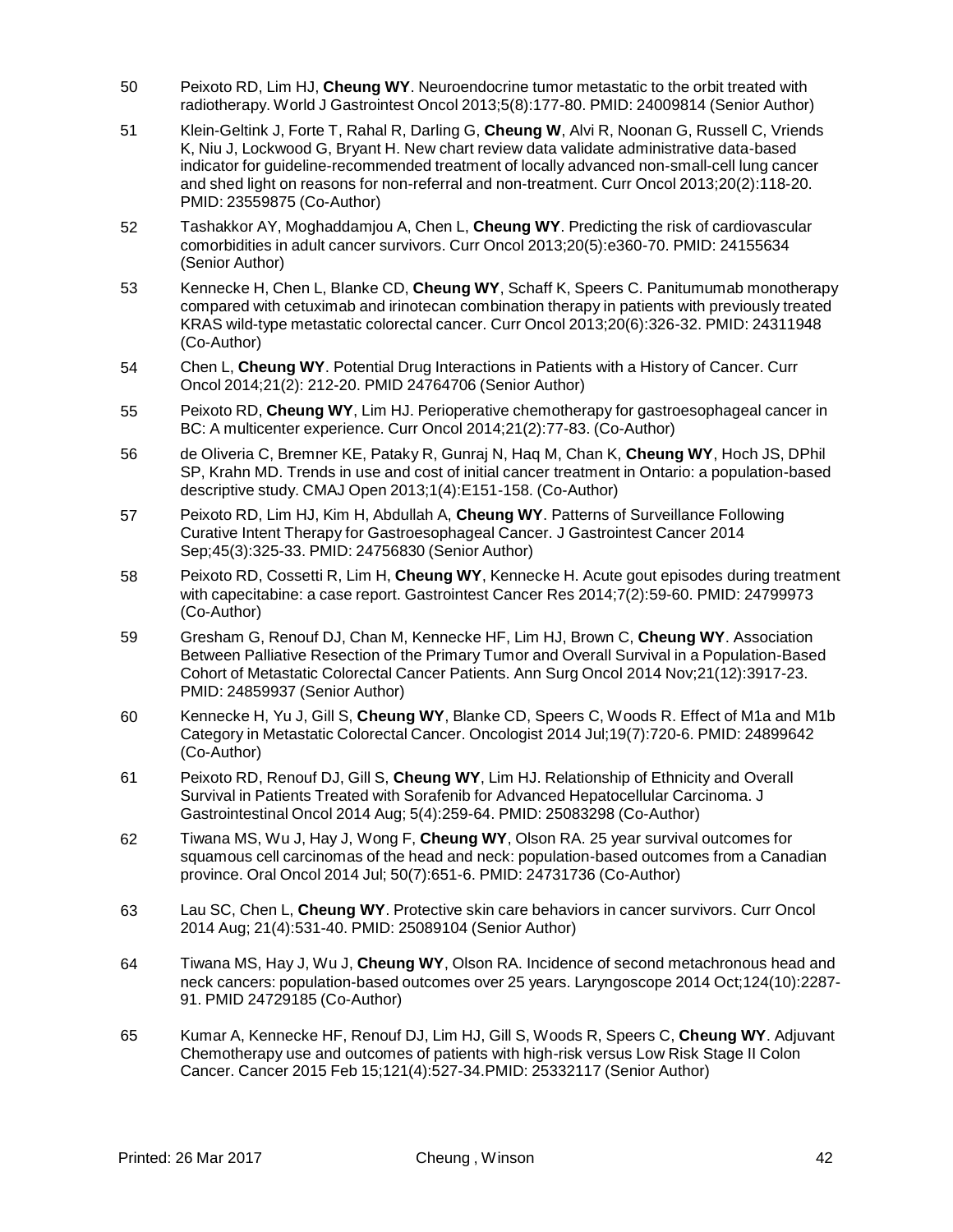- 66 Ho MY, Al-Barrak J, Peixoto RD, **Cheung WY**. The association between county-level surgeon density and esophageal and gastric cancer mortality. J Gastrointestinal Cancer 2014 Dec;45(4):487-93. (Senior Author) PMID: 25342577
- 67 Ye AY, **Cheung WY**, Goddard KJ, Horvat D, Olson RA. Follow-up patterns of cancer survivors: a survey of Canadian radiation oncologists. J Cancer Surviv 2015 Sep;9(3):388-403. PMID: 25231533 (Co-Author)
- 69 Peixoto RD, Kumar A, Speers C, Renouf D, Kennecke HF, Lim HJ, **Cheung WY**, Melosky B, Gill S. Effect of Delay in Adjuvant Oxaliplatin-Based Chemotherapy for Stage III Colon Cancer. Clin Colorectal Cancer 2015 Mar;14(1):25-30. PMID: 25465343 (Co-Author)
- 70 Gresham G, **Cheung WY**, Speers C, Woods R, Kennecke K. Time to Adjuvant Chemotherapy and Survival Outcomes Among Patients with Stage 2 to 3 Rectal Cancer Treated with Preoperative Chemoradiation. Clin Colorectal Cancer 2015 Mar;14(1):41-5. PMID: 25548075 (Co-Author)
- 71 Peixoto RD, Ho M, Renouf DJ, Lim HJ, Gill S, Ruan JY, **Cheung WY**. Eligibility of [Metastatic](http://www.ncbi.nlm.nih.gov/pubmed/25844823) Pancreatic Cancer Patients for First-Line Palliative Intent [nab-Paclitaxel](http://www.ncbi.nlm.nih.gov/pubmed/25844823) Plus Gemcitabine Versus [FOLFIRINOX.](http://www.ncbi.nlm.nih.gov/pubmed/25844823) Am J Clin Oncol (Epub Apr 1, 2015) PMID: 25844823 (Senior Author)
- 72 **Cheung WY**, Lai EC, Ruan JY, Chang JT, Setoguchi S. [Comparative](http://www.ncbi.nlm.nih.gov/pubmed/26070268) adherence to oral [hormonal](http://www.ncbi.nlm.nih.gov/pubmed/26070268) agents in older women with breast cancer. Breast Cancer Res Treat. 2015 Jul;152(2):419-27. PMID: 26070268 (First Author)
- 73 Kumar A, Peixoto RD, Kennecke HF, Renouf DJ, Lim HJ, Gill S, Speers CH, **Cheung WY**. [Effect](http://www.ncbi.nlm.nih.gov/pubmed/26123496) of Adjuvant FOLFOX [Chemotherapy](http://www.ncbi.nlm.nih.gov/pubmed/26123496) Duration on Outcomes of Patients With Stage III Colon [Cancer.](http://www.ncbi.nlm.nih.gov/pubmed/26123496) Clin Colorectal Cancer. 2015 Dec;14(4):262-268. PMID: 26123496 (Senior Author)
- 74 Ho MY, Kennecke HF, Renouf DJ, **Cheung WY**, Lim HJ, Gill S. Defining [Eligibility](http://www.ncbi.nlm.nih.gov/pubmed/26165420) of FOLFIRINOX for First-Line Metastatic Pancreatic [Adenocarcinoma](http://www.ncbi.nlm.nih.gov/pubmed/26165420) (MPC) in the Province of British Columbia: A [Population-based](http://www.ncbi.nlm.nih.gov/pubmed/26165420) Retrospective Study. Am J Clin Oncol (Epub Jul 9, 2015) PMID: 26165420 (Co-Author)
- 75 Dascalu B, Kennecke HF, Lim HJ, Renouf DJ, Ruan JY, Chang JT, **Cheung WY**. [Prophylactic](http://www.ncbi.nlm.nih.gov/pubmed/26184500) versus reactive treatment of acneiform skin rashes from [epidermal](http://www.ncbi.nlm.nih.gov/pubmed/26184500) growth factor receptor inhibitors in [metastatic](http://www.ncbi.nlm.nih.gov/pubmed/26184500) colorectal cancer. Support Care Cancer (Epub July 17, 2015) PMID: 26184500 (Senior Author)
- 76 Vergidis J, Gresham G, Lim HJ, Renouf DJ, Kennecke HF, Ruan JY, Chang JT, **Cheung WY**[.](http://www.ncbi.nlm.nih.gov/pubmed/26281943) Impact of Weight Changes After the Diagnosis of Stage III Colon Cancer on Survival [Outcomes.](http://www.ncbi.nlm.nih.gov/pubmed/26281943) Clin Colorectal Cancer (Epub July 26, 2015) PMID: 26281943 (Senior Author)
- 77 Yu I, Chen L, Ruan JY, Chang JT, **Cheung WY**. Risk and [management](http://www.ncbi.nlm.nih.gov/pubmed/26286113) of venous thromboembolisms in [bevacizumab-treated](http://www.ncbi.nlm.nih.gov/pubmed/26286113) metastatic colorectal cancer patients. Support Care Cancer.(Epub Aug 19, 2015) PMID: 26286113 (Senior Author)
- 78 Ho MY, McBride ML, Gotay C, Grunfeld E, Earle CC, Relova S, Tsonis M, Ruan JY, Chang JT, **Cheung WY**. A [qualitative](http://www.ncbi.nlm.nih.gov/pubmed/26387559) focus group study to identify the needs of survivors of stage II and III [colorectal](http://www.ncbi.nlm.nih.gov/pubmed/26387559) cancer. Psychooncology (Epub Sep 20, 2015) PMID: 26387559 (Senior Author)
- 79 Armstrong D, Raissouni S, Price Hiller J, Mercer J, Powell E, MacLean A, Jiang M, Doll C, Goodwin R, Batuyong E, Zhou K, Monzon JG, Tang PA, Heng DY, **Cheung WY**, Vickers MM[.](http://www.ncbi.nlm.nih.gov/pubmed/26433487) Predictors of Pathologic Complete Response After [Neoadjuvant](http://www.ncbi.nlm.nih.gov/pubmed/26433487) Treatment for Rectal Cancer: A [Multicenter](http://www.ncbi.nlm.nih.gov/pubmed/26433487) Study. Clin Colorectal Cancer 2015 Dec;14(4):291-5. PMID: 26433487 (Senior Author)
- 80 Ko JJ, Kennecke HF, Lim HJ, Renouf DJ, Gill S, Woods R, Speers C, **Cheung WY**. [Reasons](http://www.ncbi.nlm.nih.gov/pubmed/26520019) for Underuse of Adjuvant [Chemotherapy](http://www.ncbi.nlm.nih.gov/pubmed/26520019) in Elderly Patients With Stage III Colon Cancer. Clin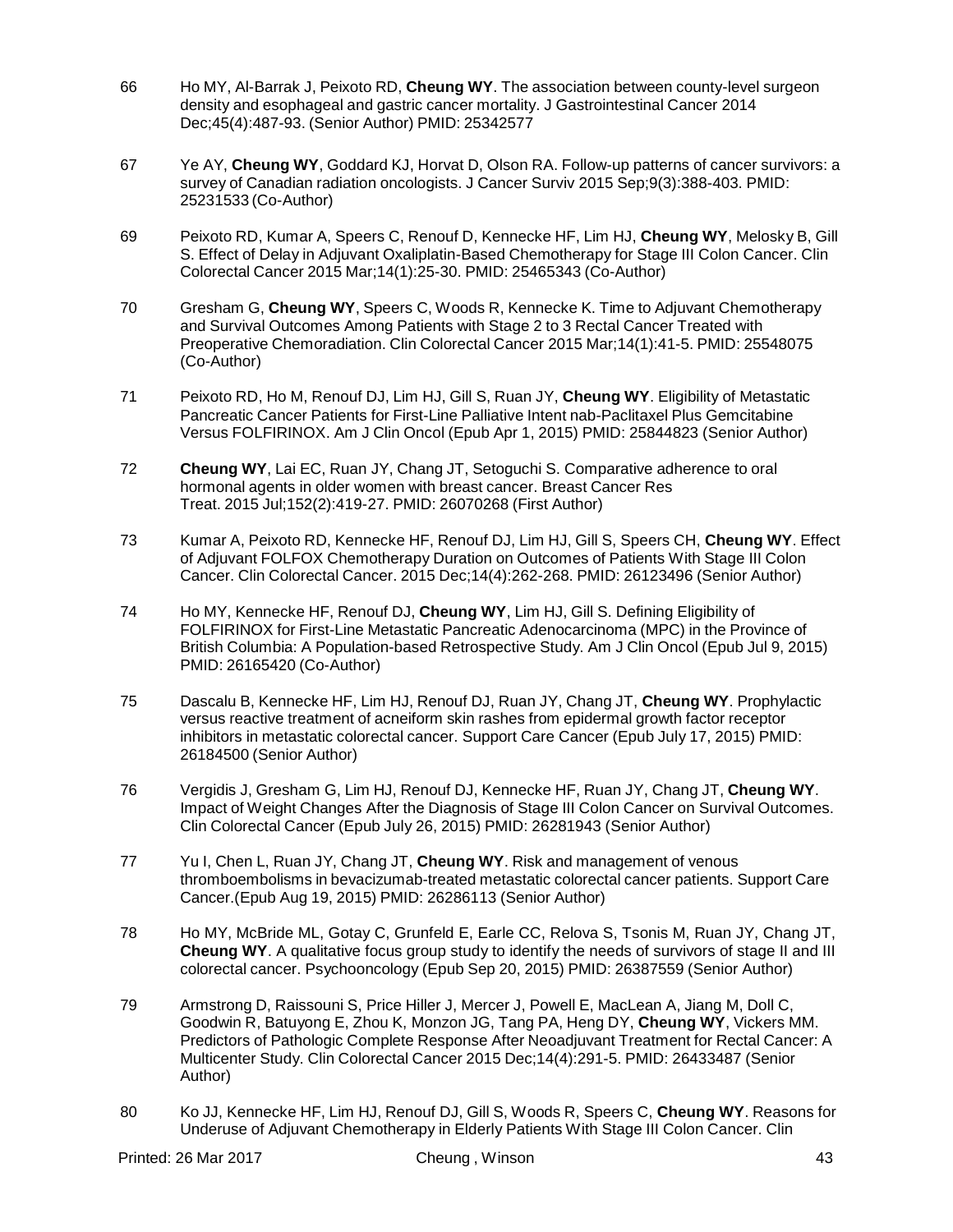Colorectal Cancer (Epub Sep 30, 2015) PMID: 26520019 (Senior Author)

- 81 Ho MY, Chang AY, Ruan JY, **Cheung WY**. Population-Based [Cost-Minimization](http://www.ncbi.nlm.nih.gov/pubmed/26524925) Analysis of CAPOX Versus Modified FOLFOX6 in the Adjuvant [Treatment](http://www.ncbi.nlm.nih.gov/pubmed/26524925) of Stage III Colon Cancer. Clin Colorectal Cancer (Epub Sep 30, 2015) PMID: 26524925 (Senior Author)
- 82 Wang Y, Chen L, **Cheung WY**. Discussions about Reproductive and Sexual Health among Young Adult Survivors of Cancer. Accepted and In Press. Cancer Medicine. (Senior Author)
- 83 **Cheung WY**, Renfro LA, Sargent DJ. Determinants of Early Mortality among 37,568 Colon Cancer Patients Participating in 25 Clinical Trials of the ACCENT Database. Accepted and In Press. Journal of Clinical Oncology. (First Author)
- 84 Ho M, **Cheung WY**, Kennecke HF. Patterns of practice with third-line anti-EGFR for metastatic colorectal cancer. Accepted and In Press. Current Oncology. (Co-Author)
- 85 Pataky R, **Cheung WY**, Peacock S. Population-based trends in systemic therapy use and cost in cancer patients' last year of life. Accepted and In press. Current Oncology. (Co-Author).
- 86 Jiang DM, Raissouni S, Mercer J, Kumar A, Goodwin R, Heng DY, Tang PA, Doll C, MacLean A, Powell E, Price-Hiller J, Monzon J, **Cheung WY**, Vickers MM. Clinical [outcomes](http://www.ncbi.nlm.nih.gov/pubmed/26232491) of elderly patients receiving neoadjuvant [chemoradiation](http://www.ncbi.nlm.nih.gov/pubmed/26232491) for locally advanced rectal cancer. Ann Oncol. 2015 Oct;26(10):2102-6. (Epub 2015 Jul 30). PMID: 26232491. (Senior Author)
- 87 Major D, Armstrong D, Bryant H, **Cheung WY**, Decker K, Doyle G, Mai V, McLachlin CM, Niu J, Payne J, Shukla N. Recent trends in breast, cervical, and colorectal cancer [screening](http://www.ncbi.nlm.nih.gov/pubmed/26300668) test utilization in Canada, using [self-reported](http://www.ncbi.nlm.nih.gov/pubmed/26300668) data from 2008 and 2012. **Curr Oncol**. 2015 Aug;22(4):297-302. PMID:26300668 (Co-Author)
- 88 Makarenko S, Dranitsaris G, Peixoto RD, Ruan JY, **Cheung WY**. Impact of [aprepitant](http://www.ncbi.nlm.nih.gov/pubmed/25856012) on emesis control, dose intensity, and recurrence-free survival in a [population-based](http://www.ncbi.nlm.nih.gov/pubmed/25856012) cohort of head and neck cancer patients receiving high-dose cisplatin [chemotherapy.](http://www.ncbi.nlm.nih.gov/pubmed/25856012) J Community Support Oncol. 2014 Nov;12(11):394-400. PMID: 25856012 (Senior Author)
- 89 Bossé D, Mercer J, Raissouni S, Dennis K, Goodwin R, Jiang D, Powell E, Kumar A, Lee-Ying R, Price-Hiller J, Heng DY, Tang PA, MacLean A, **Cheung WY**, Vickers MM. [PROSPECT](https://www.ncbi.nlm.nih.gov/pubmed/26964803)  [Eligibility and Clinical Outcomes: Results From the Pan-Canadian Rectal Cancer Consortium.](https://www.ncbi.nlm.nih.gov/pubmed/26964803) Clin Colorectal Cancer. 2016 Sep;15(3):243-9 (Co-Author).
- 90 Albarrak J, Firouzbakht A, Peixoto RD, Ho MY, **Cheung WY**. [Correlation between County-Level](https://www.ncbi.nlm.nih.gov/pubmed/27221330)  [Surgeon Density and Mortality from Colorectal Cancer.](https://www.ncbi.nlm.nih.gov/pubmed/27221330) J Gastrointest Cancer. 2016 Dec;47(4):389-395 (Senior Author)
- 91 Amlani A, Kumar A, Ruan JY, **Cheung WY**. [Compliance with adjuvant capecitabine in patients](https://www.ncbi.nlm.nih.gov/pubmed/27228415)  [with stage II and III colon cancer: comparison of administrative versus medical record data.](https://www.ncbi.nlm.nih.gov/pubmed/27228415) Cancer Med. 2016 Aug;5(8):1776-82 (Senior Author)
- 92 Loree JM, Kennecke HF, Renouf DJ, Lim HJ, Vickers MM, Speers CH, **Cheung WY**. [Effect of](https://www.ncbi.nlm.nih.gov/pubmed/27265355)  [Adjuvant Chemotherapy on Stage II Rectal Cancer Outcomes After Preoperative Short-Course](https://www.ncbi.nlm.nih.gov/pubmed/27265355)  [Radiotherapy.](https://www.ncbi.nlm.nih.gov/pubmed/27265355) Clin Colorectal Cancer. 2016 Dec;15(4):352-359 (Senior Author)
- 93 Loree JM, **Cheung WY**. [Optimizing adjuvant therapy and survivorship care of stage III colon](https://www.ncbi.nlm.nih.gov/pubmed/27301775)  [cancer.](https://www.ncbi.nlm.nih.gov/pubmed/27301775) Future Oncol. 2016 Sep;12(17):2021-35 (Senior Author)
- 94 Hugh-Yeun K, **Cheung WY**. [Leveraging the power of pooled data for cancer outcomes](https://www.ncbi.nlm.nih.gov/pubmed/27484162)  [research.](https://www.ncbi.nlm.nih.gov/pubmed/27484162) Chin J Cancer. 2016 Aug 2;35(1):74 (Senior Author)
- 95 McColl RJ, McGahan CE, Cai E, Olson R, **Cheung WY**, Raval MJ, Phang PT, Karimuddin AA, Brown CJ. [Impact of hospital volume on quality indicators for rectal cancer surgery in British](https://www.ncbi.nlm.nih.gov/pubmed/27575600)  [Columbia, Canada.](https://www.ncbi.nlm.nih.gov/pubmed/27575600) Am J Surg. 2017 Feb;213(2):388-394 (Co-author)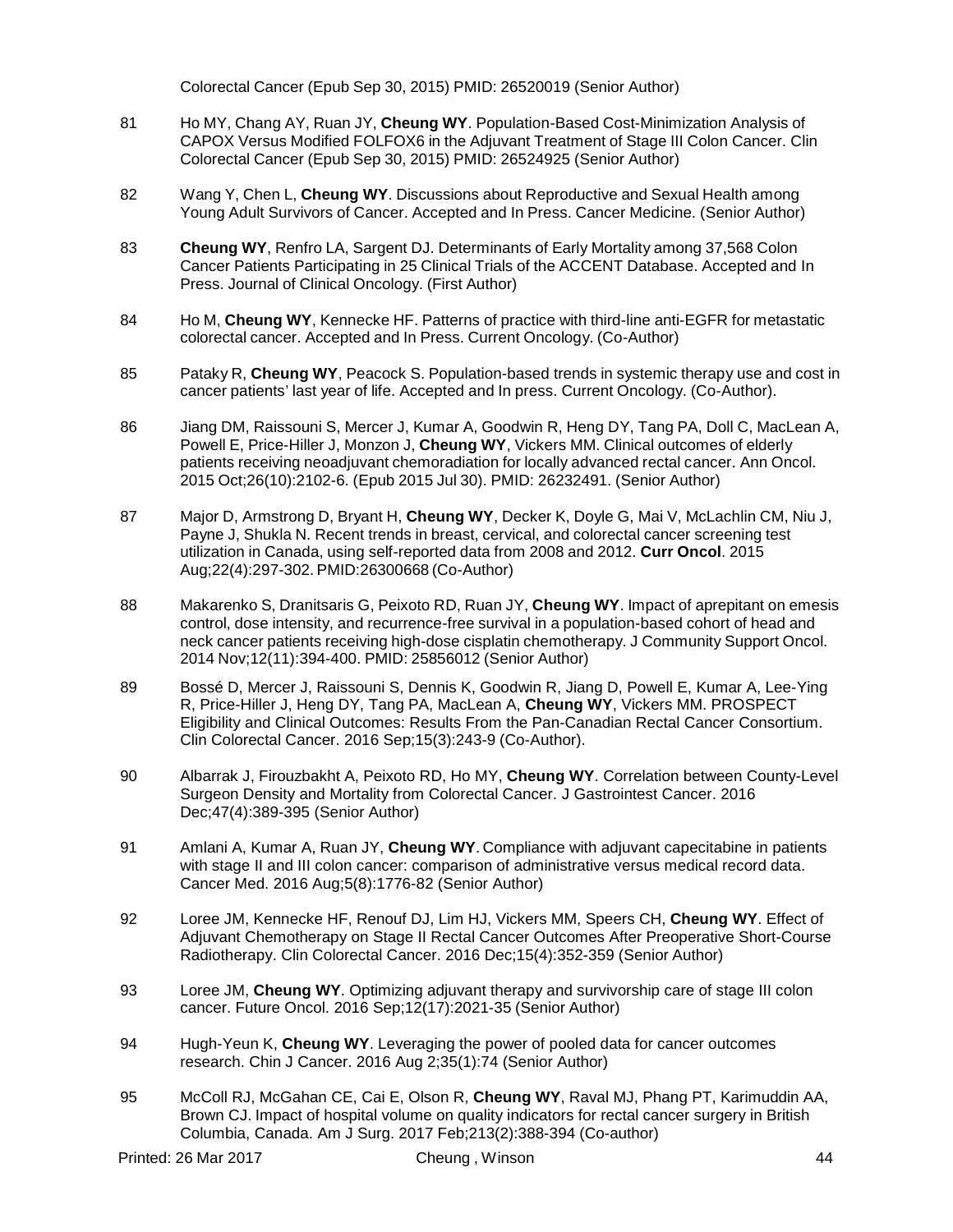- 96 Lee-Ying R, Bernard B, Gresham G, Chen L, Speers C, Kennecke HF, Lim HJ, **Cheung WY**, Renouf DJ. [A Comparison of Survival by Site of Metastatic Resection in Metastatic Colorectal](https://www.ncbi.nlm.nih.gov/pubmed/27637559)  [Cancer.](https://www.ncbi.nlm.nih.gov/pubmed/27637559) Clin Colorectal Cancer. 2016 Aug 9. (Co-Author).
- 97 Chan M, Hugh-Yeun K, Gresham G, Speers CH, Kennecke HF, **Cheung WY**. [Population-Based](https://www.ncbi.nlm.nih.gov/pubmed/27670894) [Patterns and Factors Associated With Underuse of Palliative Systemic Therapy in Elderly](https://www.ncbi.nlm.nih.gov/pubmed/27670894)  [Patients With Metastatic Colon Cancer.](https://www.ncbi.nlm.nih.gov/pubmed/27670894) Clin Colorectal Cancer. 2016 Aug 30. (Senior Author)
- 98 Loree JM, Javaheri KR, Lefresne SV, Speers CH, Ruan JY, Chang JT, Brown CJ, Kennecke HF, Olson RA, **Cheung WY**. [Impact of Travel Distance and Urban-Rural Status on the](https://www.ncbi.nlm.nih.gov/pubmed/27717002)  [Multidisciplinary Management of Rectal Cancer.](https://www.ncbi.nlm.nih.gov/pubmed/27717002) J Rural Health. 2016 Oct 7 (Senior Author)
- 99 de Oliveira C, Pataky R, Bremner KE, Rangrej J, Chan KK, **Cheung WY**, Hoch JS, Peacock S, Krahn MD. [Phase-specific and lifetime costs of cancer care in Ontario, Canada.](https://www.ncbi.nlm.nih.gov/pubmed/27756310) BMC Cancer. 2016 Oct 18;16(1):809 (Co-author)
- 100 Hugh-Yeun K, Kumar D, Moghaddamjou A, Ruan JY, **Cheung WY**. [Young adult cancer](https://www.ncbi.nlm.nih.gov/pubmed/28039569)  [survivors' follow-up care expectations of oncologists and primary care physicians.](https://www.ncbi.nlm.nih.gov/pubmed/28039569) J Cancer Surviv. 2016 Dec 30. (Senior Author)
- 101 Shahidi N, **Cheung WY**. [Colorectal cancer screening: Opportunities to improve uptake,](https://www.ncbi.nlm.nih.gov/pubmed/28042387)  [outcomes, and disparities](https://www.ncbi.nlm.nih.gov/pubmed/28042387) World J Gastrointest Endosc. 2016 Dec 16;8(20):733-740 (Senior Author)
- 102 Loree JM, Kennecke HF, Lee-Ying RM, Goodwin RA, Powell ED, Tang PA, Price Hiller JA, Vickers MM, **Cheung WY**. [Impact of Postoperative Adjuvant Chemotherapy Following Long](https://www.ncbi.nlm.nih.gov/pubmed/27819876)[course Chemoradiotherapy in Stage II Rectal Cancer.](https://www.ncbi.nlm.nih.gov/pubmed/27819876) Am J Clin Oncol. 2016 Nov 4. [ (Senior Author).
- 103 Hsu T, Speers CH, Kennecke HF, **Cheung WY**. [The utility of abbreviated patient-reported](https://www.ncbi.nlm.nih.gov/pubmed/28081292)  [outcomes for predicting survival in early stage colorectal cancer.](https://www.ncbi.nlm.nih.gov/pubmed/28081292) Cancer. 2017 Jan 12 (Senior Author)
- 104 De Oliveira C, Pataky R, Bremner KE, Rangrej J, Chan KK, **Cheung WY**, Hoch JS, Peacock S, Krahn MD. [Estimating the Cost of Cancer Care in British Columbia and Ontario: A Canadian](https://www.ncbi.nlm.nih.gov/pubmed/28277207)  [Inter-Provincial Comparison.](https://www.ncbi.nlm.nih.gov/pubmed/28277207) Healthc Policy. 2017 Feb;12(3):95-108. (Co-author)

#### **2. Non Refereed Publications**

### **(a) Journals**

- 105 **Cheung WY**, Verma S. Caring for the breast cancer patient: a GP's role. Canadian Journal of Diagnosis 2007 Jan; 24(1):70-2. (First Author)
- 106 **Cheung WY**. Is increased contact with family physicians alone sufficient to improve colorectal cancer screening? CMAJ 2008 Jan; 178(2):189. (First Author)
- 107 **Cheung WY**, Earle CC. Lack of clarity around physician roles during cancer survivorship care planning. The American Journal of Hematology / Oncology 2009 Oct; 8(10). (First Author)

# **(b) Conference Proceedings**

- 1 **Cheung WY**, Demers A, Hossain D, Czaykowski PM. Testis cancer management: a 3-year population-based review. 2005 CAMO Meeting 31March, 2005, Montreal, Quebec. 2005 CAMO Meeting Proceedings and Can J Urol 2006 June; 13(3):3067.
- 2 **Cheung WY**, Butler J, Kliewer E, Demers A, Musto G, Navaratnam S. Use of health administrative databases in the analysis of waiting times and costs for the diagnosis of non-small cell lung cancer (NSCLC). 2006 ASCO Annual Meeting, June 2-6, 2006, Atlanta, GA, *J Clin*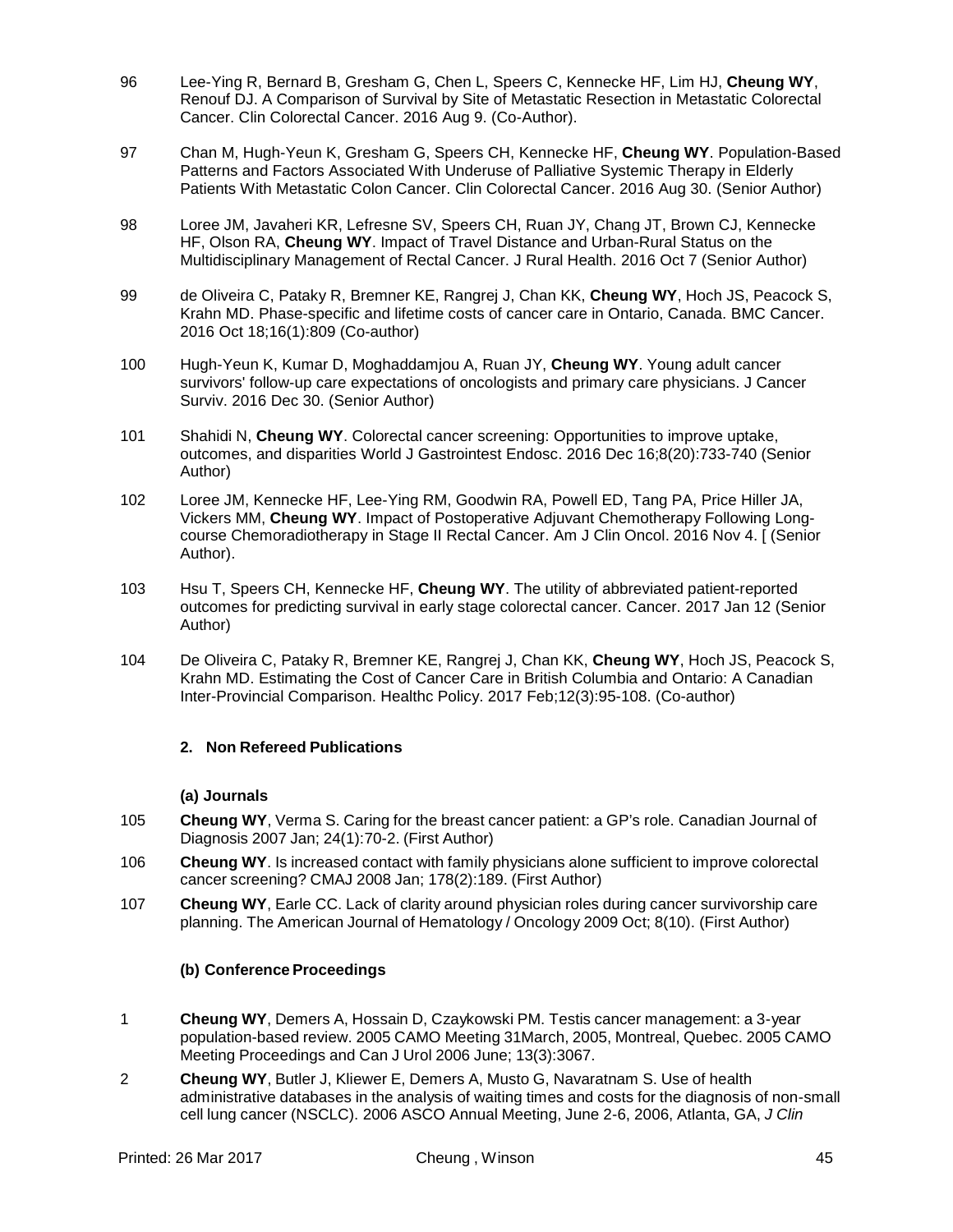*Oncol* 2006 June; 24:18S, 2006 ASCO Annual Meeting Proceedings and Lung Cancer. 2005 July; 49(2):S199.

- 3 Zimmermann C, Barmala N, Zarinehbaf S, Le LW, **Cheung WY**. Association of physical and psychological symptom burden with time to death among palliative cancer outpatients. 2007 ASCO Annual Meeting, June 1-5, 2007, Chicago, IL, *J Clin Oncol* 2007 June; 25:18S, 2007 ASCO Annual Meeting Proceedings and Psychooncology, 2007 Sep. 16(9):S4.
- 4 **Cheung WY**, Pond GR, Rother M, Krzyzanowska M, Brierley J, Swallow C, Kaizer L, Myers J, Phillips S, Siu LL. Adherence to surveillance guidelines following curative resection for stage II and III colorectal cancer. 2007 Gastrointestinal Cancers Symposium. January 1-2, 2007 Orlando, FL and 2007 CAMO Meeting. April 26, 2007, Toronto, ON. 2007 ASCO GI Symposium and 2007 CAMO Meeting proceedings. Oncology Exchange 2007 May; 5:32-34, and J Clin Oncol 2007 June; 25:S18.
- 5 **Cheung WY**, Hwang D, Chung TB, Johnston MR, Leighl NB. The impact of systemic therapy versus surgery on outcomes of multifocal bronchioloalveolar carcinoma. 2008 CAMO Meeting, May 1, 2008, Toronto, ON. J Thorac Oncol 2007 Aug; 2(8):S4 and 2008 CAMO Meeting Proceedings.
- 6 **Cheung WY**, Neville BA, Earle CC. Disparities in access to adjuvant chemotherapy affect outcomes for rectal cancer. 2008 Gastrointestinal Cancers Symposium, Jan 25-27 2008. Orlando, FL. 2008 Gastrointestinal Cancers Symposium Proceedings (Abstract No: 455),
- 7 **Cheung WY**, Fishman PN, Chung J, Vijayaratnam S, Verma S. The quality of oncology education in postgraduate residency training programs. 2007 CAMO Meeting Proceedings. 26 April, 2007, Toronto, ON. 2007 CAMO Meeting Proceedings. and J Clin Oncol 2008 June; Suppl.
- 8 **Cheung WY**, Neville BA, Earle CC. The impact of delays in the initiation of adjuvant chemotherapy on overall survival for stage II and III rectal cancer. 2008 ASCO GI Symposium, January 25-27. Orlando, Florida and 2008 CAMO Meeting May, 2008. Toronto, ON. 2008 ASCO GI Symposium and 2008 CAMO Meeting Proceedings.
- 9 Zimmermann C, Le LW, **Cheung WY**. Symptom clusters in patients with advanced cancers. 2008 ASCO Annual Meeting, May 30 to June 3, Chicago, IL,*J Clin Oncol* May, 2008;Suppl (abstract 9566), 2008 ASCO Annual Meeting Proceedings, Psychooncology, Suppl., and Supportive Care Cancer 2008 June; Suppl.
- 10 **Cheung WY**, Pond GR, Heslegrave RJ, Enright K, Potanina L, Siu LL. The quality of informed consent documents for oncology clinical trials. 2008 CAMO Meeting. May, 2008. Toronto, ON. J Clin Oncol 2008 June;Suppl (abstract 6544) and 2008 CAMO Meeting Proceedings.
- 11 Burkes RL, **Cheung WY**. Outcomes of medical and surgical inpatients newly diagnosed with advanced cancers. 2008 CAMO Meeting. May 1, 2008. Toronto, ON, J Clin Oncol 2008 June; Suppl. (abstract 17530) and 2008 CAMO Meeting Proceedings.
- 12 Fishman PN, **Cheung WY**, Chung J, Vijayaratnam S, Verma S. The quality of oncology education in undergraduate and postgraduate training programs. 2008 ASCO Annual Meeting. May 30 to June 3, 2008. Chicago, IL. *J Clin Oncol* May, 2008; Suppl (abstract 6617) and 2008 ASCO Annual Meeting Proceedings.
- 13 **Cheung WY**, Zhai R, Kulke M, Heist R, Asomaning K, Ma C, Wang Z, Su L, Christiani D, Liu G. Epidermal growth factor (EGF) gene polymorphism, gastroesophageal reflux disease (GERD), and esophageal adenocarcinoma (EAC) risk. 2009 ASCO Annual Meeting, May 29 to June 2, 2009, Orlando, IL, *J Clin Oncol* 2009;27:15s; Suppl (abstract 11029) and 2009 ASCO Annual Meeting Proceedings.
- 14 Lee LM, **Cheung WY**, Krzyzanowska MK. A systematic review of the impact of comorbidity on chemotherapy utilization and outcomes in solid tumors 2009 ASCO Annual Meeting, May29 - June2, 2009, Orlando, Fl. *J Clin Oncol* 2009; Suppl (abstract 20646) and 2009 ASCO Annual Meeting Proceedings.
- 15 **Cheung WY**, Giovannucci EL, Fuchs C, Wu K, Hu F, Chan AT. Diabetes mellitus, diabetic medications, and risk of colorectal adenoma. ). 2010 Gastrointestinal Cancers Symposium, January 22-24, 2010. Orlando, FL. 2010 Gastrointestinal Cancers Symposium Proceedings, (Abstract No: 292)
- 16 **Cheung WY**, Zhai R, Kulke M, Heist RS, Asomaning K, Ma C, Wang Z, Su L, Liu G, Christiani D.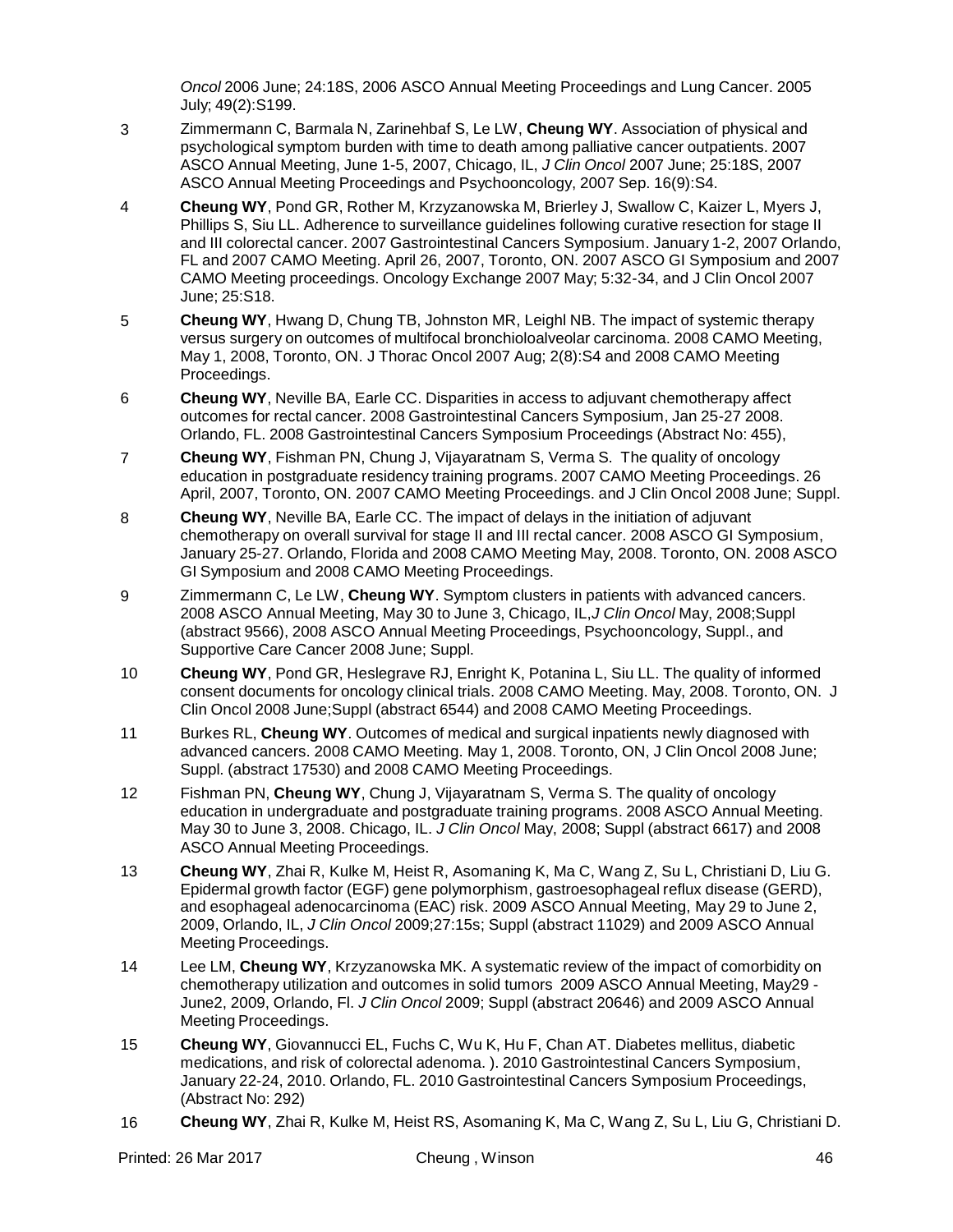Single nucleotide polymorphisms (SNPs) in the matrix metalloproteinase (*MMP*) gene family, gastroesophageal reflux disease (GERD), and risk of esophageal adenocarcinoma (EAC). 2010 Gastrointestinal Cancers Symposium, January 22-24, 2010. Orlando, FL. 2010 Gastrointestinal Cancers Symposium Proceedings. (Abstract No: 8)

- 17 Lin K, **Cheung WY**, Lai JY, Giovannucci EL. The effect of opposed versus unopposed hormone replacement therapy (HRT) on the risk of colorectal cancer (CRC). 2010 ASCO Annual Meeting, June 4-8, 2010. Chicago, IL. 2010 ASCO Annual Meeting Proceedings, *J Clin Oncol* 28:15s, 2010 (suppl; abstract 3619).
- 18 Lai JY, Tinker AV, **Cheung WY**. Factors influencing the uptake of the human papillomavirus (HPV) vaccine to prevent cervical cancer (CC). 2010 ASCO Annual Meeting, June 4-8, 2010. Chicago, IL. 2010 ASCO Annual Meeting Proceedings, *J Clin Oncol* 28:15s, 2010 (suppl; abstract 6008).
- 19 **Cheung WY**, McBride ML, Levin R, Setoguchi S. Appropriateness of cardiovascular (CV) care in cancer survivors (CS). 2010 ASCO Annual Meeting, June 4-8, 2010. Chicago, IL. 2010. ASCO Annual Meeting Proceedings, *J Clin Oncol* 28:15s, 2010 (suppl; abstract 6026).
- 20 Ho MY, Chan KK, Peacock S, **Cheung WY**. Improving the quality of abstracts for economic analyses (EA) in oncology. 2010 ASCO Annual Meeting, June 4-8, 2010. Chicago, IL. 2010 ASCO Annual Meeting Proceedings, *J Clin Oncol* 28, 2010 (suppl; abstr 16546).
- 21 Setoguchi S, McBride ML, Levin R, **Cheung WY**. Adherence to cardiovascular (CV) medications after myocardial infarction (MI) in cancer survivors (CS). 2011 Gastrointestinal Cancers Symposium, January 20-22, 2011. San Francisco, CA. 2010 ASCO Annual Meeting Proceedings, *J Clin Oncol* 28:15s, 2010 (suppl; abstr 6095).
- 22 Shahidi NC, Homayoon B, **Cheung WY**. Causes of suboptimal colorectal cancer screening (CRCS) in US Immigrants. 2011 Gastrointestinal Cancers Symposium Proceedings. January 20- 22, 2011. San Francisco, CA. *J Clin Oncol* 29: 2011 (suppl; abstr 380).
- 23 Homayoon B, Shahidi NC, **Cheung WY**. The impact of Asian race on colorectal cancer screening (CRCS). 2011 Gastrointestinal Cancers Symposium, January 20-22, 2011. San Francisco, CA. 2011 Gastrointestinal Cancers Symposium Proceedings, *J Clin Oncol* 29: 2011 (suppl; abstr 381).
- 24 Alipour S, Woods R, Lim H, Gill S, Kennecke HF, Speers C, Brown CJ, **Cheung WY**. Effect of body mass index (BMI) and body surface area (BSA) on outcomes in early-stage colon cancer (CC). 2011 ASCO Annual Meeting, June 3-7, 2011. Chicago, IL. 2011 ASCO Annual Meeting Proceedings, *J Clin Oncol* 29: 2011 (suppl; abstr 3615).
- 25 Yager S, **Cheung WY**. Gender disparities in colorectal cancer screening. 2011 ASCO Annual Meeting, June 3-7, 2011. Chicago, IL. 2011 ASCO Annual Meeting Proceedings, *J Clin Oncol* 29: 2011 (suppl; abstr 1544).
- 26 Schellenberg D, Kim HR, **Cheung WY**, Lim HJ. Comparison of perioperative MAGIC chemotherapy versus neoadjuvant chemoradiotherapy in the treatment of localized distal esophagus and GE junction adenocarinoma in British Columbia. 2011 ASCO Annual Meeting, June 3-7, 2011. Chicago, IL. 2011 ASCO Annual Meeting Proceedings, *J Clin Oncol* 29: 2011 (suppl; abstr 14509).
- 27 Mariano CJ, Ionescu D, **Cheung WY**, Ali R, Laskin JJ, Carolan H, Evans K, Murray N. Thymoma: A population-based study of the management and outcomes for the province of British Columbia. 2011 ASCO Annual Meeting, June 3-7, 2011. Chicago, IL. 2011 ASCO Annual Meeting Proceedings, *J Clin Oncol* 29: 2011 (suppl; abstr 7023).
- 28 Albarrak JS, Ho MY, **Cheung WY**. Associations between county-level surgeon density and colorectal cancer (CRC) mortality. 2011 ASCO Annual Meeting, June 3-7, 2011. Chicago, IL. 2011 ASCO Annual Meeting Proceedings, *J Clin Oncol* 29: 2011 (suppl; abstr 6018).
- 29 **Cheung WY**, Shi Q, O'Connell M, Cassidy J, Blanke CD, Kerr DJ, Van Cutsem E, Alberts SR, Yothers GA, Sargent DJ. Predictive and prognostic value of gender in early-stage colon cancer: A pooled analysis of 33,345 patients from the ACCENT database. 2011 ASCO Annual Meeting, June 3-7, 2011. Chicago, IL. 2011 ASCO Annual Meeting Proceedings, *J Clin Oncol* 29: 2011 (suppl; abstr 3619)
- 30 Kim HR, Lim HJ, Kollmannsberger CK, Schellenberg D, **Cheung WY**. Surveillance strategies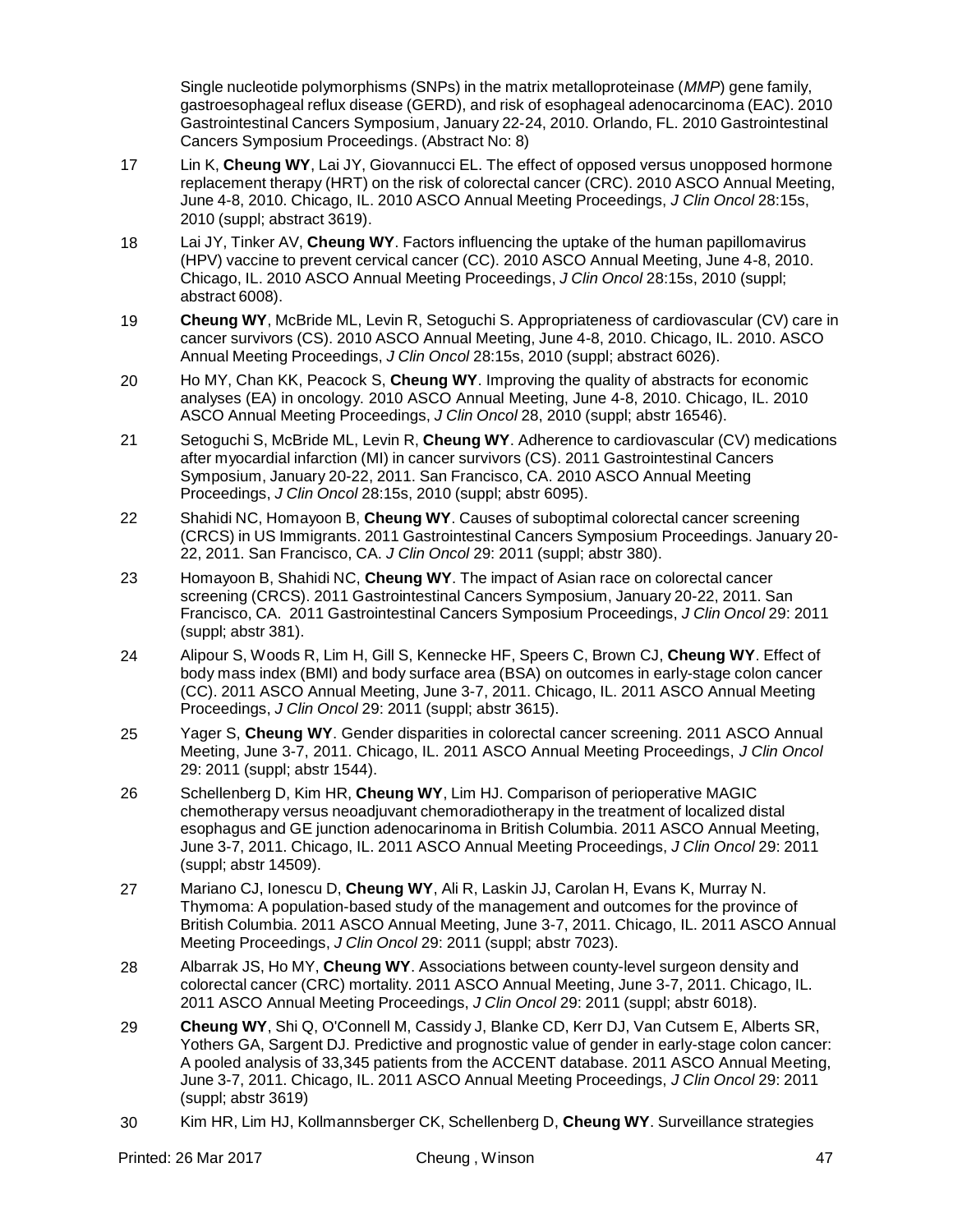after curative therapy for esophageal (EC) and gastric cancer (GC). 2011 ASCO Annual Meeting, June 3-7, 2011. Chicago, IL. 2011 ASCO Annual Meeting Proceedings, *J Clin Oncol* 29: 2011 (suppl; abstr 14647)

- 31 Ho MY, Albarrak JS, **Cheung WY**. Surgeon density and its effect on esophageal (EC) and gastric cancer (GC) mortality. 2011 ASCO Annual Meeting, June 3-7, 2011. Chicago, IL. 2011 ASCO Annual Meeting Proceedings, *J Clin Oncol* 29: 2011 (suppl; abstr 16548).
- 32 Moghaddamjou A, Tashakkor AY, Birks PC, **Cheung WY**. A risk stratification schema for predicting diabetes mellitus in cancer survivors. 2011 ASCO Annual Meeting, June 3-7, 2011. Chicago, IL. 2011 ASCO Annual Meeting Proceedings, *J Clin Oncol* 29: 2011 (suppl; abstr 9052)
- 33 Tashakkor AY, Moghaddamjou A, **Cheung WY**. Predicting the risk of cardiovascular comorbidity in cancer survivors. 2011 ASCO Annual Meeting, June 3-7, 2011. Chicago, IL. 2011 ASCO Annual Meeting Proceedings, *J Clin Oncol* 29: 2011 (suppl; abstr 9071).
- 34 Lau SC, **Cheung WY**. Preventive skin care among cancer survivors. 2011 ASCO Annual Meeting, June 3-7, 2011. Chicago, IL. 2011 ASCO Annual Meeting Proceedings, *J Clin Oncol* 29: 2011 (suppl; abstr 9103).
- 35 Chen L, Rai H, **Cheung WY**. Potential drug interactions in patients with a history of cancer. 2011 ASCO Annual Meeting, June 3-7, 2011. Chicago, IL. 2011 ASCO Annual Meeting Proceedings, *J Clin Oncol* 29: 2011 (suppl; abstr 19651).
- 36 Yunger S, Mistry B, **Cheung WY**, Ksienski D, Urspruch A. Cost-minimization analysis (CMA) of capecitabine plus oxaliplatin (XELOX) compared with modified FOLFOX6 (mFOLFOX6) for the adjuvant treatment of resected colon cancer in British Columbia. 2011 ASCO Annual Meeting, June 3-7, 2011. Chicago, IL. 2011 ASCO Annual Meeting Proceedings, *J Clin Oncol* 29: 2011 (suppl; abstr 16538).
- 37 Smith AD, **Cheung WY**. A population-based analysis of prognostic factors in patients with advanced hepatocellular carcinoma treated with sorafenib. 2012 Gastrointestinal Cancers Symposium. Jan 19-21, 2012 San Francisco. 2012 Gastrointestinal Cancers Symposium Proceedings, *J Clin Oncol* 30, 2012 (suppl 4; abstr 163).
- 38 Ko J, Wood R, Kennecke H, Lim H, Gill S, Speers C, **Cheung WY**. Reasons for and outcomes of adjuvant chemotherapy choices in elderly patients with resected stage III colon cancer. 2012 Gastrointestinal Cancers Symposium. Jan 19-21, 2012 San Francisco. 2012 Gastrointestinal Cancers Symposium Proceedings, *J Clin Oncol* 30, 2012 (suppl 4; abstr 571).
- 39 Alipour S, Kennecke HF, Lim HJ, **Cheung WY**. Gender differences in outcomes for early-stage colon cancer. Gender differences in outcomes for early-stage colon cancer. 2012 Gastrointestinal Cancers Symposium. Jan 19-21, 2012 San Francisco. 2012 Gastrointestinal Cancers Symposium Proceedings, *J Clin Oncol* 30, 2012 (suppl 4; abstr 605).
- 40 Kennecke HF, Chen L, Blanke CD, **Cheung WY**, Schaff K, Speers C. Panitumumab (Pmab) versus cetuximab (Cmab)/irinotecan (Iri) therapy among patients with KRAS wild-type (wt) metastatic colorectal cancer (MCRC). 2012 Gastrointestinal Cancers Symposium. Jan 19-21, 2012 San Francisco 2012. Gastrointestinal Cancers Symposium Proceedings, *J Clin Oncol* 30, 2012 (suppl 4; abstr 640).
- 41 Dascalu B, Kennecke HF, Lim HJ, **Cheung WY**. Treatment patterns and outcomes of acneiform eruptions from anti-epidermal growth factor receptor (EGFR) therapies for metastatic colorectal cancer (MCRC). 2012 Gastrointestinal Cancers Symposium. Jan 19-21, 2012 San Francisco, CA. 2012 Gastrointestinal Cancers Symposium Proceedings, *J Clin Oncol* 30, 2012 (suppl 4; abstr 668).
- 42 Gill S, Ho MY, Kennecke HF, Renouf DJ, **Cheung WY**, Lim HJ. Defining eligibility of FOLFIRINOX for first-line metastatic pancreatic adenocarcinoma (MPC) in the province of British Columbia: a population-based retrospective study. 2012 ASCO Annual Meeting, June 1-5, 2012. Chicago, IL. 2012 ASCO Annual Meeting Proceedings. *J Clin Oncol* 30, 2012 (suppl; abstr e14588).
- 43 Ho MY, Parhar T, Wilson D, **Cheung WY**, Lim HJ. A population-based study of the effect of FDG PET/CT in the management of liver limited colorectal adenocarcinoma (CRC) metastases. 2012 ASCO Annual Meeting, June 1-5, 2012. Chicago, IL. 2012 ASCO Annual Meeting Proceedings. *J Clin Oncol* 30, 2012 (suppl; abstr 3610).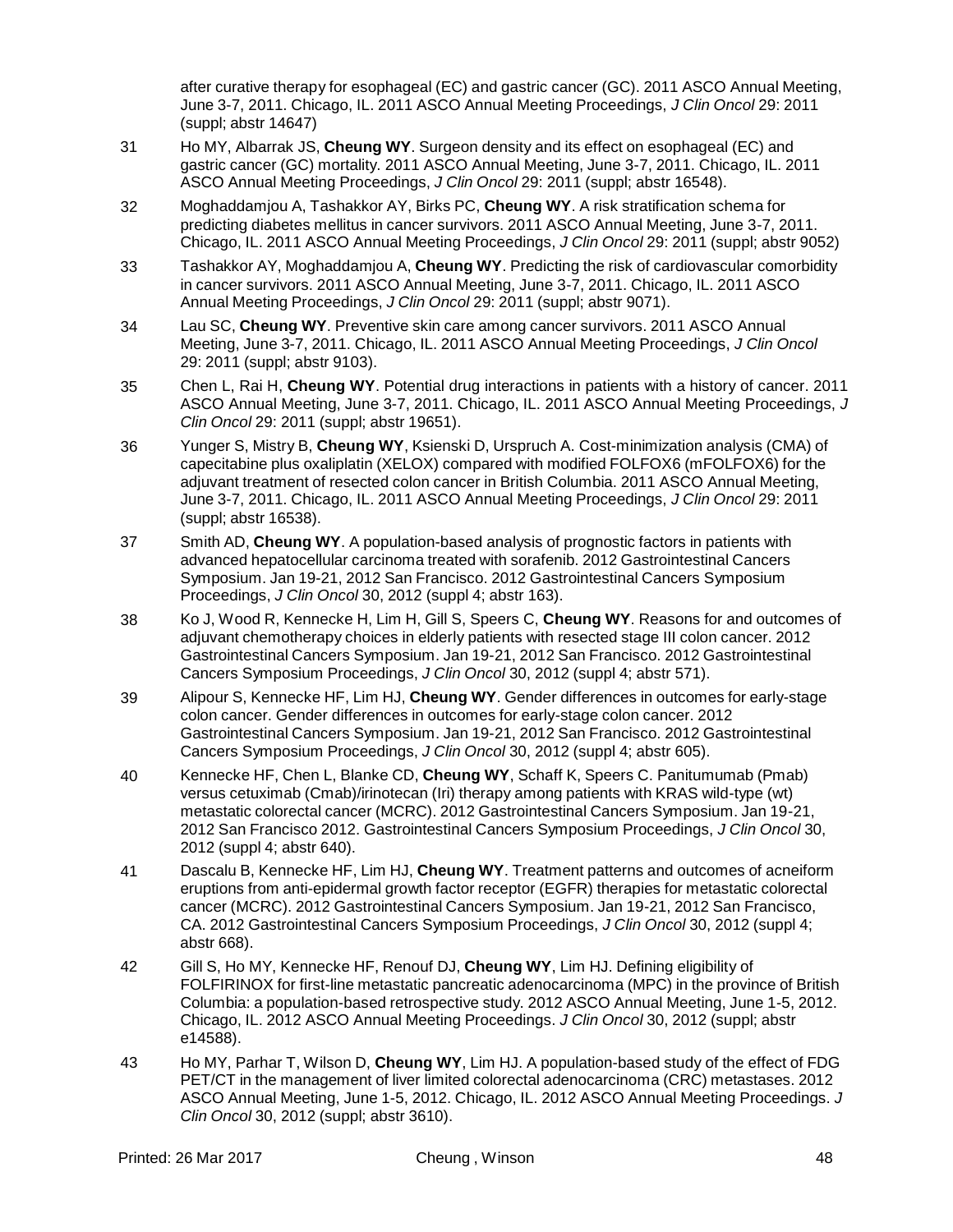- 44 Kumar A, Kennecke HF, Lim HJ, Renouf DJ, Woods R, Speers C, **Cheung WY**. Adjuvant chemotherapy (AC) use and outcomes in stage II colon cancer (CC) with and without poor prognostic features. 2012 ASCO Annual Meeting, June 1-5, 2012. Chicago, IL.2012 ASCO Annual Meeting Proceedings*. J Clin Oncol* 30, 2012 (suppl; abstr 3527).
- 45 **Cheung WY**, Noone AM, Aziz N, Rowland JH, Potosky AL, Ayanian JZ, Virgo KS, Ganz PA, Stefanek ME, Earle CC. A comparison of primary care providers' and oncologists' preferences for different models of cancer survivorship care. 2012 ASCO Annual Meeting, June 1-5, 2012. Chicago, IL. 2012 ASCO Annual Meeting Proceedings*. J Clin Oncol* 30, 2012 (suppl; abstr 6006).
- 46 Birks PC, Tashakkor AY, Moghaddamjou A, **Cheung WY**. Physical activity (PA) and physical function (PF) in adult cancer survivors (CS). 2012 ASCO Annual Meeting, June 1-5, 2012. Chicago, IL. 2012 ASCO Annual Meeting Proceedings. *J Clin Oncol 30, 2012 (suppl; abstr 6085).*
- 47 Chan M, Renouf DJ, Speers C, **Cheung WY**. Use of palliative chemotherapy and targeted agents in elderly patients with metastatic colorectal cancer (mCRC). 2012 ASCO Annual Meeting, June 1-5, 2012. Chicago, IL.2012 ASCO Annual Meeting Proceedings. *J Clin Oncol 30, 2012 (suppl; abstr 6018).*
- 48 Kellock TT, Renouf DJ, Speers C, **Cheung WY**. Patterns of peri-operative systemic therapy in liver-limited metastatic colorectal cancer (mCRC). 2012 ASCO Annual Meeting, June 1-5, 2012. Chicago, IL.2012 ASCO Annual Meeting Proceedings. *J Clin Oncol* 30, 2012 (suppl; abstr e14048).
- 49 Karpov A, **Cheung WY**. Impact of county-level surgical specialist density on breast (BrCa) and lung cancer (LuCa) mortality. 2012 ASCO Annual Meeting, June 1-5, 2012. Chicago, IL. 2012 ASCO Annual Meeting Proceedings*. J Clin Oncol* 30, 2012 (suppl; abstr 6064).
- 50 Makarenko S, **Cheung WY**. Effect of aprepitant on adherence to high-dose cisplatin-based chemotherapy. 2012 ASCO Annual Meeting, June 1-5, 2012. Chicago, IL.2012 ASCO Annual Meeting Proceedings*. J Clin Oncol* 30, 2012 (suppl; abstr 9078)
- 51 Chen H, **Cheung WY**. Utility of positron emission tomography (PET) scans on the management of cancers of unknown primary. 2012 ASCO Annual Meeting, June 1-5, 2012. Chicago, IL. 2012 ASCO Annual Meeting Proceedings. *J Clin Oncol* 30, 2012 (suppl; abstr 6066)
- 52 Vergidis J, Alipour S, **Cheung WY**. Impact of body mass index (BMI) and weight changes on recurrence and survival in stage III colon cancer (CC). 2012 ASCO Annual Meeting, June 1-5, 2012. Chicago, IL. 2012 ASCO Annual Meeting Proceedings. *J Clin Oncol* 30, 2012 (suppl; abstr 3560)
- 53 Tsang TC, **Cheung WY**. Associations between county-level general surgeon (GS) and gastroenterologist (GA) density and outcomes for hepatobiliary cancer (HBC). 2012 Gastrointestinal Cancers Symposium, January 19-21, 2012, San Francisco, CA. 2012 Gastrointestinal Cancers Symposium Proceedings, *J Clin Oncol* 30, 2012 (suppl 4; abstr 292).
- 54 Ko J, Wood R, Kennecke H, Lim H, Gill S, Speers C, Cheung WY. Adjuvant chemotherapy initiation and early discontinuation in elderly patients with stage III colon cancer. 2012 ASCO Annual Meeting, June 1-5, 2012. Chicago, IL. 2012 ASCO Annual Meeting Proceedings. *J Clin Oncol* 30, 2012 (suppl; abstr 6014)
- 55 Sall K, **Cheung WY**. Prevalence of bowel dysfunction in colorectal cancer survivors. 2012 Gastrointestinal Cancers Symposium, January 19-21, 2012, San Francisco, CA. 2012 Gastrointestinal Cancers Symposium Proceedings, *J Clin Oncol* 30, 2012 (suppl 4; abstr 638).
- 56 **Cheung WY**. Effect of aprepitant on adherence to high-dose cisplatin-based chemotherapy. MASCC/ISOO 2012 International Symposium on Supportive Care in Cancer. June 28 to 30, Manhattan, New York*. Abstracts of the 2012 International MASCC/ISOO Symposium*, [Volume](http://www.springerlink.com/content/0941-4355/20/) [20,](http://www.springerlink.com/content/0941-4355/20/) Supplement 1 / June 2012.
- 57 **Cheung WY**. Treatment patterns and outcomes of acneiform skin eruptions from anti-epidermal growth factor receptor (EGFR) therapies for metastatic colorectal cancer (mCRC). MASCC/ISOO 2012 International Symposium on Supportive Care in Cancer. June 28 to 30, Manhattan, New York. Abstracts of the 2012 International MASCC/ISOO Symposium, [Volume](http://www.springerlink.com/content/0941-4355/20/) 20, Supplement 1 / June 2012.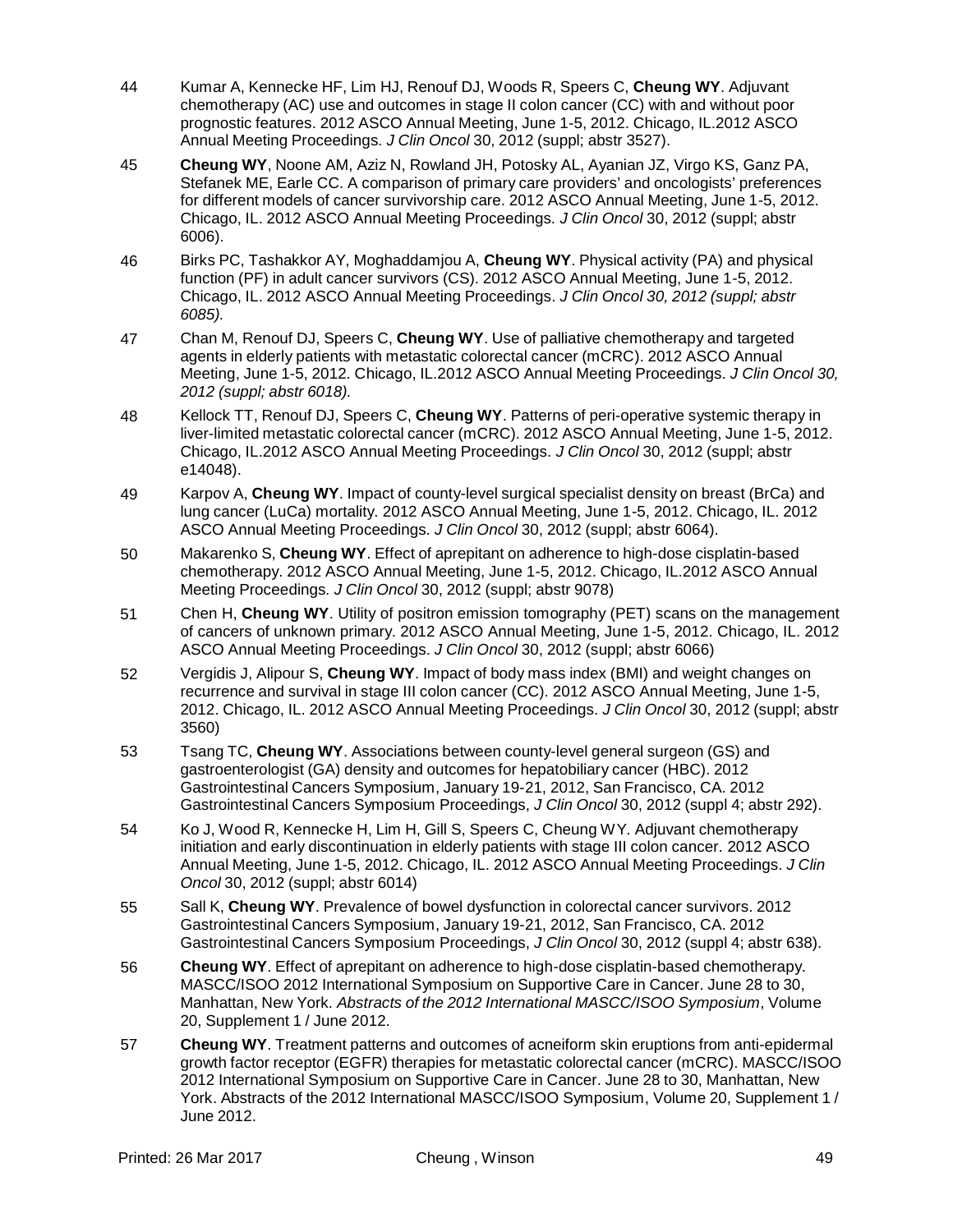- 58 **Cheung WY**. Physical activity (PA) and physical function (PF) in adult cancer survivors (CS). MASCC/ISOO 2012 International Symposium on Supportive Care in Cancer. June 28 to 30, 2012, Manhattan, New York. *Abstracts of the 2012 International MASCC/ISOO Symposium*[,](http://www.springerlink.com/content/0941-4355/20/) [Volume](http://www.springerlink.com/content/0941-4355/20/) 20, Supplement 1 / June 2012.
- 59 Ko J, Lim HJ, Renouf DJ, **Cheung WY**. Adjuvant Chemotherapy (AC) Initiation and Early Discontinuation in Elderly Patients (EPs) with Colon Cancer (CC). The 37th ESMO Congress. September 28 – October 2, 2012, Vienna, Austria. Abstract Book of the 37th ESMO Congress, Volume 23, Supplement 9 / September 2012.
- 60 Ho MY, Grunfeld E, Earle CC, **Cheung WY**. The quality of life of colorectal cancer survivors: a focus group analysis. International Psycho-Oncology Society Congress. November 13 to 15, Brisbane, Australia. International Psycho-Oncology Society Congress Proceedings (abstract 532) / November 2012 – voted 'best of best' poster.
- 61 Ho MY, Chan KK, Peacock S, **Cheung WY**. Improving the quality of abstract reporting for economic analyses in oncology. ASCO Quality of Care Symposium. December 1, 2012, San Diego, California. ASCO Quality of Care Symposium Proceedings, J Clin Oncol 30, Supplement 34 (abstract 109) / December 2012.
- 62 **Cheung WY**, Lim HJ, Renouf DJ, Woods R, Speers C. Adherence to guidelines for adjuvant chemotherapy (AC) use in stage II colon cancer (CC). ASCO Quality of Care Symposium. December 1, 2012, San Diego, California. ASCO Quality of Care Symposium Proceedings, J Clin Oncol 30, Supplement 34 (abstract 169) / December 2012.
- 63 Al-barrak J, Peixoto R, **Cheung WY**. The Impact of Surgeon Density of Colorectal Cancer Outcomes. 22<sup>nd</sup> IASGO Congress. December 5 - 8, 2012, Bangkok, Thailand.22<sup>nd</sup> IASGO Congress Proceedings / December 2012.
- 64 Kumar A, Kennecke HF, Lim HJ, Renouf DJ, **Cheung WY**. Use of adjuvant chemotherapy (AC) and outcomes in stage II colon cancer (CC) with versus without poor prognostic features. Gastrointestinal Cancers Symposium. January 24 to 26, 2013, San Francisco, California. J Clin Oncol 30, Supplement 34 (Abstract 338).
- 65 Gresham G, Renouf DJ, **Cheung WY**. Predicting overall survival (OS) in patients (pts) with metastatic colorectal cancer (mCRC) treated with chemotherapy (CT). 2013 Gastrointestinal Cancers Symposium. January 24 to 26, 2013, San Francisco, California. J Clin Oncol 30, Supplement 34 (Abstract 419).
- 66 Gresham G, Renouf DJ, **Cheung WY**. The impact of palliative resection (PR) of the primary tumor on overall survival (OS) in metastatic colorectal cancer (mCRC). Gastrointestinal Cancers Symposium. January 24 to 26, 2013, San Francisco, California. J Clin Oncol 30, Supplement 34 (Abstract 509).
- 67 Chu J, Goktepe O, **Cheung WY**. Natural History and outcomes in a population-based cohort of synchronous and metachronous colorectal cancers. 2013 Gastrointestinal Cancers Symposium. January 24-26, 2013, San Francisco, California. J Clin Oncol 30, Supplement 34 (Abstract 485).
- 68 Kellock TT, Gresham G, **Cheung WY**. Population-based patterns of systemic therapy use in liverlimited metastatic colorectal cancer. 2013 Gastrointestinal Cancers Symposium. January 24-26, 2013, San Francisco, California. J Clin Oncol 30, Supplement 34 (Abstract 576).
- 69 Yu IS, **Cheung WY**. Risk of arterial and venous thromboembolism in a population-based cohort of bevacizumab-treated metastatic colorectal cancer patients. 2013 Gastrointestinal Cancers Symposium. January 24-26, 2013, San Francisco, California. J Clin Oncol 30, Supplement 34 (Abstract 545).
- 70 Vergidis J, Alipour S, **Cheung WY**. Impact of body mass index and weight changes on recurrence and survival in stage III colon cancer. 2013 Gastrointestinal Cancers Symposium. January 24-26, 2013, San Francisco, California. J Clin Oncol 30, Supplement 34 (Abstract 355).
- 71 Das S, Chen L, **Cheung WY**. Temporal trends in colorectal cancer screening. 2013 Gastrointestinal Cancers Symposium. January 24-26, 2013, San Francisco, California. J Clin Oncol 30, Supplement 34 (Abstract 356).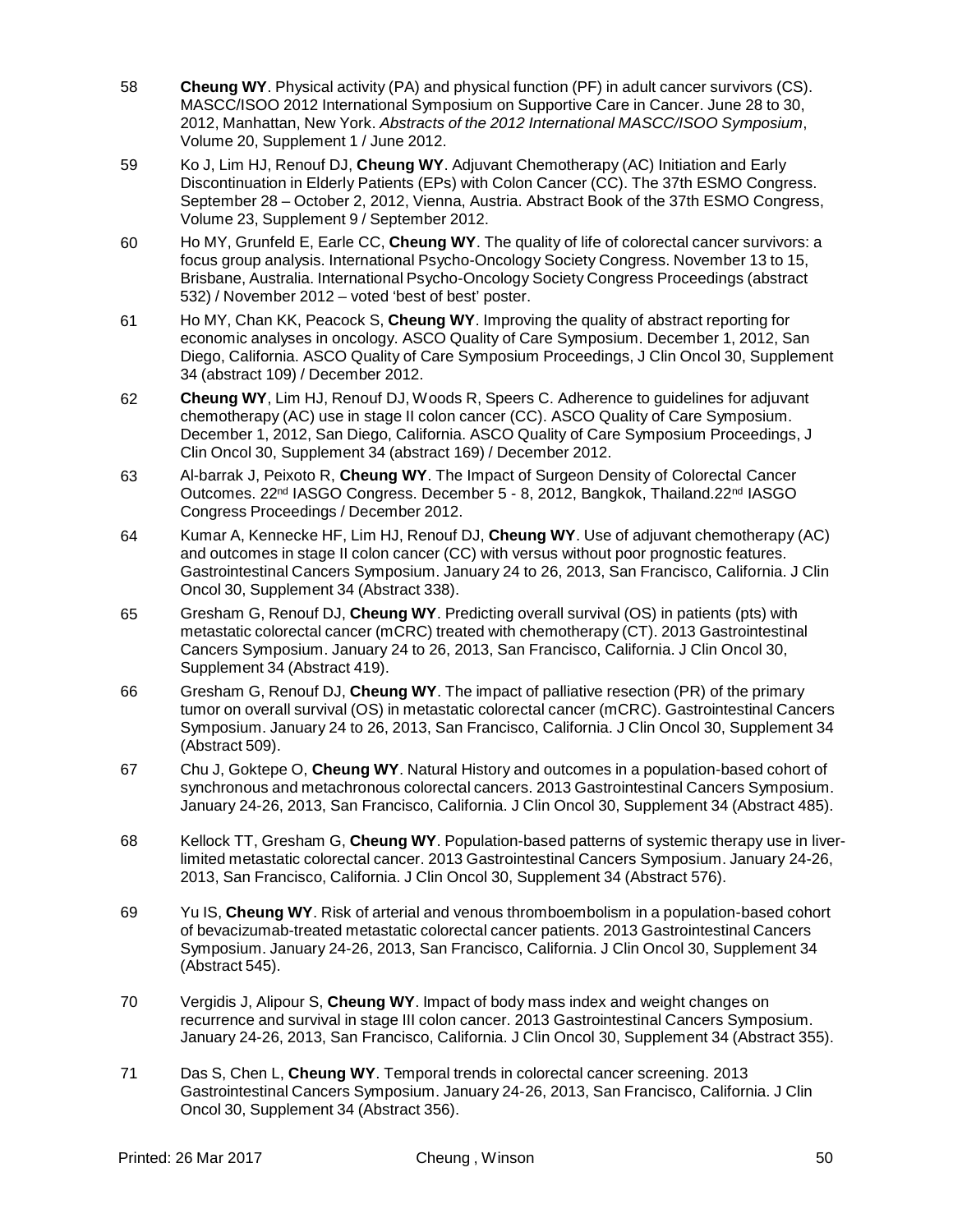- 72 Gresham G, Speers C, Woods R, **Cheung WY**, Schaff K, Fung M, Kennecke HF. Association of time to adjuvant chemotherapy and overall survival among patients with rectal cancer treated with preoperative radiation. 2013 Gastrointestinal Cancers Symposium. January 24-26, 2013, San Francisco, California. J Clin Oncol 30, Supplement 34 (Abstract 461).
- 73 Javaheri KR, Kennecke HF, Renouf DJ, Lim HJ, Hsu T, Speers C, Goktepe O, **Cheung WY**. Adjuvant treatment and outcomes in patients with stage III colon cancer who do not fit clinical trial eligibility criteria. 2013 Gastrointestinal Cancers Symposium. January 24-26, 2013, San Francisco, California. J Clin Oncol 30, Supplement 34 (Abstract 486).
- 74 Ho MY, Renouf DJ, **Cheung WY**, Zhou C, Goktepe O, Lim HJ, Kennecke HF. Treatment and outcomes of patients with metastatic colorectal cancer with epidermal growth factor receptor therapy in the third-line setting. 2013 Gastrointestinal Cancers Symposium. January 24-26, 2013, San Francisco, California. J Clin Oncol 30, Supplement 34 (Abstract 579).
- 75 Kumar A, Kennecke HF, Lim HJ, Renouf DJ, Gill S, Woods R, Speers C, **Cheung WY**. Adjuvant chemotherapy outcomes in young and elderly patients with high-risk stage II colon cancer. J Clin Oncol 31, 2013 (Suppl; abstract 3569)
- 76 **Cheung WY**, Kennecke HF, Lim HJ, Renouf DJ, Gill S, Goktepe O, Speers C. A populationbased analysis of outcomes in cancer patients who do not satisfy clinical trial eligibility criteria. J Clin Oncol 31, 2013 (Suppl; abstract 6502)
- 77 Firouzbakht A, Renouf DJ, Chen L, **Cheung WY**. Cardiac outcomes of raltitrexed in the treatment of colorectal cancer patients with 5-fluorouracil (5-FU) cardiotoxicity. J Clin Oncol 31, 2013 (Suppl; abstract 14607)
- 78 Chen L, Gresham G, **Cheung WY**, Kennecke HF, Renouf DJ. Predicting overall survival (OS) in patients (pts) with metastatic colorectal cancer (mCRC) treated with chemotherapy (CT): The British Columbia Cancer Agency (BCCA) mCRC score. J Clin Oncol 31, 2013 (Suppl; abstract 3624)
- 79 **Cheung WY**, Renouf DJ, Lim HJ, Peixoto R. Comparative eligibility of metastatic pancreatic adenocarcinoma patients for first-line palliative intent FOLFIRINOX versus nab-paclitaxel plus gemcitabine. J Clin Oncol 32, 2014 (Suppl; abstract e15264).
- 80 Kumar A, Peixoto R, Gill S, Kennecke HF, Renouf DJ, Lim HJ, Speers C, **Cheung WY**. Impact of duration of adjuvant therapy on cancer survival. J Clin Oncol 32:5s, 2014 (Suppl; abstract 6513.
- 81 Bernard B, Gresham G, Chen L, Speers C, **Cheung WY**, Kennecke HF, Lim HJ, Renouf DJ. A comparison of survival by site of metastatic resection in metastatic colorectal cancer. J Clin Oncol 32:5s, 2014 (Suppl; abstract 3529).
- 82 Peixoto R, Kumar A, Speers C, Renouf DJ, Kennecke HF, Lim HJ, **Cheung WY**, Melosky BL, Gill S. Impact of delay in adjuvant oxaliplatin-based chemotherapy for stage III colon cancer. J Clin Oncol 32;5s, 2014 (Suppl; abstract 3561).
- 83 Cheung PY, Liu TYD, Kim JD, **Cheung WY**. The association of baseline anxiety and depression with overall survival in colorectal cancer. J Clin Oncol 32, 2014 (Suppl; abstract e20554).
- 84 **Cheung WY**, Amlani A, Kumar A. Measuring compliance to oral antineoplastic agents: A comparison between administrative data and medical records. J Clin Oncol 32, 2014 (Suppl; abstract 6505)
- 85 McIntyre M, Gresham G, Cheung PY, Chan M, Ko JJ, **Cheung WY**. A population-based comparison of outcomes among screening, symptom, and emergently-detected colorectal cancer. J Clin Oncol 32, 2014 (Suppl; abstract 1567)
- 86 **Cheung WY**, Lim HJ, Renouf DJ. Patterns of systemic therapy in metastatic colorectal cancer: Use of intermittent and stop-and-go strategies in a population-based setting. J Clin Oncol 32,